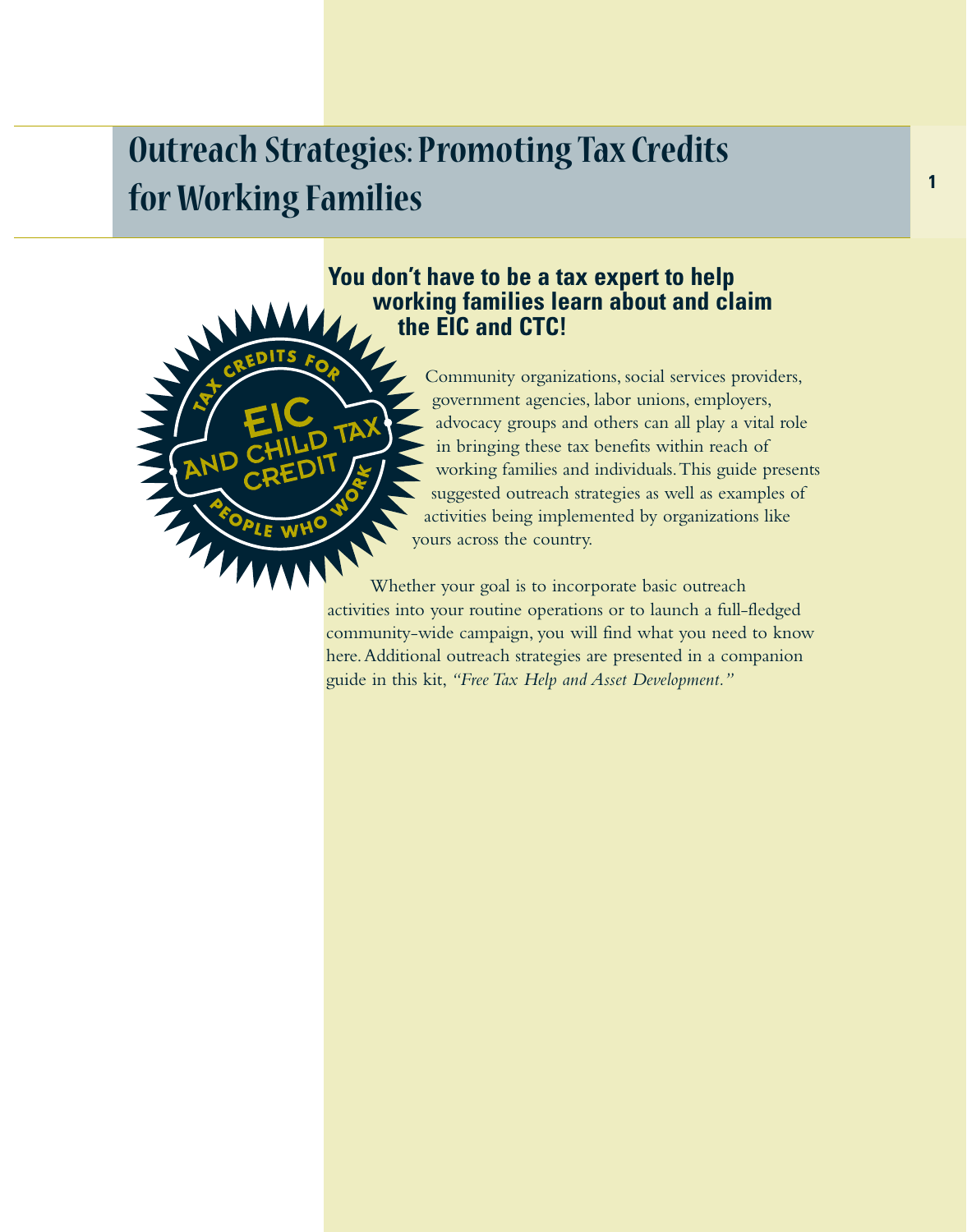# **Here's what's inside this guide:**

|      | Getting Started - Tax Credit Outreach Campaign Basics         |  |
|------|---------------------------------------------------------------|--|
|      | Partners, elements, timing, fundraising and materials 3       |  |
|      | Beyond the Basics: 13 Ways to Promote the EIC and the CTC     |  |
|      |                                                               |  |
|      |                                                               |  |
|      |                                                               |  |
| NEW! | 4. Coordinate with emergency response efforts 14              |  |
|      | 5. Reach out to people who speak languages other              |  |
|      | 6. Inform workers with disabilities and families raising      |  |
|      | 7. Target special outreach efforts to workers not living      |  |
|      |                                                               |  |
|      |                                                               |  |
|      | 10. Notify foster parents, grandparents raising grandchildren |  |
|      | 11. Reach out to tribal and Native communities 31             |  |
|      | 12. Notify members of the military and their families 34      |  |
|      | 13. Use the media to bring your campaign together  35         |  |
|      | <b>Additional Resources to Help Tax Credit</b>                |  |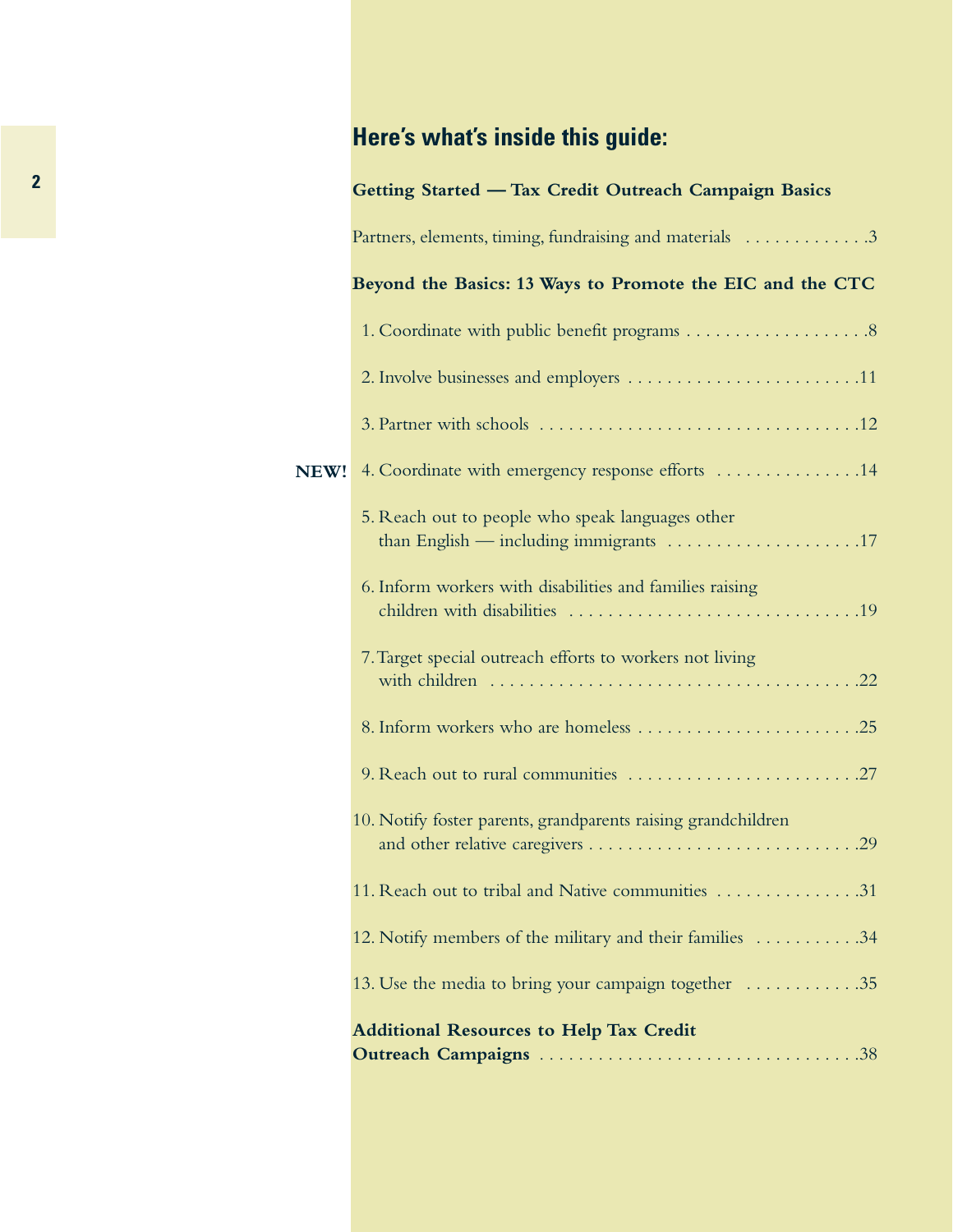# **Getting Started — Tax Credit Outreach Campaign Basics**

## **What Are the Earned Income Credit (EIC), Child Tax Credit (CTC) and VITA?**

The EIC and CTC are federal tax benefits for low- and moderate- income workers.These tax credits can be worth thousands of dollars and can offset income and payroll taxes and supplement wages. Even if workers don't owe taxes, they may be eligible for the EIC and CTC. Some families can claim both credits. *For details about how these credits are calculated and who can claim them, see p. 3 and p. 5 of the booklet,"Facts," in this kit.*

To claim the EIC and CTC, workers must file a tax return.When it is time to file taxes, many workers seek help from a commercial tax preparer, often paying expensive fees. Since workers cannot get the EIC and CTC unless they file a tax return, it is essential for low-wage workers to know that there is an alternative – VITA!

The IRS-sponsored Volunteer Income Tax Assistance (VITA) program works with community organizations to provide free high-quality tax preparation services to low-income tax filers. IRS Territory Managers are assigned to each state to help Outreach Campaigns locate and establish VITA sites. *Contact information for IRS Territory Managers is included on p. 30 of the booklet,"Free Tax Help and Asset Development," in this kit.*

## **Why promote the EIC and CTC and link workers to free tax preparation sites?**

**Workers may be unaware of the credits.**

Workers who were not eligible in the past may be able to claim these credits for the first time due to a change in employment that affects their income. People in low-wage jobs may not be aware that the credits can help them cover the costs of transportation, child care and other work-related expenses. Some workers, such as foster parents and grandparents raising grandchildren, may not realize they could be eligible, while families raising children with disabilities and military families may not know about special rules that may help them qualify.

**Workers may not have experience filing taxes.** New workers just entering the labor force may not have experience filing tax forms and are not likely to know what they need to do to get the EIC and CTC.Workers who earn less than the amount at which they are required to file a tax return may not see a reason to do so.

**Workers may be unaware that free tax filing assistance is available.** Many workers feel that they must pay a "tax professional" to ensure their taxes are filed correctly. Fees paid to a commercial tax preparer take money away from a worker's tax refund. Most workers don't know that free tax preparation is widely available through the VITA program.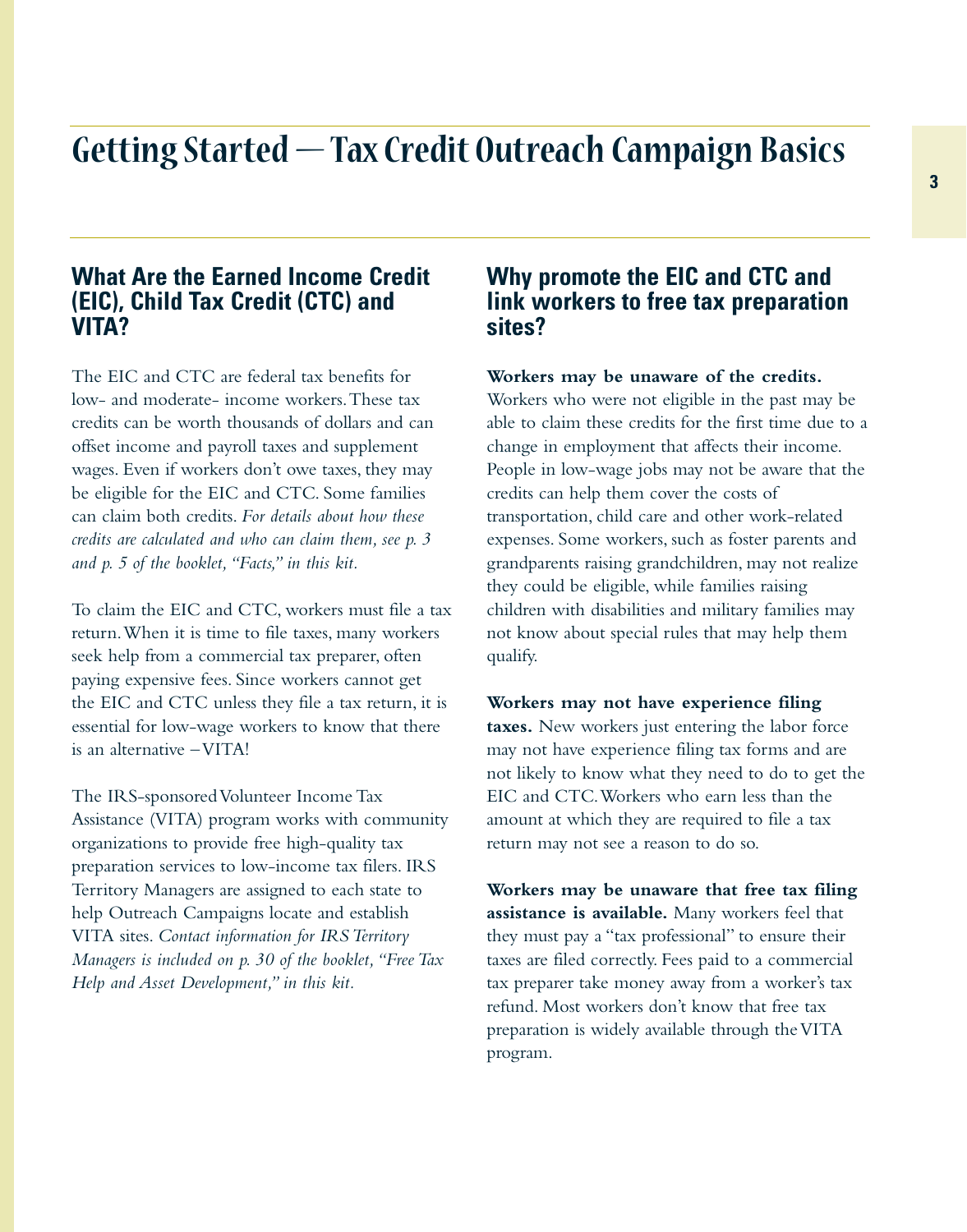## **Who can contribute to an Outreach Campaign?**

A wide variety of organizations, public agencies and businesses may come in contact with workers who are missing out on the EIC and CTC. Identify these potential outreach partners in your community. Make sure they know about the tax credits and how to promote them. Outreach partners may include:

- Community organizations and institutions
- Nonprofit health and human services providers
- Child care and foster care agencies
- Civic and service organizations
- State and local government agencies
- Community Development Corporations
- National employers and local businesses
- Labor unions
- Utility companies
- Food banks and Homeless shelters
- United Ways
- Legal assistance programs
- Faith-based groups

## **How do you promote the EIC and CTC and encourage workers to use VITA?**

There are numerous opportunities to inform workers about the EIC and CTC. Strong and successful Outreach Campaigns promote the tax credits through a diverse group of organizations. Building a citywide or regional network of groups will multiply the effectiveness of your campaign.

Some groups in your community may already be conducting outreach on the EIC and CTC. Organize a meeting to find out what everyone has been doing and how you can work together as partners. If a network is not already established, consider forming a local coalition to help conduct a Tax Credit Outreach Campaign by bringing together state and local government agencies, social services providers, businesses, schools and universities, faith-based and community organizations, public officials and others.

When reaching out to other organizations, present the full range of outreach opportunities so that they can determine how they are best able to help. Some activities can easily be incorporated into an organization's routine work, while others may require additional planning. Below are five elements of a successful campaign.

#### **1. Distribute tax credit information and direct workers to free tax filing assistance.**

Organizations can display posters in waiting rooms, lobby areas and other well-traveled locations. Information about the EIC, CTC and VITA sites can be included in newsletters, paychecks or other information that is mailed to people who might qualify. Outreach partners can add tax credit information to materials aimed at assisting lowerwage families. Businesses can include EIC, CTC and VITA information in employee orientation materials. *See page 7 in this booklet for ideas about how to use outreach materials included in this kit.*

**2. Engage others in reaching out through their own networks.** Hold trainings to help community organizations, public agencies and local businesses learn about the EIC and CTC and why it is important to inform their employees, clients and customers about these credits. Involve public officials and community leaders who have contact with a wide variety of agencies, civic groups and businesses.They also can provide name recognition to an Outreach Campaign which may help bring together a larger number of local organizations for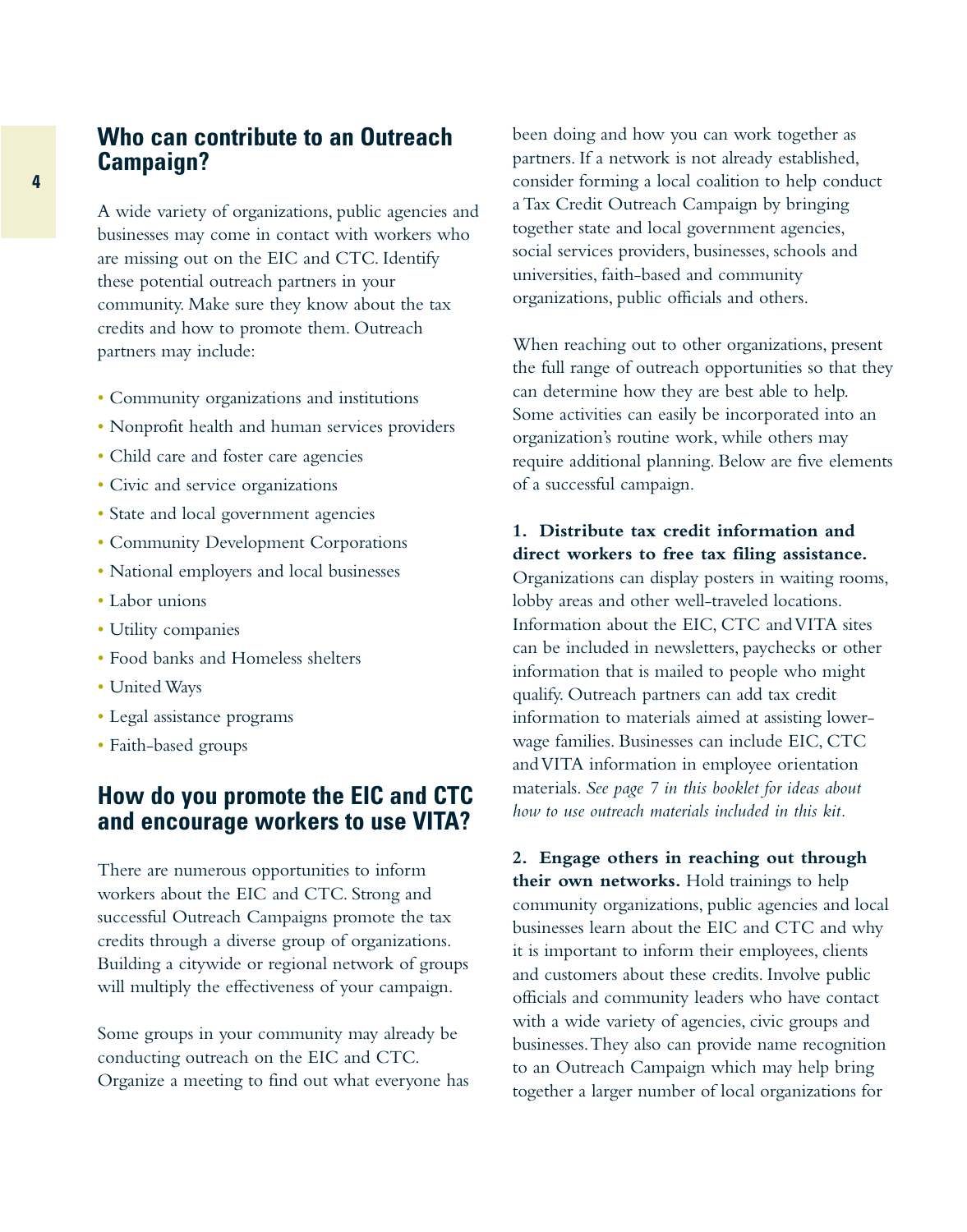a more effective effort. *To obtain information from the National League of Cities on how city officials have gotten involved in Tax Credit Outreach Campaigns, see p. 38 of this booklet.*



To kick-off the tax season, the Little Rock EITC Working! Coalition hosted an event with a Super Bowl football theme at the end of January 2006, right before the Super Bowl.

Congressman Vic Snyder, Little Rock Mayor Jim Dailey and representatives from many local community organizations helped promote "Super Saturday," held in a local mall where AARP volunteers helped file over 70 returns averaging \$1,900 in EIC refunds. Coalition members dressed up in football jerseys and hung balloons and football posters. A "tailgate party" was set up at the event where various organizations provided free services and information on IDAs, bank and credit union accounts, homebuyer programs, Medicaid and food stamps. Relocated Hurricane Katrina survivors were also provided information about assistance from FEMA, IRS and the Social Security Administration. Contact: W.J. Monagle, Little Rock EITC Working! Coalition, (501) 399-3420, wmonagle@littlerock.org

**3. Conduct outreach events and create opportunities to file tax returns.** Outreach Campaigns can coordinate free tax filing days for specific evenings or weekends.This is especially helpful for communities that have limited VITA sites and for organizations that are unable to operate a VITA site throughout the tax season. Check with the IRS Territory Manager in your area to see whether VITA volunteers may be available for the event or consider enlisting accounting students from a local college or members of the local Certified Public Accountants (CPA) Society.

**4. Expand and improve free tax filing sites.** Community organizations that work directly with families earning low wages can help expand free tax filing assistance by hosting a VITA site. Community Action Agencies, schools, recreation centers, libraries, housing developments and public assistance offices make good locations for VITA sites. Communities that don't have any VITA sites can also work with their IRS Territory Manager to establish them.

Providing electronic filing can improve VITA services.When tax returns are filed by computer, refunds generally come back more quickly.The IRS can provide the software needed for electronic filing. If VITA sites in your community do not have computers, local businesses that are upgrading their computers may be willing to donate the older models. Outreach Campaigns can also improve VITA services by making sure that sites are accessible for people with disabilities, by providing child care on site and by providing interpreters for tax filers who speak languages other than English. *For information about how to ensure VITA sites are accessible to people with disabilities, see p. 21 of this booklet.*

**5. Get in a position to enrich and sustain outreach efforts in the future.** For tax credit outreach efforts to continue long-term, Outreach Campaigns need to identify diverse funding sources and campaign partners that can help outreach efforts become institutionalized. For example, credit unions, United Ways, volunteer centers and other nonprofits may be able to apply for public and private grants specifically for their organization. Other institutions such as local government agencies or the Chamber of Commerce may be able to contribute needed resources and services such as help photocopying or mailing outreach materials. *For more information on funding an Outreach Campaign, see p. 6 of this booklet.*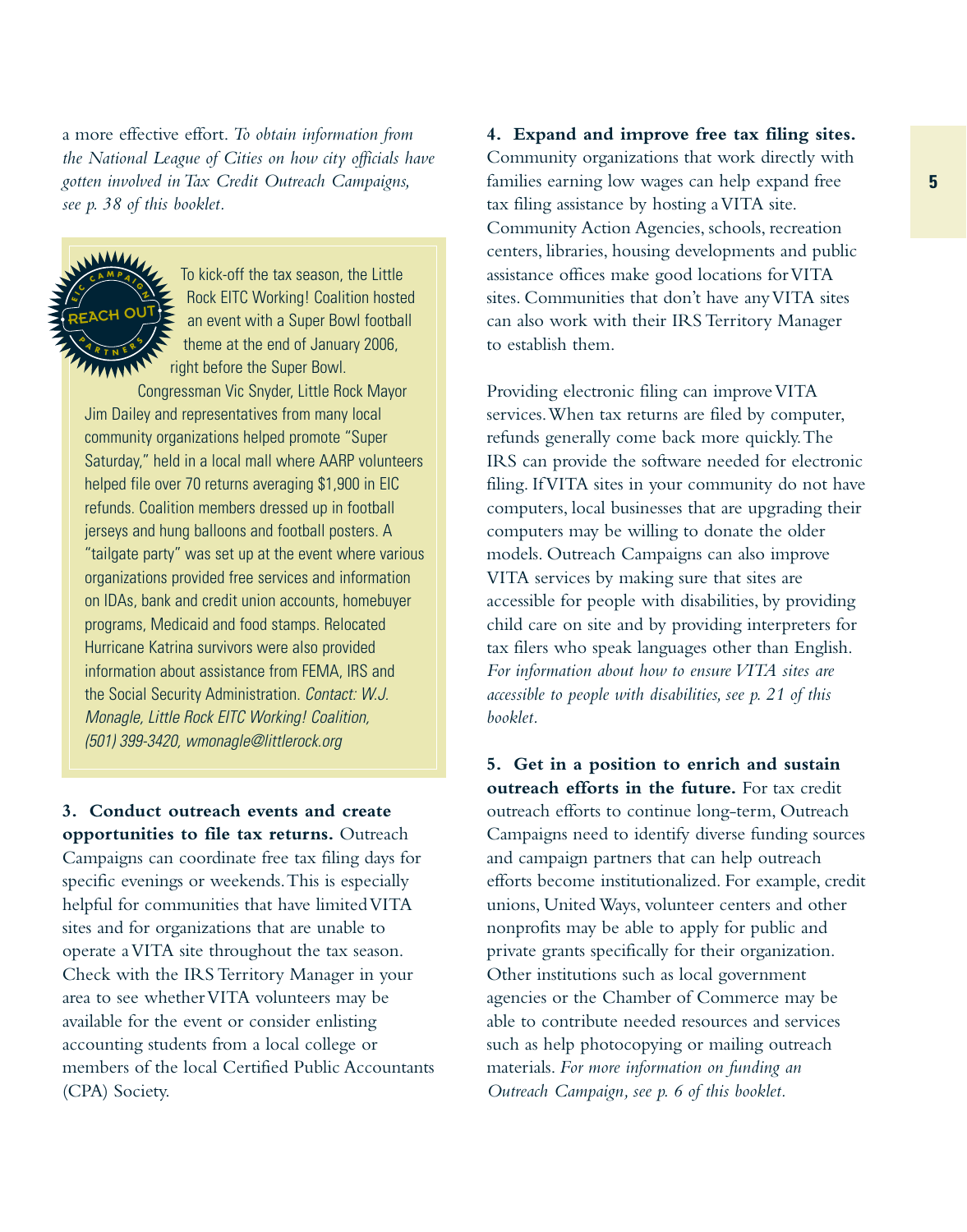# **Want to Start a Free Tax Filing Assistance Site? Let the Experts Help You!**

The National Community Tax Coalition (NCTC) is a project of the Center for Economic Progress (CEP) in Chicago, one of the nation's largest free statewide tax preparation services for working families. NCTC brings together the expertise of community-based organizations from around the country that provide free tax preparation and conduct tax credit outreach. More than 300 organizations from over 40 states have participated in NCTC activities. NCTC offers affiliates trainings, conferences, technical assistance, a listserv to exchange information on best practices and new tax policies, and an advocacy network promoting the interests of low-income taxpayers. For more information on NCTC visit www.tax-coalition.org or contact: Jackie Lynn Coleman, Coordinator, NCTC, (312) 630-0261 or jlcoleman@centerforprogress.org.

## **When do you run a Tax Credit Outreach Campaign?**

#### **Early planning can contribute to the success of an Outreach Campaign.**

The earlier you are able to pull together organizations to become involved in outreach activities, the more prepared they will be to inform workers about the credits. Early planning is especially important if you are considering running a VITA site. It will take time to communicate with your Territory Manager and recruit and train volunteers to prepare taxes. Contact your Territory Manager as soon as possible to allow enough time for planning.

## **Ongoing outreach is needed throughout the entire tax season.**

If tax season has already begun, and you are just learning about the need for outreach, there is still plenty you can do.The time is always right to inform workers about the tax credits, provide the proper tax forms and direct them to a place where they can get free tax filing help. In addition, after April 15, workers can still be informed about claiming refunds from prior years. *For more details, see p. 27 of the booklet,"Free Tax Help and Asset Development," in this kit.*

#### **Critical times for outreach**

**From mid-January through the beginning of February.** This is when most workers receive W-2 forms from their employers. Low-wage workers generally file early in the tax season to get their refunds as quickly as possible.

**Between March 15 and April 15,** when millions of workers still race to beat the tax filing deadline.

## **How do you find funding for a Tax Credit Outreach Campaign?**

#### **Explore a variety of funding sources.**

Outreach Campaigns can seek funding from private foundations or government grant programs. Community foundations, in particular, may have a special interest in an area's economic health. Civic or volunteer groups, corporations, local businesses or the United Way may be helpful in providing in-kind support. Government funds, such as federal community development block grants or special state outreach grants, may be available.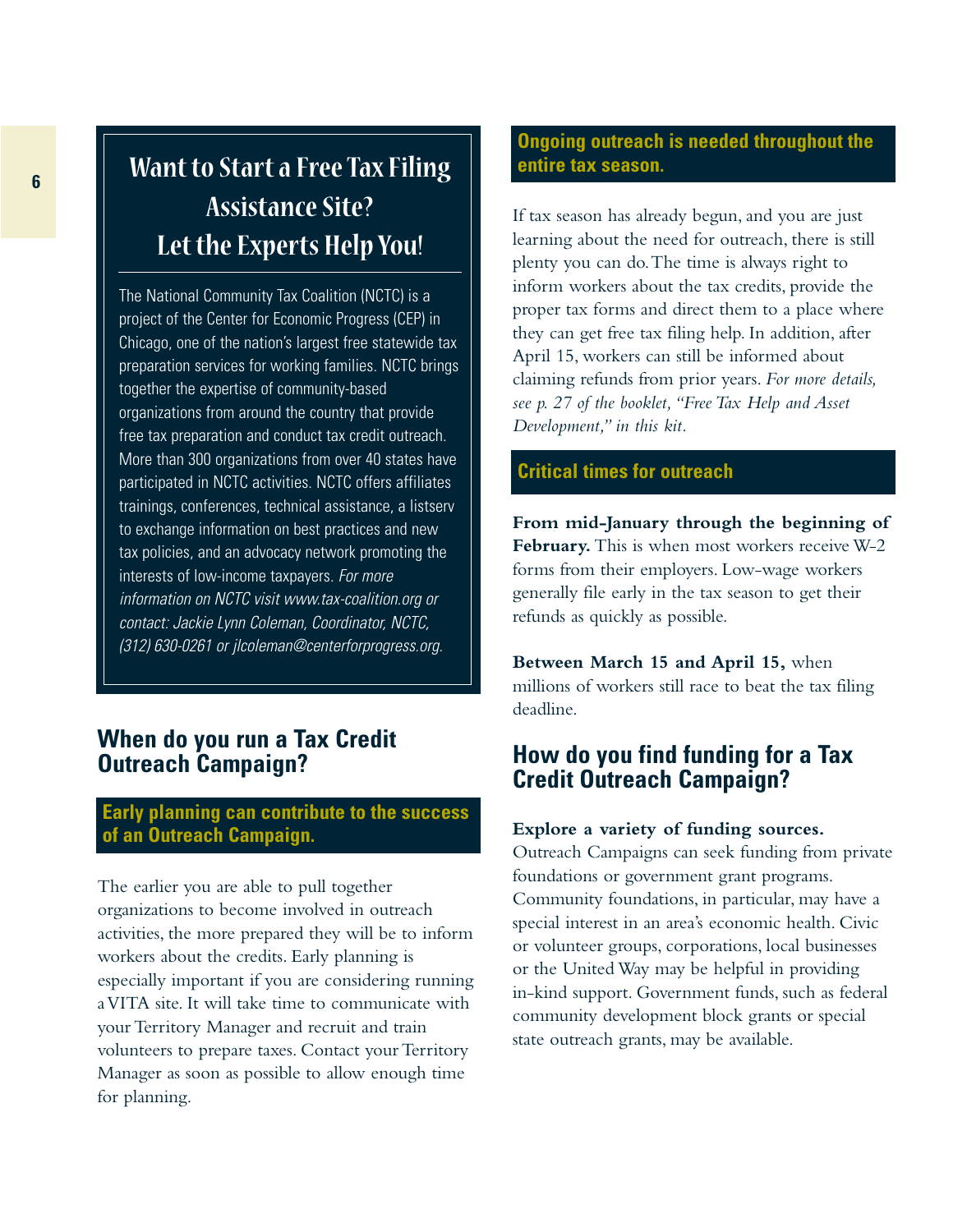**Use available state and local data on EIC participation.** The Brookings Institution provides data on EIC claims by zip code for tax years 1997 through 2003 at *www.brookings.edu/urban/eitc*. This information can help describe the need for outreach and help pinpoint where outreach efforts could be concentrated. *State-by-state EIC participation data are provided in the Outreach Campaign Tools envelope in this kit. Call the Center on Budget and Policy Priorities at (202) 408-1080 for assistance navigating the Brookings website.*

## **How can the materials in this kit be used in your Tax Credit Outreach Campaign?**

This kit can serve as an important resource to assist you in developing your outreach efforts. You can select from information presented in the three booklets included in this kit: *"Facts:About Tax Credits for Working Families,""Outreach Strategies: Promoting Tax Credits for Working Families,"* and *"Free Tax Help and Asset Development: How to Help Families Keep All the Money They've Earned,"* and make copies for distribution during your outreach activities or use the information to create your own materials.

For example, the fact sheet on the EIC in the *Facts* booklet might be a helpful handout during a presentation to case managers.The fact sheet in the *Free Tax Help and Asset Development* booklet on how eligible workers who missed out on claming the tax credits in the past can file back year claims might also be useful. If you are meeting with leaders in a rural community, you could copy the chapter,"Reach out to rural communities," in this booklet which describes outreach strategies that may be helpful to consider in rural areas.

*The Outreach Campaign Tools Envelope* also contains a variety of materials to help you reach out and inform workers about tax credits and free tax filing assistance: **Posters, flyers and envelope stuffers in both English and Spanish** can be used to help you capture the attention of working families and individuals who may qualify for the EIC and the CTC.The posters and flyers include a space for you to provide local information, such as:

- the address, phone number and hours for the nearest VITA site; or
- the date, time and place of a community information session on tax credits for working families; or
- a toll-free hotline number to call for more information.

Additional outreach materials provided include:

- a checklist of documents workers should take to a VITA site when getting their taxes prepared;
- guidelines for selecting an honest commercial tax preparer if workers choose to do so; and
- sample EIC and CTC refund amounts at various income levels.

All the components of this kit are also available online at *www.cbpp.org/eic2007* along with flyers in 19 additional languages.The website provides links to other resources including IRS tax forms, an EIC refund estimator, EIC reports published by the Center on Budget and Policy Priorities, additional examples of Outreach Campaigns across the country and handouts identifying strategies for businesses, early childhood programs, job training programs, colleges and universities, housing groups and students to promote the tax credits and free tax filing assistance.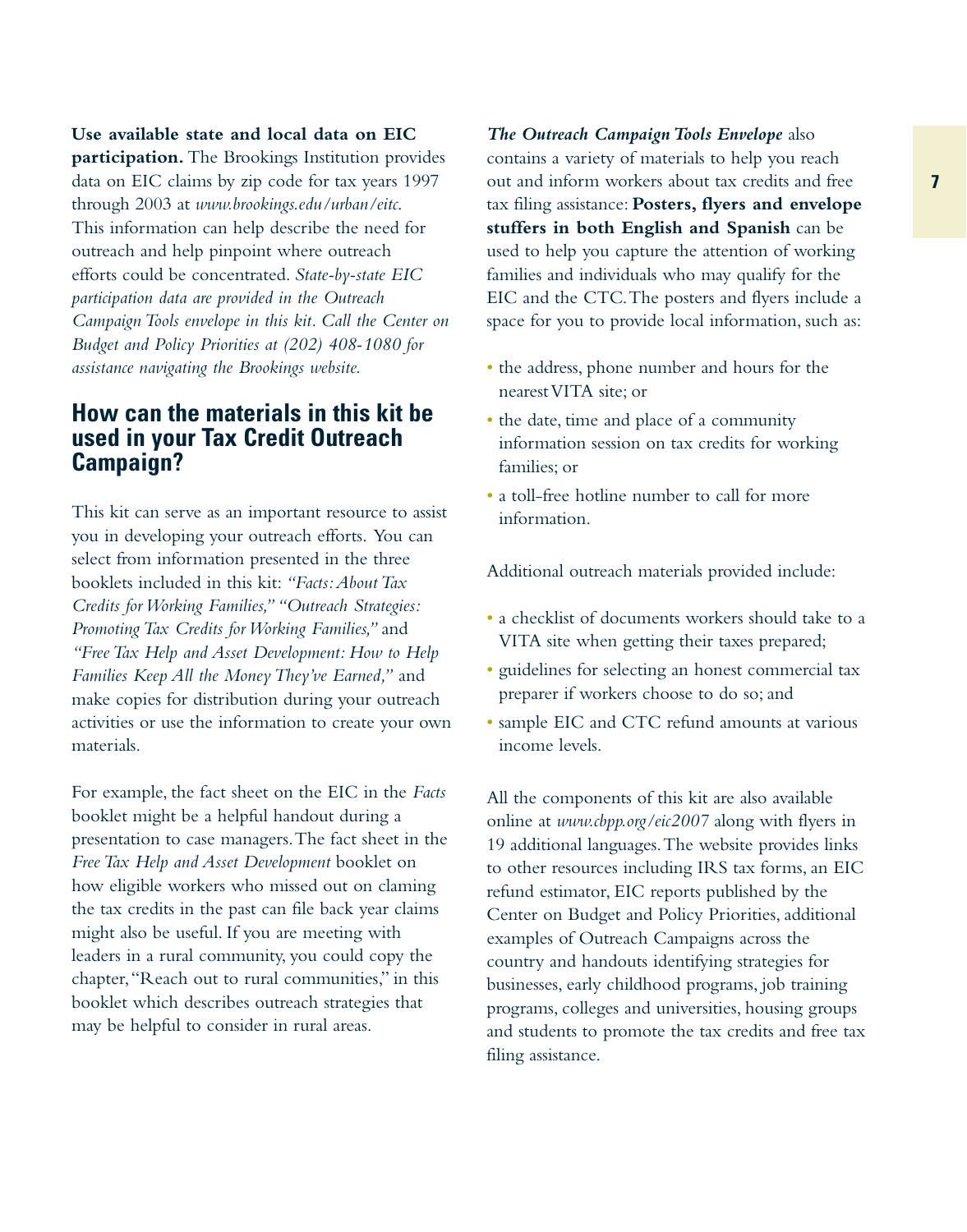# **<sup>8</sup> Beyond the Basics: 13 Ways to Promote the Earned Income Credit and the Child Tax Credit**

A successful Outreach Campaign reaches into every corner of the state, city or local community to find eligible workers and to develop creative ways to reach them. Following are 13 key strategies for building an effective Tax Credit Outreach Campaign.

## **1. Coordinate outreach with public benefit programs.**

## **Why is this important?**

Many state and local government agencies that administer public benefits such as Medicaid, the State Children's Health Insurance Program (SCHIP), food stamps or subsidized child care, have ongoing contact with families and individuals who work and also receive public benefits. For example, 39.8 percent of food stamp recipients and a large share of families receiving subsidized child care are working families. Research suggests that about 50 percent of adults who receive TANF (cash assistance) benefits are either working or have worked in the past three months. Enlisting government agencies is an effective way to reach large numbers of eligible workers on a regular basis.

Some agencies and nonprofit groups conduct outreach activities to boost enrollment in specific public benefit programs. Organizations engaged in such outreach activities are natural partners and can be encouraged to inform families about tax credits as well. Similarly,Tax Credit Outreach Campaigns can alert families to the opportunity to obtain other benefits that may be critical to the health and well-being of their families. Outreach Campaigns that follow a more holistic approach to helping families meet their needs will increase the chances that families obtain the broad range of work supports for which they qualify.

## **How do you do it?**

**Piggyback on regular mailings.** Arrange for information about tax credits for low-wage workers to be included in regular mailings to families and individuals receiving public benefits. Include a flyer or envelope stuffer with rent notices, benefit checks,WIC coupons, program renewal notices, waiting list information or other mailings.

**Work with public agencies that reach out to families seeking public benefits.** Reach out to current and former recipients, as well as to applicants who have been denied benefits and to people on waiting lists.Agencies that deliver public benefits should let working families know that claiming the credits generally does not affect their eligibility for benefits such as food stamps, Medicaid or subsidized housing. *For more information on the treatment of tax credit refunds in determining public benefit eligibility, see p. 13 of the booklet,"Facts," in this kit.*

**Reach out to families experiencing employment changes.** As a result of businesses downsizing, merging and outsourcing jobs, families may be unemployed or they may have seen their earnings decline.Workers who previously earned too much to qualify for the EIC or the CTC may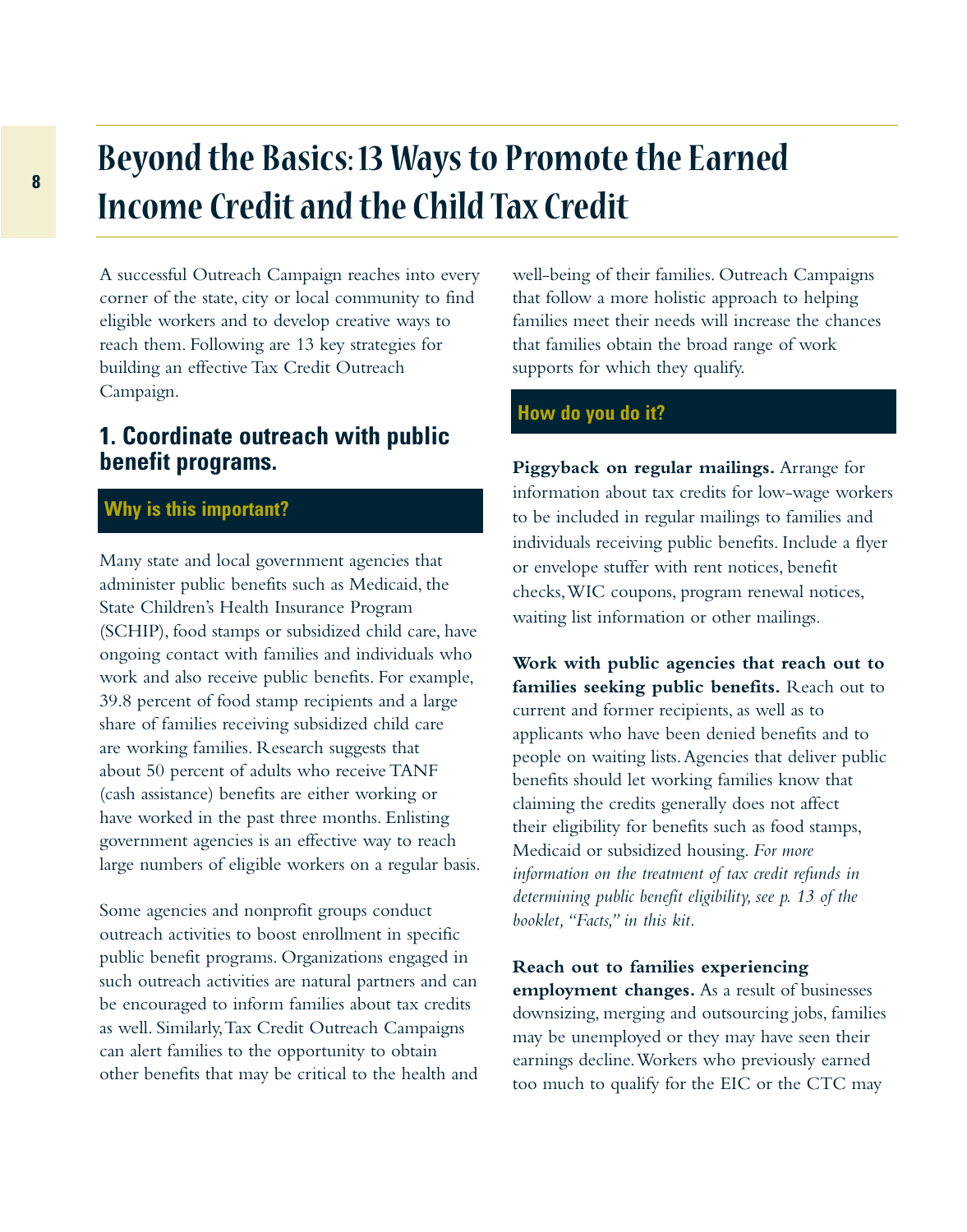**The agencies that administer the following programs are just some of those that can enhance a Tax Credit Outreach Campaign:**

| <b>Unemployment</b><br>Compensation                                               | <b>Subsidized Child Care</b>     |
|-----------------------------------------------------------------------------------|----------------------------------|
| <b>Temporary Assistance</b><br>for Needy Families (TANF)                          | <b>Public Housing</b>            |
| <b>Supplemental Nutrition</b><br>Program for Women,<br>Infants and Children (WIC) | Food Stamp Program               |
| Low-Income Home Energy<br><b>Assistance Program (LIHEAP)</b>                      | <b>Foster Care</b>               |
| <b>General Assistance</b>                                                         | <b>Medicaid</b>                  |
| <b>Title 1 Education Assistance</b>                                               | <b>Child Support Enforcement</b> |
| State Children's Health<br>Insurance Program (SCHIP)                              | <b>Job Training Programs</b>     |

now be eligible. Reach out to these workers through unemployment offices, job training programs and government assistance programs.

Since 1992, a law allows states to include an EIC notice with the 1099-G forms mailed each January to people who received unemployment compensation the previous year, as long as the notice does not increase the postage. Contact the unemployment office and offer to help develop this notice.

**Encourage programs for people making the transition from welfare to work to distribute information on tax credits.** Welfare-to-Work programs are administered by local Workforce Investment Boards which are required to secure contracts to provide job readiness, job placement and post-employment services to TANF recipients entering the labor force. Encourage local boards to require companies receiving such contracts to provide workers with information about the EIC and the CTC.Also, caseworkers focusing on helping applicants and recipients find jobs or enter job training programs can integrate tax credit outreach into their routine contacts with clients to help ensure successful transitions into the workforce.

**Encourage agencies to include tax credit information in resource materials.** Social services agencies can include information on tax credits in all resource books or materials provided to workers making the transition from welfare to work. For example, the Monmouth County, New Jersey Division of Social Services includes EIC information in its resource book,"On Your Own, But Not Alone," for all individuals leaving welfare. *Contact: Susan Rea, Monmouth County Division of Social Services, (732) 431-6170.*

**Enlist eligibility workers.** Outreach workers that focus on assisting families in obtaining a specific benefit often find that their clients have multiple needs.Workers frequently come into contact with families that may be eligible for the tax credits but may not know about them. Help eligibility workers understand the EIC and CTC and the importance of free tax filing assistance so they can share this information with families applying for public benefits.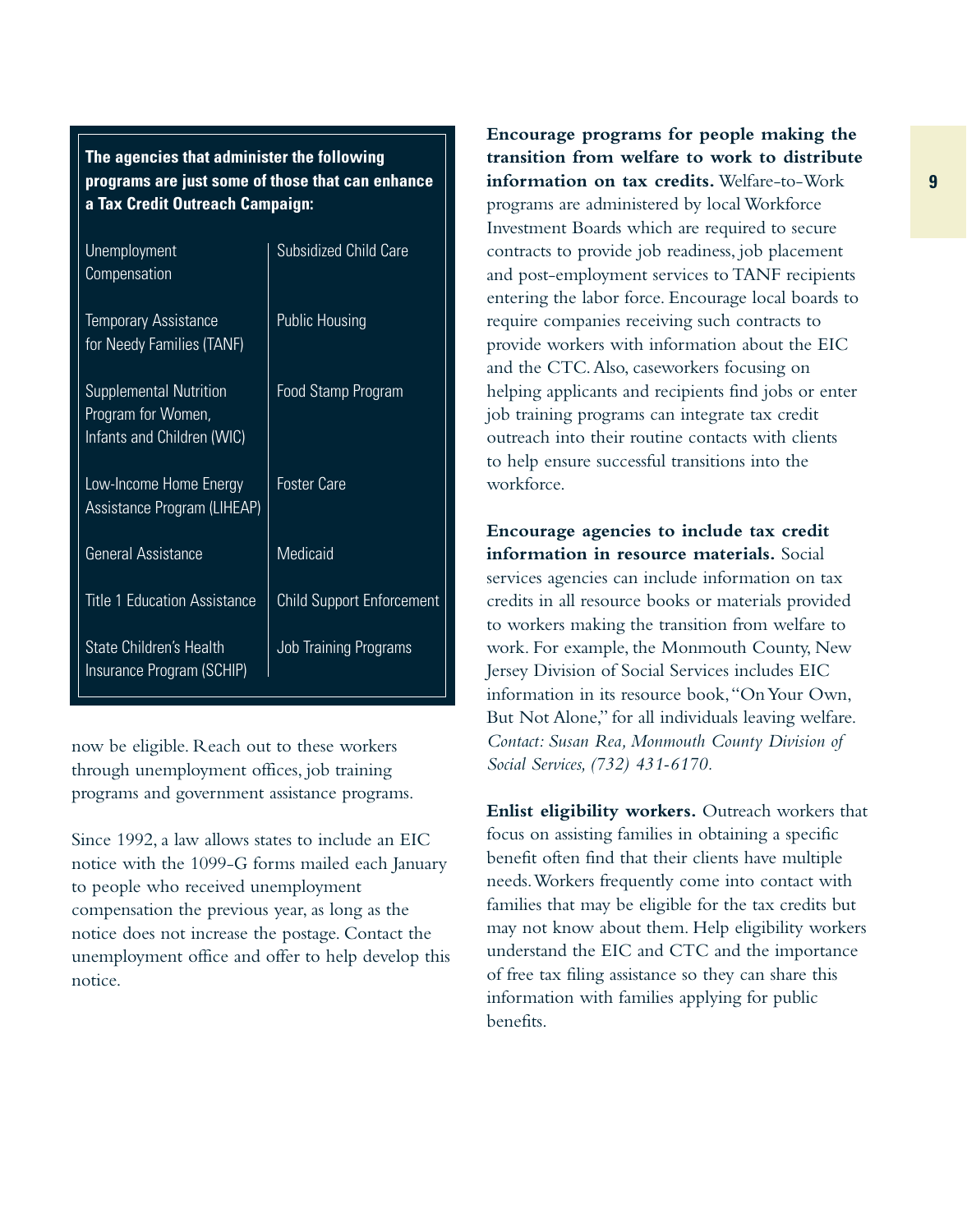#### **E**ن<br>/ن **<sup>C</sup> <sup>A</sup> <sup>M</sup> <sup>P</sup> <sup>A</sup> <sup>I</sup> <sup>G</sup> N**  $\sqrt[n]{\frac{A}{R}}$  **T N E**  $\frac{6}{5}$ REACH OUT

The Community Action Partnership of Orange County (CAPOC) and the Orange County Social Service Agency (OCSSA) in Garden Grove, California partner in running the "Food Stamps in 4 Hours" project. Each month, staff from both

agencies conduct workshops at three locations to help applicants enroll in the Food Stamp Program in one day. Workshop participants complete an application, view an orientation video and are interviewed by a county eligibility staffer. Since transportation is often a barrier preventing people from applying for food stamps, CAPOC and OCSSA use a bus donated by the Orange County Transit Authority to provide transportation to workshop participants. CAPOC and OCSSA also help workshop participants file tax returns and claim EIC refunds. Trained staff complete paper tax returns on the bus rides to and from the workshop sites using a table set up to provide privacy. Once staff returns to the workshop site, tax return information is transferred to a computer to file the returns electronically. CAPOC estimates that the "Food Stamps in 4 Hours" workshop assists over 500 people throughout the year. Contact: Jerry Sanders, CAPOC, (714) 897-6670 x 3610, jsanders@capoc.org

**Invite outreach workers who promote a variety of programs to participate in tax credit outreach events and to be on hand at tax assistance sites.** Organizations that assist families in applying for health coverage, food assistance or child care are apt to be looking for settings to reach families that are eligible for such benefits. Chances are they would welcome the opportunity to participate in tax credit outreach events or set up a table in or near a local VITA site. This can help establish an ongoing relationship.

# **Tips for Offering Help with Public Benefit Programs at a VITA Site**

Market programs offered at the VITA site as a "package of supports for working families." In addition to the tax credits, programs such as health insurance, food stamps and child care provide support to working families. It is helpful to emphasize that together these programs form a comprehensive package of financial assistance.

Let people know in advance what services will be available at the VITA site. Workers go to VITA sites anticipating that they will get help with their tax returns. They may be unprepared to talk about other help they need or may be unable to complete applications for other benefits if they are missing key documents. A "heads up" about what to expect and what to bring along is very helpful.

Create a setting that helps families feel comfortable applying for an array of benefits. Staff of community organizations who are trained to help families complete application forms are often in the best position to help. Tax filers may feel insecure having government agency representatives present at VITA sites. Make it clear that information from a worker's tax return will not be shared with the people on hand helping with applications for public benefit programs. It also is useful to clarify that getting the EIC or the CTC generally will not affect eligibility for benefits such as food stamps, subsidized housing, Medicaid and SCHIP.

Consider using a questionnaire to identify other benefits that families would be interested in receiving — and follow up. If it is not feasible to provide application assistance at the VITA site, a brief survey of tax filers can identify whether they are interested in obtaining benefits, such as health insurance and food stamps. It is important to follow up later by providing interested families more information and giving them the opportunity to apply for benefits they need and want.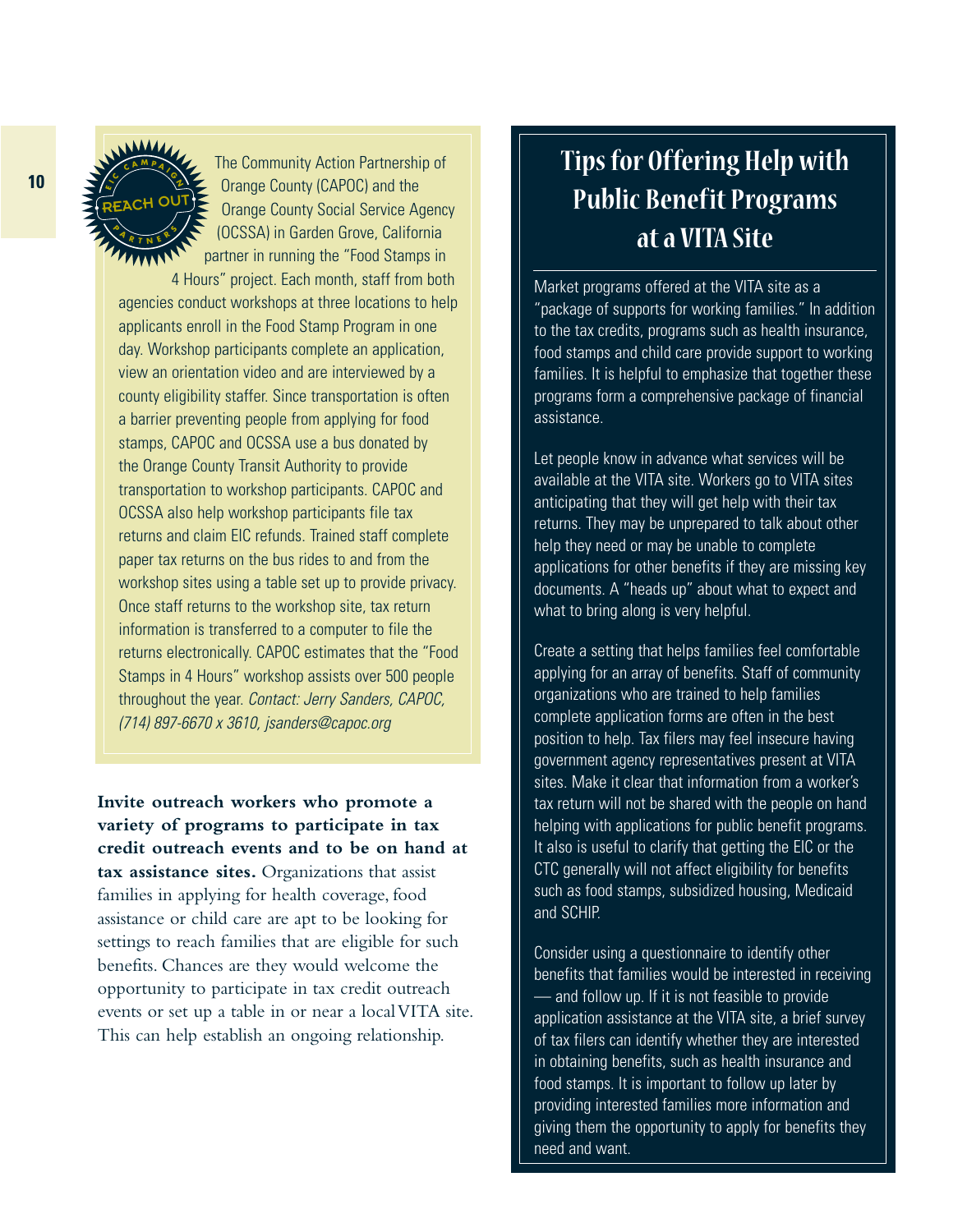**Include information about tax credits in electronic benefit screening programs.** Several states and community-based organizations have developed electronic programs which screen families for benefits including Medicaid, SCHIP, LIHEAP (energy assistance) and WIC.Work with program designers to incorporate information about tax credits and free tax filing assistance. One benefit screener called RealBenefits, developed by Community Catalyst in Boston, can be tailored for any state to screen families for EIC eligibility and to indicate how large a refund they may be able to get. *Contact: Enrique Balaguer, Community Catalyst, (617) 275-2804.*

## **2. Involve businesses and employers.**

## **Why is this important?**

Since the EIC and the CTC are tax benefits for people who work, employers are a logical and important partner in any campaign. Remember, businesses have both employees and customers who could be eligible for the tax credits. Keep in mind that the government is a large employer in most states and localities. Government employees often earn modest wages and may be eligible for the tax credits. In the course of their work, government employees may also have contact with potential EIC and CTC claimants and can be an important source of information about the credit.

## **How do you do it?**

**Convince local businesses to become involved in outreach efforts.** To interest local businesses in tax credit outreach, stress the reasons they have a stake in boosting EIC and CTC participation such as:

•The EIC and the CTC helps supplement employees' wages.

- Since the tax credits help workers take care of day-to-day needs, they can help them keep their jobs and promote a more stable workforce.
- EIC and CTC refunds help customers pay bills.
- •The tax credits bring federal dollars into local communities.
- Publicizing the EIC and the CTC can increase the company's visibility in the community.

**Enlist a business organization to deliver the message.** Gaining the support of the Chamber of Commerce, merchants' associations, trade groups or other business organizations will give your campaign credibility with employers and will provide a link to large networks of businesses.



The Orlando Regional Chamber of Commerce coordinates Extra Credit Orlando, a business-led Outreach Campaign that promotes the EIC and free tax filing assistance sites in Central Florida. "Refund Roundup" sessions are

scheduled for one hour over breakfast or lunch to train employers, businesses and organizations, so they can educate their employees and members about the tax credit and free tax filing assistance. Some of the businesses that now promote the tax credits include Disney, the Central Florida Educators Credit Union, the Hotel and Lodging Association, 7-11, hospitals and airports. Extra Credit Orlando also provides employers a website, electronic newsletter articles and letters of endorsement, envelope stuffers for employee mailings and posters to display at their workplace. In 2006, the second year of the campaign, the Chamber held 118 "Refund Roundup" sessions reaching 1,159 employers who have approximately 668,000 employees. The campaign's 27 VITA sites helped workers obtain \$1.8 million in EIC refunds. Contact: Maria Urbino, Orlando Regional Chamber of Commerce, (407) 835-2442, maria.urbino@orlando.org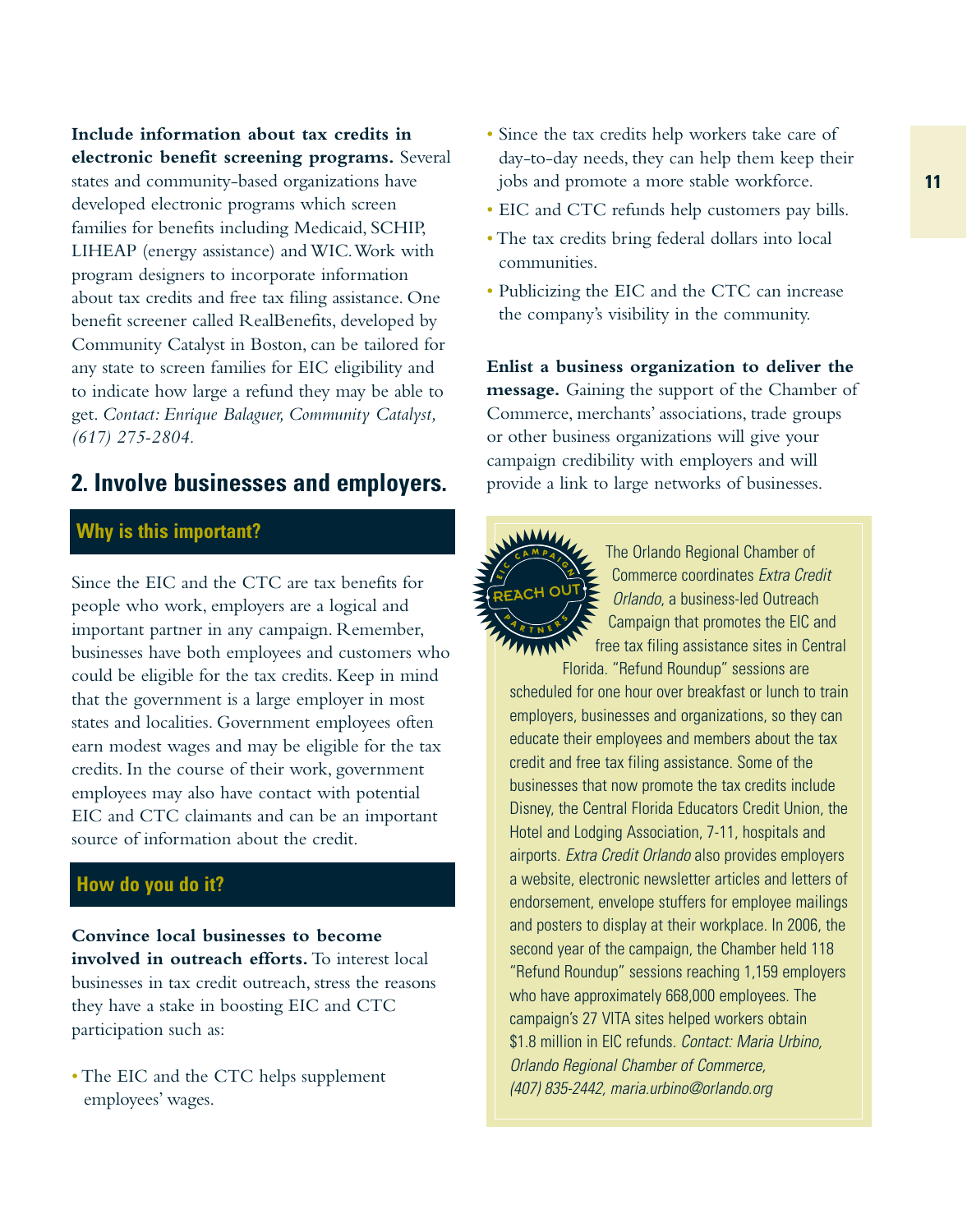**Persuade local businesses to inform their customers.** Stores can display posters and distribute flyers to customers. Family restaurants can print tax credit messages on tray liners or placemats. Department stores can play announcements on in-store public address systems. Utility companies can insert EIC and CTC information with monthly bills.

**Persuade employers to incorporate information on the EIC and the CTC into their routine communications with employees:**

- **Send tax credit information to all employees.** Employers can include an envelope stuffer or brochure with workers'W-2 forms.Tax credit information can also be sent with employee paychecks in December, January, February and March. For example, in 2006, Dairy Queen Corporate Stores printed a tagline about tax credits on paychecks sent to approximately 2,000 workers at its restaurants in Kentucky and Indiana.
- **Display tax credit information in prominent places at the worksite.** Hang posters and provide flyers near the time clock, the employee lounge or office waiting rooms. Publish an article about the tax credits in employee newsletters. One large government employer programmed office computers to run an EIC message as a computer screensaver.Another placed an EIC reminder on the telephone recording that plays when a caller is "on hold." Another business made EIC information available through its employee "resource line," an internal hotline employees can call for information about company benefits and other services.
- **Promote Advance EIC payments.** Employers can inform workers about the Advance EIC payment option and make it easy for them to

obtain and complete IRS Form W-5 to start Advance EIC payments.

To encourage employers to promote the Advance EIC to their employees, provide them the Form W-5, along with the IRS payroll instructions for handling Advance EIC payments.The instructions are contained in the Advance EIC chapter of IRS Publication 15, Circular E, Employer's Tax Guide. The Employer's Tax Guide also contains Advance EIC tables employers can use to easily determine the amount to add to an employee's paycheck. *Outreach partners and employers can order free copies of the Employer's Tax Guide and the Form W-5 for 2007 from the IRS by calling 1-800-TAX-FORM, or they can be downloaded from the IRS website at www.irs.gov/formspubs.*

- **Train managers to deliver information about the EIC and the CTC to employees they supervise and to new hires.** Make employee education about the tax credits part of a supervisor's responsibilities. Include tax credit information in employee manuals.
- **Direct employees to free tax filing sites.** Employers with many low-wage employees can provide a list of nearby VITA sites or they can arrange to have VITA volunteers visit the worksite to help employees file their tax returns.To obtain VITA lists or arrange for volunteers to visit the worksite, employers can contact the IRS Territory Manager in their area. *For contact information, see p. 30 of the booklet,"Free Tax Help and Asset Development," in this kit.*

# **3. Partner with schools.**

### **Why is this important?**

Outreach Campaigns can reach families that may qualify for the tax credits through schools in which children from low-income families are enrolled.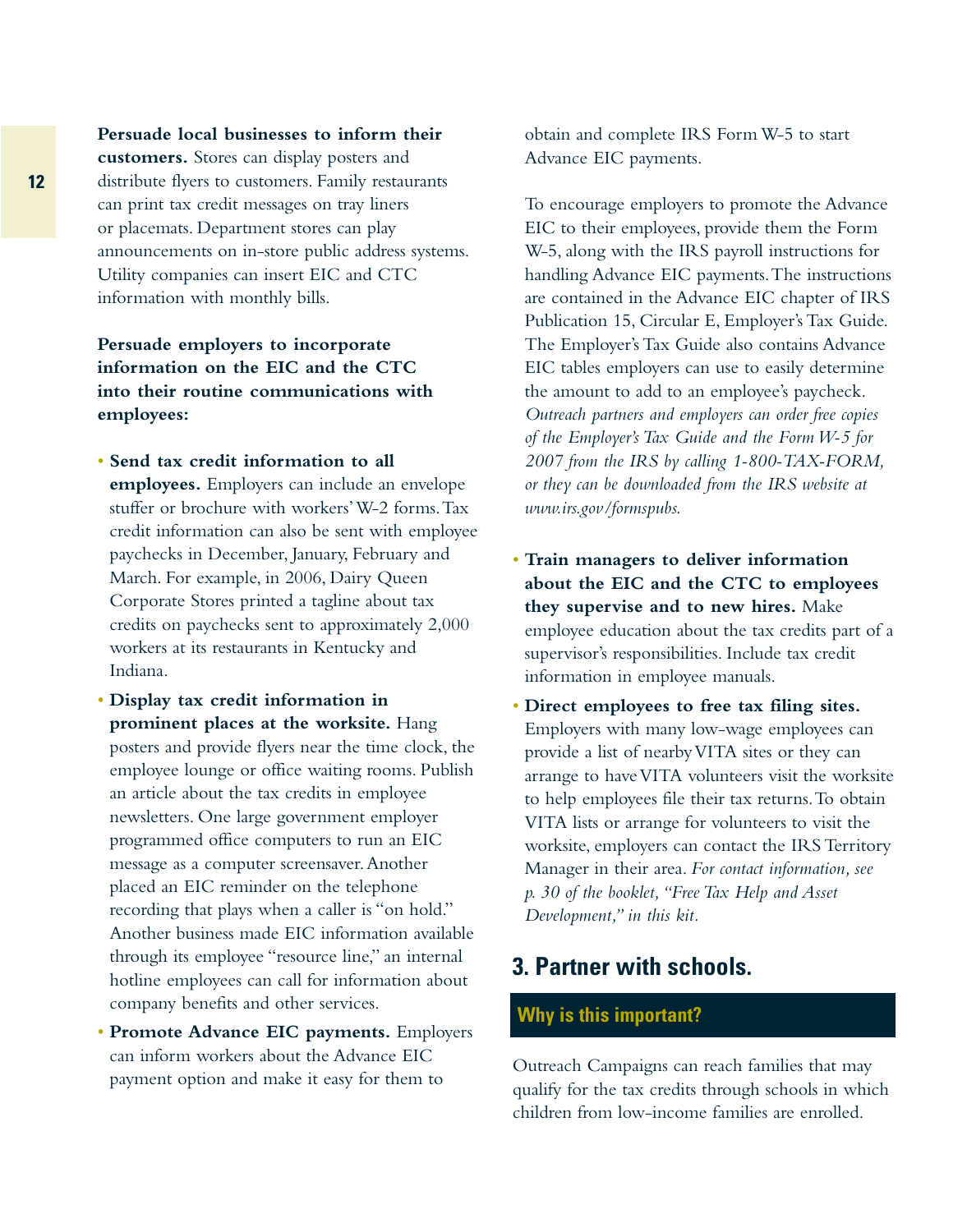School officials are generally viewed as trustworthy members of the community.When information comes from the school, parents are likely to take notice. School administrators know that a secure home environment promotes school achievement, and many have recognized the value of the EIC and the CTC in contributing to family stability.

### **How do you do it?**

**Try these channels for distributing information to families:**

- **Schools in which many students are eligible for free or reduced-price meals.** Many families with children who receive free or reduced-price school lunches will qualify for the EIC and the CTC.The state Department of Education can tell you which school districts have large numbers of eligible students. Enlist district superintendents or individual school principals in outreach efforts. Information can be distributed to families along with notices of eligibility for school meals or with other materials such as school newsletters, report cards and lunch menus.
- **Title 1 programs.** Because they serve economically disadvantaged elementary school children,Title 1 programs and their parent advisory committees are good places to reach low-income workers.The state Department of Education can help you locate Title 1 schools.
- **Parent Teacher Associations.** PTAs can be instrumental in educating families about tax credits for low-wage workers.Ask your local PTA to provide information on the EIC and the CTC to all local PTA presidents and to encourage them to share the information with families through mailings and community assemblies. Offer to arrange for a speaker to talk about tax credits for working families at an upcoming PTA meeting.
- **General Education Diploma (GED) programs.** Many GED participants are likely to be eligible for the EIC and the CTC.Ask administrators to provide tax credit information to GED classes and to send information with GED certificates. *For local GED contacts, call the American Council on Education hotline at 1-800-62-MYGED or visit www.gedtest.org.*
- **School counselors.** School counselors frequently come into contact with families in financial crisis. Make sure they know about the EIC and the CTC and where families can get free tax assistance. *For a state directory of school counseling associations, visit the American School Counselors Association (ASCA) website at www.schoolcounselor.org or call ASCA at (703) 683-2722.*
- **Involve students in conducting outreach in the community.** Many schools have incorporated community service activities into the curriculum. Students can help publicize the EIC and the CTC and assist at VITA sites. Fraternities and sororities, as well as other student associations, can take on tax credit outreach projects.



Tax Help New Mexico (THNM) is a statewide coalition of 20 nonprofit partners and 12 community colleges and universities. THNM created a web-based training module to help

schools offer tax law courses so that students can learn how to prepare tax returns. Upon completion of the class, students are required to volunteer as tax preparers at their school's VITA sites to receive course credit. In 2006, over 300 students and community volunteers helped over 26,500 tax filers claim more than \$21 million in federal and state refunds through 41 VITA sites in 23 cities. Contact: Diana Matier, THNM, (505) 224-5242, dmatier@cnm.edu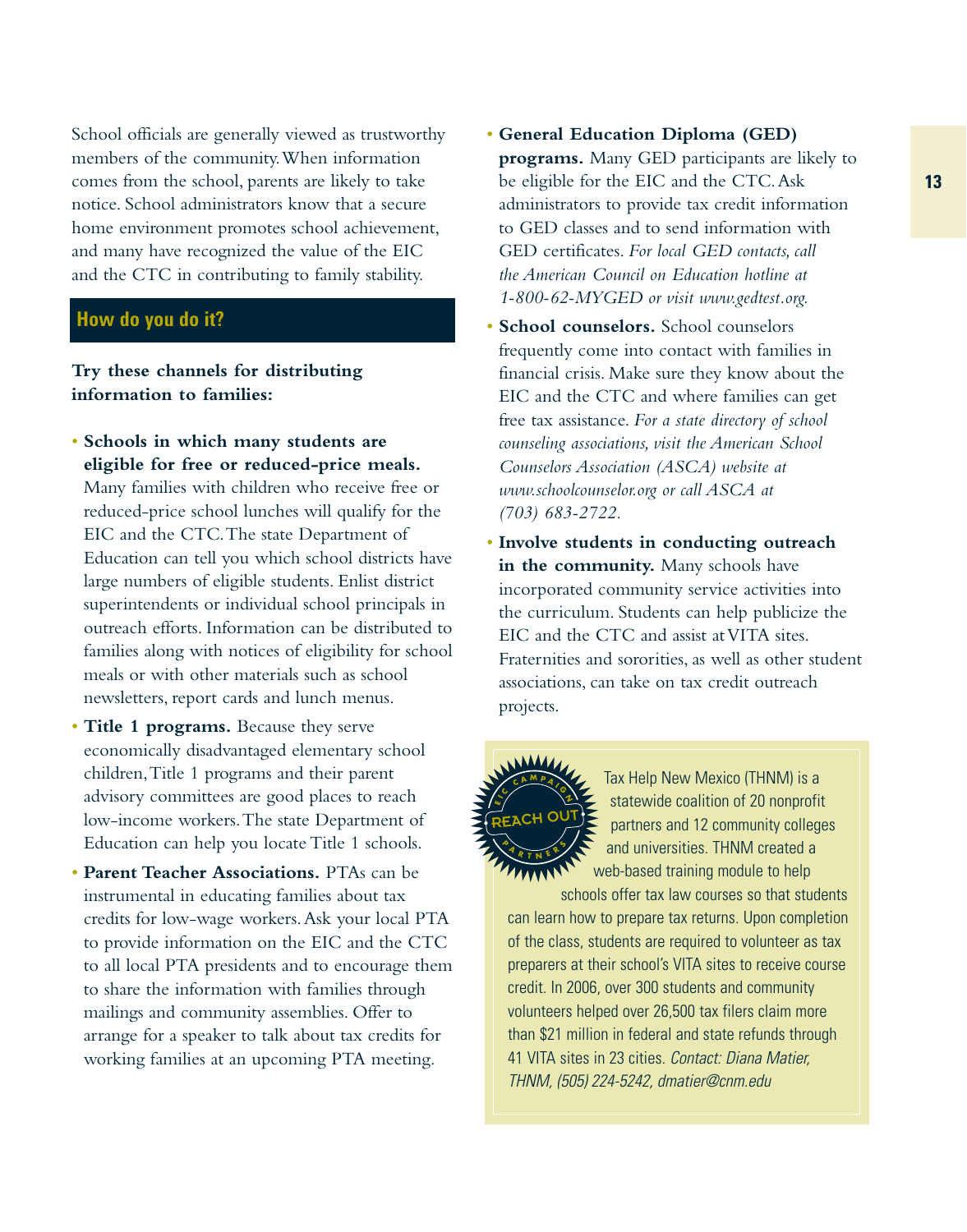• **Community colleges and technical schools.** Workers who have returned to school to improve their job skills and are working part-time or at low wages may be eligible for the EIC and the CTC. Others who are taking non-credit courses to learn about personal finance issues, such as homeownership, may also be eligible. In addition, full-time students up to 24 years of age can be qualifying children for the EIC. Encourage community colleges to send students and their parents information about the tax credits along with tuition bills or financial aid forms.While an EIC refund is counted as part of family income in determining eligibility for financial aid, the amount of the EIC generally will not bring the family income above the limit for qualifying for financial aid.Thus, families can receive an EIC

refund without jeopardizing college financial aid.

## **4. Coordinate with emergency response efforts.**

### **Why is this important?**

The severe needs of communities hit by the devastating hurricanes in the Gulf Coast during 2005 drew attention to how important it is to ramp up tax credit outreach efforts following a natural disaster.After an emergency such as a hurricane, tornado, earthquake, blizzard, flood or fire, survivors are confronted with a wide range of pressing concerns, including property loss or damage to a home, power outages and separation from family members. Loss of income due to temporary or permanent business closures, displacement or injuries may cause additional economic strain for families. For many, finding the money to address multiple needs will be a challenge. Even a few weeks without pay can reduce a previously wellpaid worker's income enough to become eligible to claim the tax credits. Refunds from the EIC and CTC can provide workers vital financial assistance

needed to help them reestablish themselves and care for their families as they recover from the crisis.

Months after a disaster, many families may still be in the process of restoring their lives. Outreach efforts are needed to remind taxpayers that tax refunds can provide a much-needed financial boost and to let them know about free tax filing services that can help them file a return without the added burden of fees charged by commercial tax preparers.They also need to know that help is available if they have lost documents needed to file a tax return. In the case of the Gulf Coast hurricanes, special tax law provisions were implemented to assist workers hurt by the disaster. In such cases, outreach efforts are needed to let people know about specific policies enacted to ease the impact of the disaster.

#### **How do you do it?**

**Reach out to social service organizations that are standing ready to provide emergency help.** Food pantries, shelters, United Ways and Community Action Agencies offer assistance to families year-round. Since many of these organizations include emergency response efforts as part of their mission, they are likely to provide some form of aid — whether it is clothing, food, housing assistance or counseling — following a disaster. Provide these groups with information about the tax credits and free tax filing assistance so they can inform new and existing clients.

Also contact crisis centers and disaster recovery programs, such as those set up in affected communities by the American Red Cross, to make sure they are familiar with how tax credits and free tax filing assistance can benefit their clients.These emergency services may be the primary sources of assistance for many families and the only way some may hear about helpful tax information.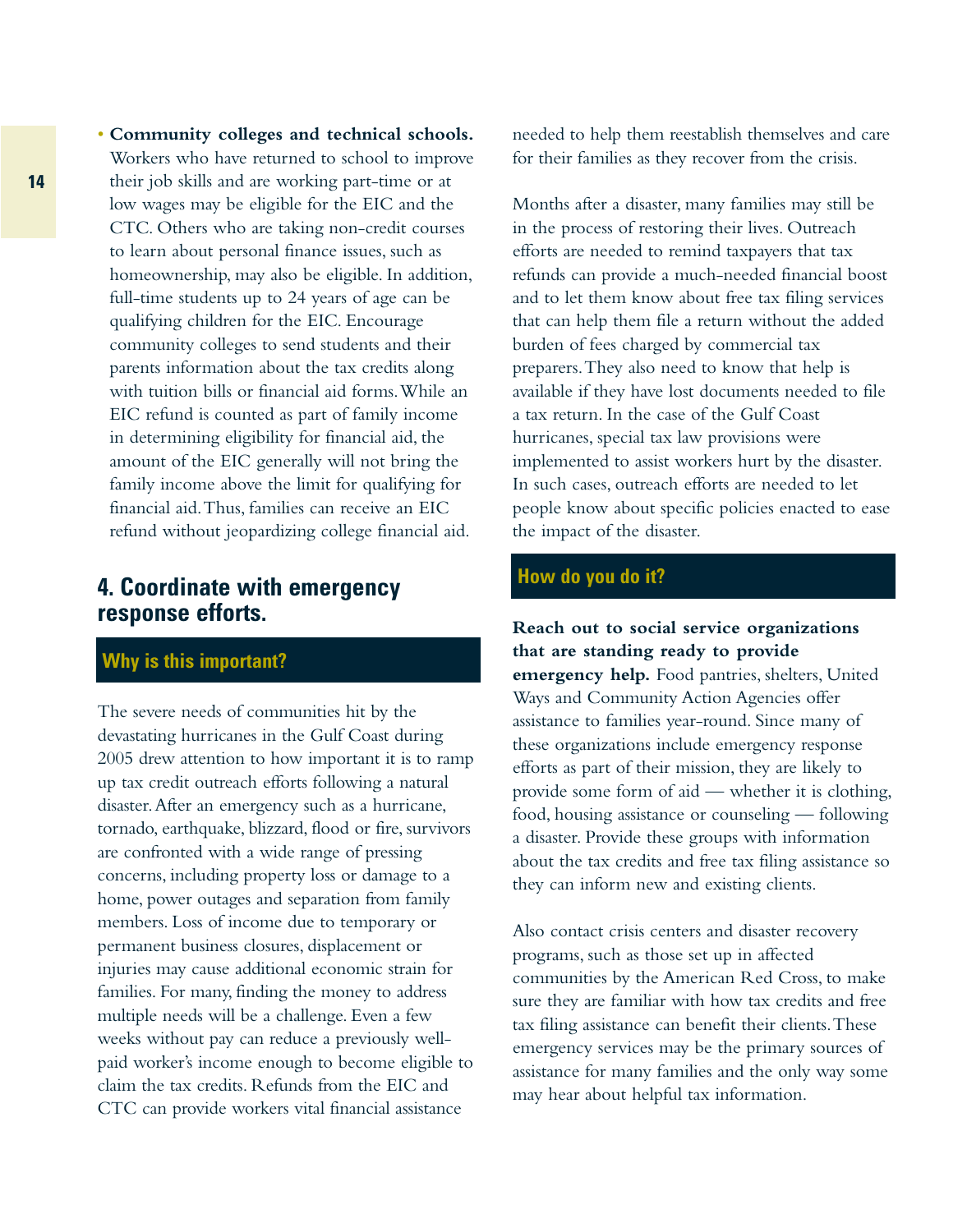At the same time Tax Credit Outreach Campaigns are helping existing emergency services providers to incorporate tax credit outreach into their work, they should consider ways they can expand their focus to be most effective during an emergency. For example, it will be helpful for Tax Credit Outreach Campaigns to be able to link families seeking tax filing assistance to places they can get help with other needs, such as food or health care.

#### **Organize a special event to address the tax concerns of those affected by an emergency.**

Free tax assistance programs can partner with agencies providing emergency assistance to organize a special event to offer families assistance with emergency-related tax concerns. Make sure one or more individuals trained in any tax law changes or IRS procedures designed to address emergency issues are available to assist taxpayers.These specialists can be either IRS staff or volunteers. If it is difficult to find volunteers to train, tax professionals may be willing to assist with complex tax issues. For example, several national tax professional organizations, such as the American Institute of Certified Public Accountants (AICPA), enlisted their members to provide assistance to survivors of the hurricanes that struck in 2005.

Identify a central location (near public transportation if available) to hold the event. If people were forced to relocate as a result of the disaster, consider arranging a special event in an area where people are temporarily living. For example, after the 2005 hurricanes, the Houston Asset Building Coalition partnered with the IRS and several other agencies to organize a special tax filing event in Houston where 150,000 to 250,000 individuals had relocated.

In addition to offering tax assistance, special events can also provide other services that can benefit taxpayers that have experienced a disaster. Reach out to job programs, crisis centers, counseling services and public benefits offices to enlist their

participation in the event.Also, contact business chains such as grocery stores, drug stores, department stores and restaurants to ask them to donate gift cards.These can assist persons attending the event or serve as a "thank you" for volunteers who may also be affected by the emergency.

**Collaborate with the IRS.** The IRS can provide an enhanced level of support following an emergency.Your IRS Territory Manager is the best first contact to identify how the IRS can help. *Contact information for Territory Managers is on p. 30 of the booklet,"Free Tax Help and Asset Development," in this kit.* Ask for IRS Publication 2194 "Disaster Losses Kit for Individuals," — an important resource that includes instructions and forms that taxpayers may need to request transcripts of tax returns or to change their address.There is also a version of the kit for businesses. (*These kits are also available online at www.irs.gov.*)

The IRS also can help taxpayers obtain copies of documents needed to file tax returns, such as a birth certificate, driver's license, Social Security card or ITIN letter that may have been lost or destroyed.These documents are often required to receive other forms of assistance, as well. Documentation of earnings such as W-2 forms or pay stubs is also needed to file a tax return.The IRS can help reconstruct such records so that people can file their tax returns and link to other forms of assistance.

After the 2005 hurricanes, the IRS provided special training in Texas to help volunteers understand the emotional and physical stresses that hurricane survivors may experience and to learn special interviewing skills to ensure they could identify and address the taxpayer's full range of needs.The training also prepared volunteers to complete emergency-related tax forms. It was important for at least one volunteer with this training to be present at free tax preparation assistance sites.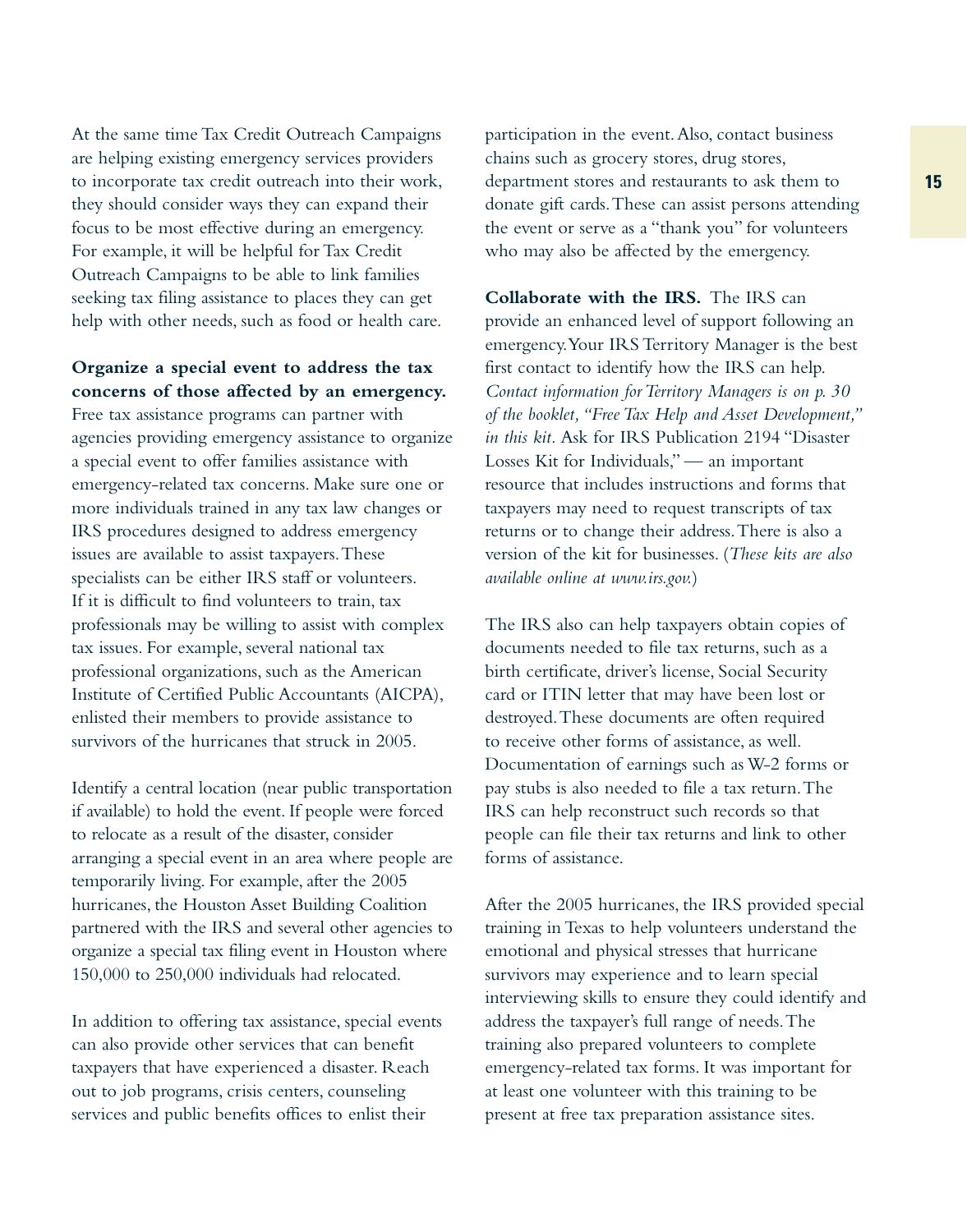**Arrange to offer assistance with taxes after the April filing deadline.** It may be especially difficult for individuals hurt in a disaster to file their taxes on time if they are dealing with family crises. Others may have filed their taxes prior to the April 15 deadline, but later learn of special provisions that they didn't take advantage of and need to amend their tax return.The IRS may extend the filing deadline for survivors of disasters, giving everyone more time to attend to their tax filing responsibilities.Thus, offering extended tax filing assistance can be a valuable service. Be sure to notify your IRS Territory Manager if organizations are offering extended free tax preparation so when people call the IRS toll-free phone number seeking help the operators can direct them to the right place.

**Verify emergency response plans.** Find out if local free tax filing assistance organizations have identified steps to reach out to low-income workers affected by a disaster. If there is not a plan in place, help them create one.While it is difficult to "get ready" for an emergency, it's helpful to begin to prepare by establishing a "chain of command" to communicate with employees and volunteer tax preparers and identify an alternative location to conduct free tax filing assistance. For example, when the Biloxi EITC Coalition in Gulfport, Mississippi, was hit by Hurricane Katrina, five of the Coalition's tax sites were damaged or flooded.Two of the sites were damaged beyond repair and one site did not have enough returning employees to run it. Determined to assist lowincome taxpayers, the Coalition worked to repair one site and relocate the remaining site. Despite these challenges, the Coalition still completed more tax returns than it had the previous year.

Tax Credit Outreach Campaigns should also inquire about the emergency response plans of financial institutions and other tax credit outreach partners to find out what provisions are in place



After the 2005 hurricanes devastated New Orleans and the Gulf Coast, Foundation Communities in Austin, Texas, made special efforts to reach out to the more than 5,000 survivors

who were relocated there. Two of its six Community Tax Centers were devoted to serving hurricane survivors once a week from February to April. The IRS held a special session to train approximately 40 volunteers to file tax returns for the survivors and on how to complete casualty loss forms. The IRS Taxpayer Advocate Office assisted with expediting the filing of tax returns for hurricane survivors so that they could be processed within a week, sometimes as fast as 24 hours. In addition to filing federal returns, Foundation Communities prepared Louisiana state returns and completed prior year returns. Foundation Communities also conducted presentations to case managers working with relocated clients to explain to them the extended tax-filing deadline for hurricane survivors and special Louisiana tax provisions. After April, case managers were encouraged to refer clients to the Community Tax Center that is open year-round. As of October 2006, Foundation Communities has helped over 150 survivors claim approximately \$250,000 in federal refunds for 2005 and prior years. Contact: Elizabeth Colvin, Foundations Communities, (512) 447-2026 x 11, Elizabeth.Colvin@foundcom.org

that can assist workers after a disaster. For example, under a disaster relief plan the institution may grant "grace periods" for payments owed to banks, mortgage companies or landlords and can waive fees for missed or late monthly payments. Encourage taxpayers to contact their utility and credit card companies, rental office, mortgage company or bank to inform them of their circumstances. Communicating with these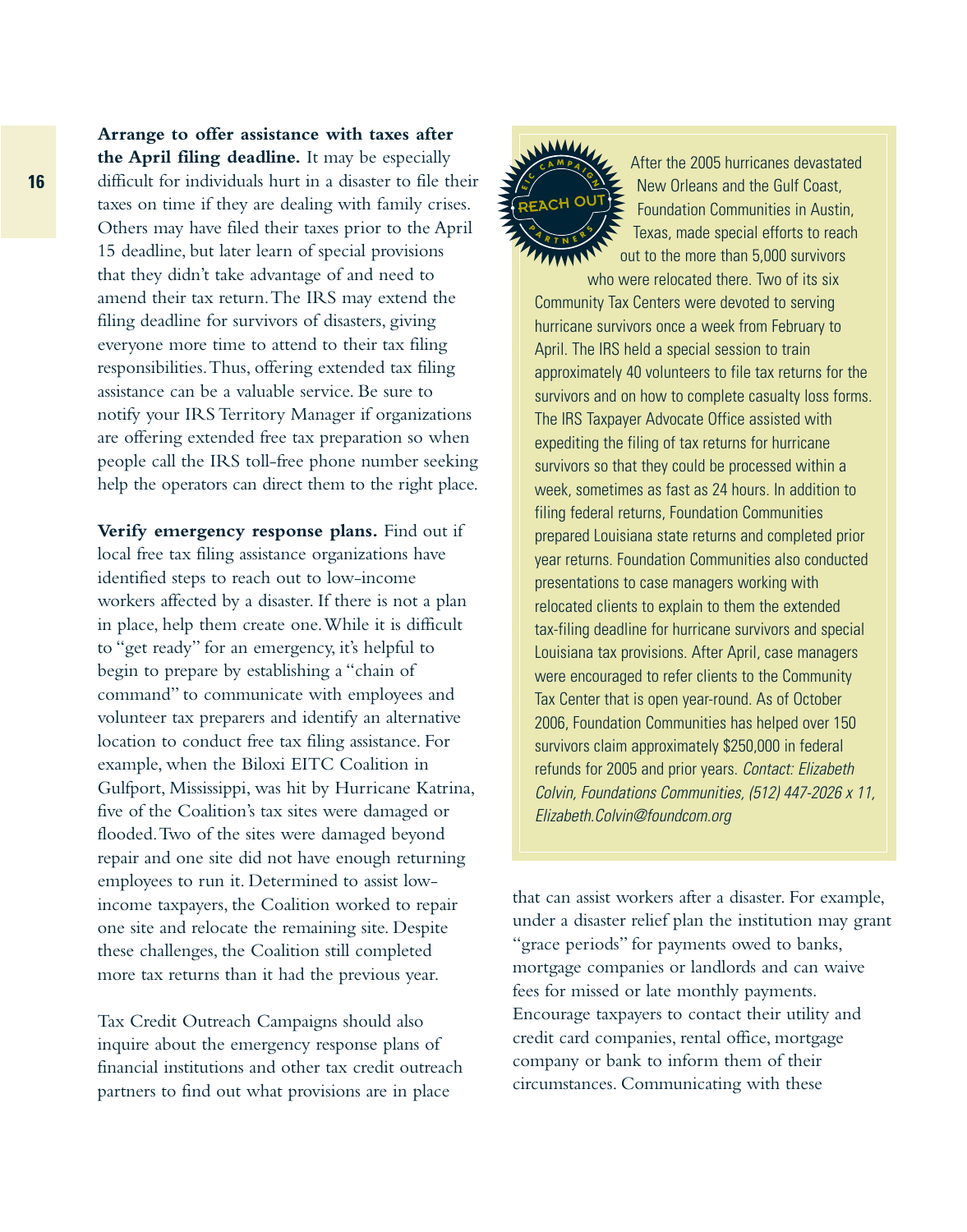companies is especially important if they are not located in the area affected by the emergency, since they may not be aware of the problems local families are experiencing.



In response to hurricanes Katrina, Rita and Wilma in 2005, Washington Mutual Bank's disaster relief program offered numerous services for customers such as: quick approval on

personal lines of credit, alternative payment plans for loan customers including an automatic 90 day payment extension, penalty-free withdrawals from certificates of deposit and waived fees for using other companies' ATM machines for customers who were relocated to cities without Washington Mutual branches. Headquartered in Seattle, Washington Mutual also provided post-hurricane support by issuing corporate grants to local relief agencies and the American Red Cross; encouraging customers to donate to the Red Cross at Washington Mutual financial institutions or through the Bank's website and organizing more than 1,500 employees to participate in a national telethon to garner additional pledges. These activities combined provided more than \$3.5 million for hurricane relief efforts. Contact: Elaine Sells, Washington Mutual, (206) 377-5838

## **5. Reach out to people who speak languages other than English including immigrants.**

## **Why is this important?**

According to the 2000 Census, nearly 47 million people — about one in five U.S. residents reported speaking a language other than English regularly at home.Workers who do not speak

English often earn low incomes but may not understand that they can qualify for the EIC and the CTC. It is especially important for outreach messages to highlight that immigrants who are legally authorized to work and have Social Security numbers may be eligible for the EIC and the CTC. Tax Credit Outreach Campaigns that are conducted only in English will miss large groups of eligible workers who can greatly benefit from this information and assistance. *To obtain additional information about the importance of the EIC for Hispanic families, see p. 38 of this booklet.*

### **How do you do it?**

**Use bilingual outreach materials.** This kit includes flyers, posters and envelope stuffers in English and Spanish. *Outreach flyers in 19 additional languages may be obtained by contacting the Center on Budget and Policy Priorities at (202) 408-1080, via e-mail at eickit@cbpp.org or from our website: www.cbpp.org/eic2007.* In addition to distributing written material, bilingual staff or volunteers have an opportunity to explain the tax credits and other financial information and answer questions during presentations or individual conversations. Consumer Action, a national nonprofit education and advocacy organization, offers materials in Spanish, Chinese, Korean,Vietnamese, and Russian on topics such as money management, savings and asset development which are often promoted with the EIC and CTC. *To download these resources visit www.consumer-action.org/publications.*

#### **Emphasize immigrant workers may qualify.**

Immigrant workers may be reluctant to file for tax benefits for many reasons.They may have trouble understanding complex tax rules or they might have been denied other public benefits in the past, such as food stamps or Medicaid, and might assume they also are ineligible for tax benefits.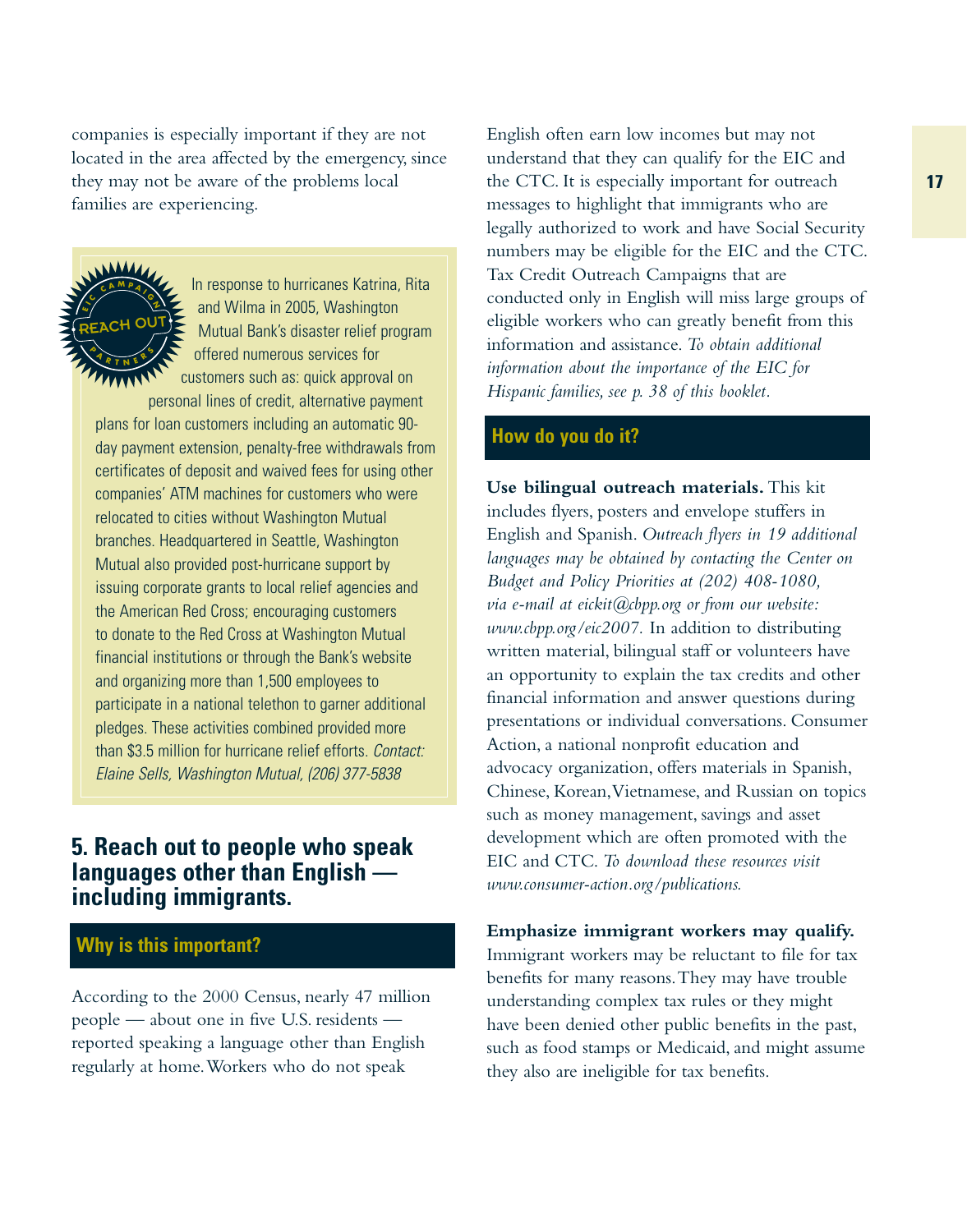Immigrants also may incorrectly believe that claiming tax benefits could jeopardize their immigration status or their future ability to become a citizen.These issues and concerns can be addressed in outreach presentations in immigrant communities to calm fears that claiming tax credits will result in being labeled a "public charge."At the same time, outreach materials should explain that immigrant workers need a Social Security number to claim the EIC, so that they are clear about the eligibility requirements before they file. *For information on issues related to EIC eligibility for immigrant workers, see p. 16 of the booklet,"Facts," in this kit.*

Immigrant workers may qualify for the CTC if they earned more than \$11,300 in 2006 and raised a qualifying child under age 17. The child must be a U.S. citizen or a resident alien who lives in the United States. The CTC can be claimed using either a Social Security number (SSN) or an Individual Taxpayer Identification Number (ITIN). Some immigrant workers may be able to claim the CTC even if they are not eligible to claim the EIC. For more information on ITINs, see p. 28 of the booklet, "Free Tax Help and Asset Development," in this kit.

**Reach out to organizations that provide services to immigrant workers.** Provide information about the EIC and the CTC through Newcomers Clubs, settlement houses, immigrant aid associations and legal services. Organizations such as Catholic Charities, Jewish Family Services and Mutual Assistance Associations (MAA) provide helpful services to refugees. *To find the MAA in your state, call the Southeast Asia Resource Action Center at (202) 667-4690 or visit www.searac.org.*

**Partner with organizations that are likely to have bilingual and bicultural staff.** Disseminate information about the EIC and the CTC through educational, recreational and social programs sponsored by churches, mosques or synagogues. Encourage schools to provide bilingual take-home notices and to post bilingual material about the tax credits in the schools. Many state education agencies have English as a Second Language (ESL) programs or migrant education coordinators. Community events, such as health fairs, educational programs, job fairs, or holiday festivals also present opportunities to talk with workers who may qualify for tax credits.

**Enlist businesses that cater to immigrant communities.** Popular businesses, such as ethnic grocery stores or restaurants, barber shops or nail salons, may also be important places to display posters and flyers.

**Promote multi-lingual free tax help in the community.** Like other low-wage workers, immigrant workers and workers who do not speak English give up precious resources when they pay a commercial tax preparer to file their tax returns. They may be especially vulnerable to ill-trained or dishonest commercial preparers who speak their language and take advantage of that connection. Encourage trusted institutions in the community to establish VITA sites. Recruit VITA volunteers from the community or from the foreign language department of a university who can speak the language of the workers seeking assistance.When advertising VITA sites, indicate which sites provide services in languages other than English. For VITA sites that schedule appointments, ask about language needs when appointments are being made. Local VITA lists provided by the IRS include such information. *To get a local VITA list contact the IRS Territory Manager for your area. See p. 30 of the booklet, "Free Tax Help and Asset Development," in this kit.*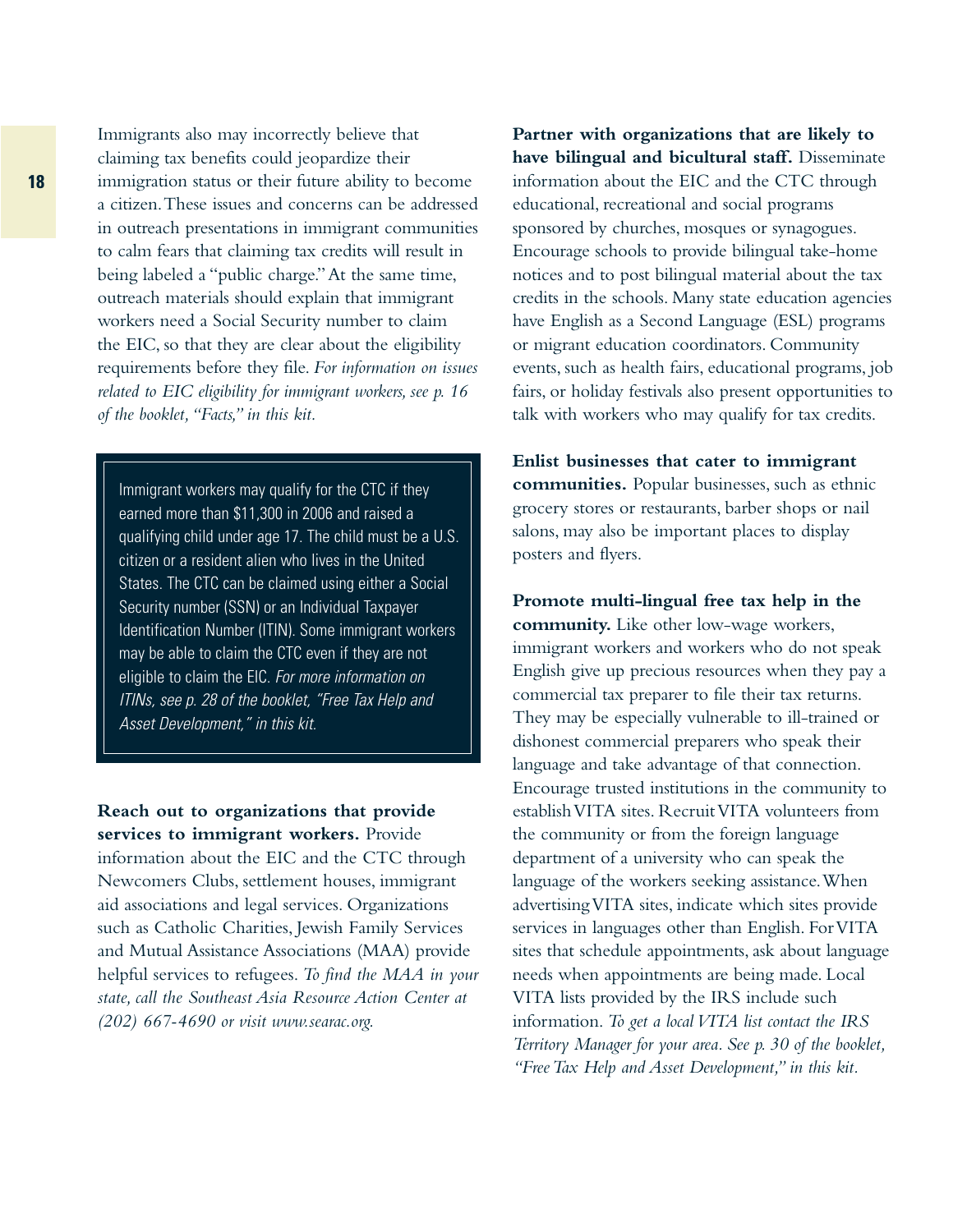

The International Institute in Saint Louis, Missouri, is the state's largest refugee resettlement agency and provides comprehensive resettlement services including case management,

employment, mental health counseling and youth and elderly services. A member of the Gateway EITC Community Coalition, the Institute informs program participants about the benefits of claiming the EIC and CTC and how to access free tax filing services. Institute staff provides interpretation services in Spanish, Arabic, Vietnamese, Russian, Somali, Bosnian, Amharic and Farsi/Dari. The Institute produced and distributes a brochure translated into the same eight languages that explains why workers in the U.S. are required to pay taxes and why Refund Anticipation Loans (RALs) are a poor choice when it comes time to file tax returns. The Institute hosts a free tax preparation service, enlisting AARP volunteers during business hours and Coalition volunteers on scheduled evenings to prepare tax returns. In 2006, the Institute assisted nearly 200 taxpayers to file returns totaling \$100,000 in refunds. They inform clients about the free tax preparation services by mailing letters to recent arrivals, by notifying case workers and employment services and by discussing the services with students in the Institute's English and financial education classes. Contact: Linda Callanan, (314) 773-9090 x 131, callananl@iistl.org

**Tap into non-English media.** Many non-English-speaking communities have their own radio and television programs, as well as magazines and newspapers. Encourage news coverage, run ads, write articles or develop public service announcements on the EIC and the CTC. Find out the best times for announcements to be broadcast to non-English speakers. For example, migrant farm workers may listen to the radio in the pre-dawn hours before beginning work in the

fields. *For more information on involving Spanish language media, contact Walkiria Pool with the Economic Mobility Project, National Council of La Raza at (202) 785-1670.To search for other non-English media by language or ethnicity visit New America Media's website at news.newamericamedia.org/directory. (Note: Membership is required to access some features.)*

## **6. Inform workers with disabilities and families raising children with disabilities.**

## **Why is this important?**

Low-wage workers with disabilities and families that are raising children with disabilities are apt to face profound challenges as they strive to care for their families and stay employed. Finding transportation to and from the job may be costly and difficult to arrange. Out-of-pocket health care expenses may be higher than for other families. Securing child or adult day care for a family member with special needs may pose a financial burden. For these reasons, the income boost that the EIC and the CTC may provide can be vital.

In the National Organization on Disability/Harris "Survey of Americans with Disabilities" released in June 2004, 26 percent of people with disabilities reported annual household income of \$15,000 or less. In addition, 83 percent of people with disabilities said they had never claimed an income tax credit or deduction related to their employment or disability. It is very likely that such families and individuals may not know about the EIC and the CTC and how to claim them.

In addition, they may not realize that special rules may help them qualify if they work and have a disability or are raising a child with a disability. For example, a "qualifying child" for the EIC generally must be under age 19 or under age 24 if a full-time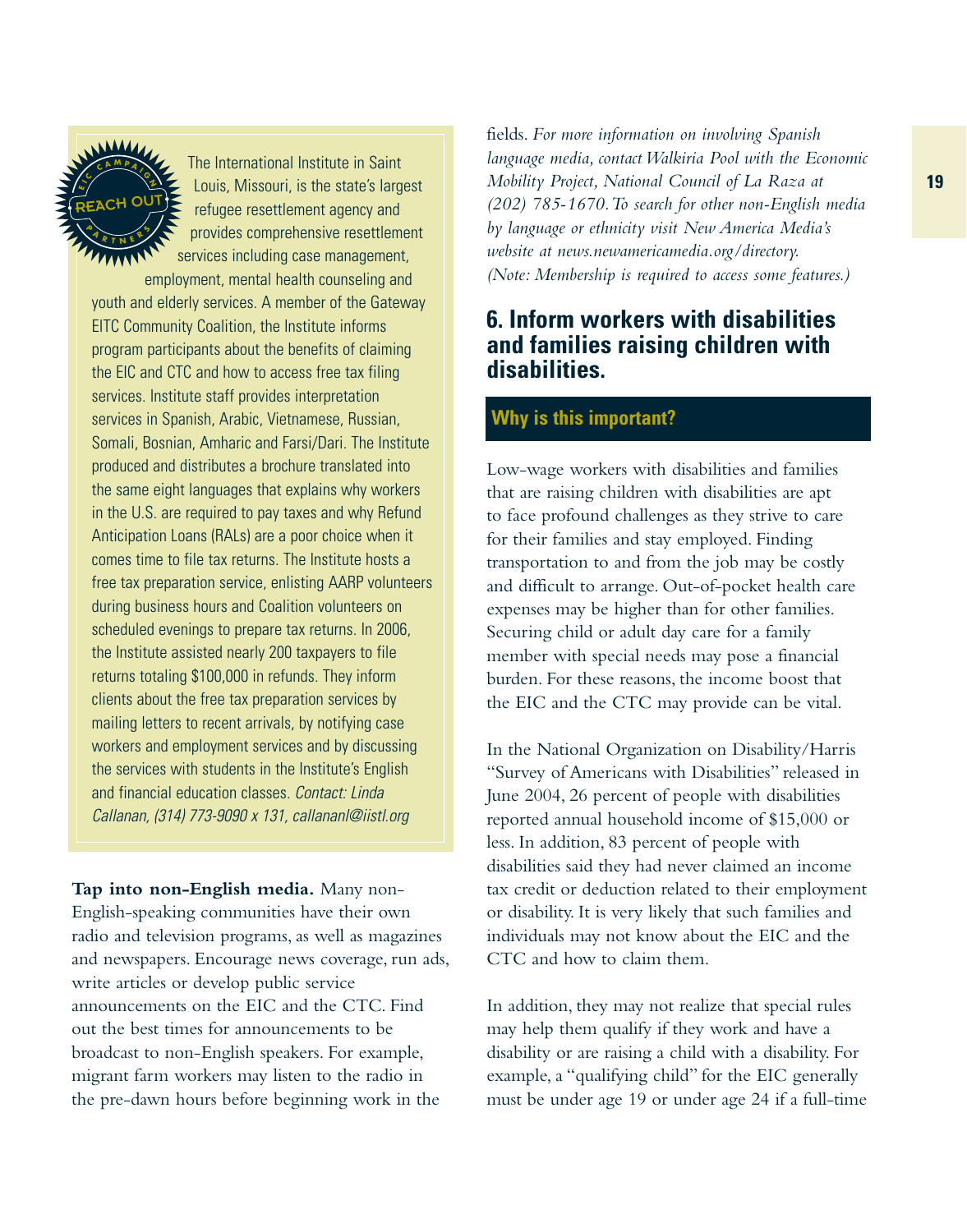student, but a child who has a permanent and total disability can be any age and still be considered a qualifying child for EIC purposes. It also is critical for people with disabilities to understand how claiming the tax credits may affect other public benefits they depend on.Thus, outreach efforts providing this group clear, accurate information about the EIC and CTC and how to claim them is extremely important. *For information on tax credit eligibility for such families and individuals, see p. 11 of the booklet,"Facts," in this kit.*

#### **How do you do it?**

### **Enlist state or local affiliates of national groups that advocate for people with**

**disabilities.** State and local organizations may publish newsletters, sponsor conferences and conduct training sessions, all of which can be effective avenues for getting information about tax credits and free tax filing assistance directly to workers who may be eligible.The Consortium for Citizens with Disabilities (CCD), a coalition of approximately 100 national disability organizations, can help link you to state and local contacts who may be eager to become involved in Tax Credit Outreach Campaign activities. CCD members include organizations such as Easter Seals, Family Voices, the Arc of the United States, United Cerebral Palsy, the National Alliance for the Mentally Ill and others that have members throughout the country. *To contact CCD members, visit www.c-c-d.org.*You also may find potential partners by contacting other national organizations with state members that may not be on the CCD website, such as the National Council on Independent Living. *For more information, visit www.ncil.org.*

**Encourage "Disability Program Navigators" to incorporate outreach on the EIC and CTC into their routine discussions with people seeking employment.** The Disability Navigator Initiative is a joint project of the U.S.

Department of Labor (DOL) and the Social Security Administration (SSA) which aims to assist people with disabilities in meeting the challenges of finding work and maintaining employment.As of August 2006, the program has awarded grants to 31 states in which SSA is undertaking employment support initiatives. Approximately 260 Disability Program Navigators (DPNs) have been hired to help people better understand work support programs and other services available through DOL One-Stop Career Centers. Provide DPNs and One-Stop Career Centers in your state with the information and outreach materials they need to promote the tax credits and guide people on how to claim them. *To find out more about the program visit www.doleta.gov/disability/new\_dpn\_grants.cfm.To locate DOL One-Stop Career Centers in your state, visit www.doleta.gov/usworkforce/onestop/onestopmap.cfm.*

#### **Reach out to your state's Benefits Planning, Assistance and Outreach (BPAO) Program.**

SSA funds community-based BPAO programs in every state to help SSA beneficiaries with disabilities make informed choices about work. Through this program, benefits specialists provide work incentives planning and assistance to SSA beneficiaries with disabilities. Ensure that benefits specialists have the information they need to alert people to the credits and how to claim them. *For a directory of BPAO programs across the country, visit www.socialsecurity.gov/work/ServiceProviders/ BPAODirectory.html.*

#### **Help state and local government agencies engage in tax credit outreach activities.**

Encourage state agencies that provide services to people with disabilities (such as agencies for vocational rehabilitation, supported employment, supported living, mental health, mental retardation or developmental disabilities) to share information about the EIC and the CTC with program participants and their families.Additionally, many Mayors' offices have commissions that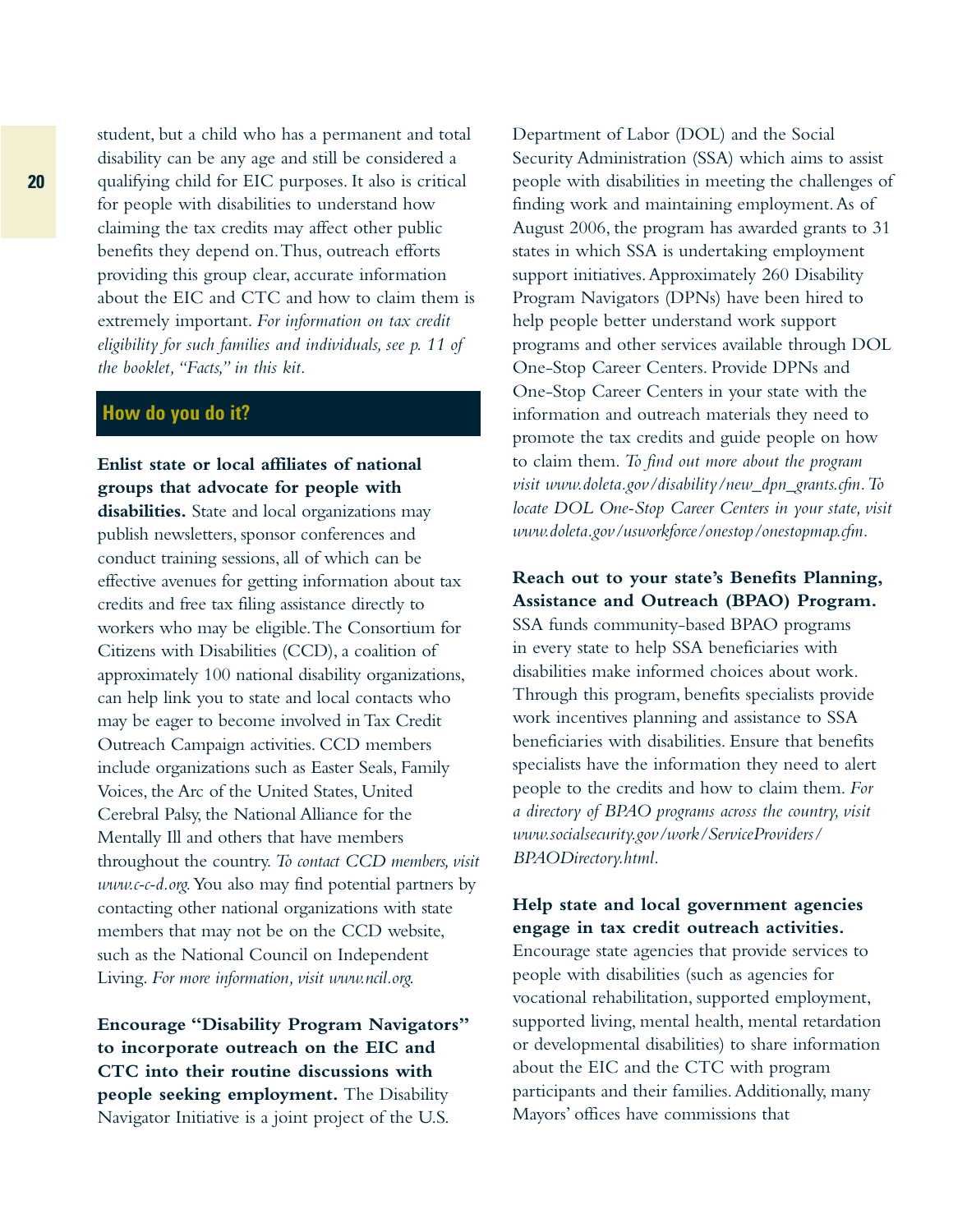accommodate the needs of community members with disabilities. Contact your Mayor's office to find out what resources are available to assist people with disabilities.

It is important for basic materials to explain special rules that may help workers with disabilities to qualify for the credits. *For more information, see p. 11 of the booklet,"Facts," in this kit.* In addition to providing information, state agencies and private organizations may be able to participate in free tax filing assistance activities. Identify organizations with accessible facilities and urge them to host free tax filing sites.

**Take steps to ensure that free tax assistance sites are accessible to people with disabilities.** For people with disabilities to take full advantage of



The United Way of Palm Beach County (UWPBC) worked with the TaxFacts+ Campaign to identify ways to increase awareness of tax benefits and use of free tax filing services among people with disabilities. UWPBC coordinates 41 VITA

sites through the county's local Tax Credit Outreach Campaign, including three that are located at organizations serving people with disabilities. Partners were encouraged to take ownership of the outreach effort within their organization and reach out to workers with disabilities by including information about the tax credits and VITA sites in newsletters and promoting the EIC and CTC among employees. One partner, Goodwill Industries, provided funding to support sign language interpretation for clients at any VITA site. After one year, the number of tax returns filed at the three VITA sites specifically serving persons with disabilities nearly doubled and returned \$1.5 million in total refunds to residents. Contact: Carter Elliott, UWPBC, (561) 375-6686, carterelliott@unitedwaypbc.org

free tax filing assistance, accessibility to sites and services is essential. Until existing sites can be modified, a mobile tax assistance site or home visiting program may be good alternatives.A variety of factors need to be considered before directing people with disabilities to any particular site to get help.The TaxFacts+ Campaign, in collaboration with regional Disability and Business Technical Assistance Centers (DBTACs), has compiled a

# **Join the TaxFacts+ Campaign.**

The TaxFacts+ Campaign is designed to help people with disabilities expand their knowledge and utilization of tax benefits, financial education and asset building services. Coordinated by the National Disability Institute (NDI), NCB Capital Impact and the IRS/SPEC division, TaxFacts+ has developed education and outreach materials geared toward the interests and skills of people with disabilities and is working with existing free tax assistance sites to build their capacity to serve workers with disabilities and their families. NCB and the IRS have developed a TaxFacts+/SPEC Disability Toolkit that outlines important steps for organizing an outreach initiative that targets persons with disabilities. Contact Richard Keeling, Richard.Keeling@irs.gov for more information about the toolkit.

In 2006, 30 cities focusing on EIC outreach prepared nearly 17,000 tax returns for people with disabilities at free tax filing sites — more than double the number of returns filed the previous year. In 2007, TaxFacts+ will work in 54 cities. TaxFacts+ has published a report detailing a recent survey of results of the campaign in four cities. For a copy of the report, visit www.ncbcapitalimpact.com/documents/ndi/ ford report.doc. For further information about the TaxFacts+ Campaign contact: Johnette Hartnett, jhartnett@ndi-inc.org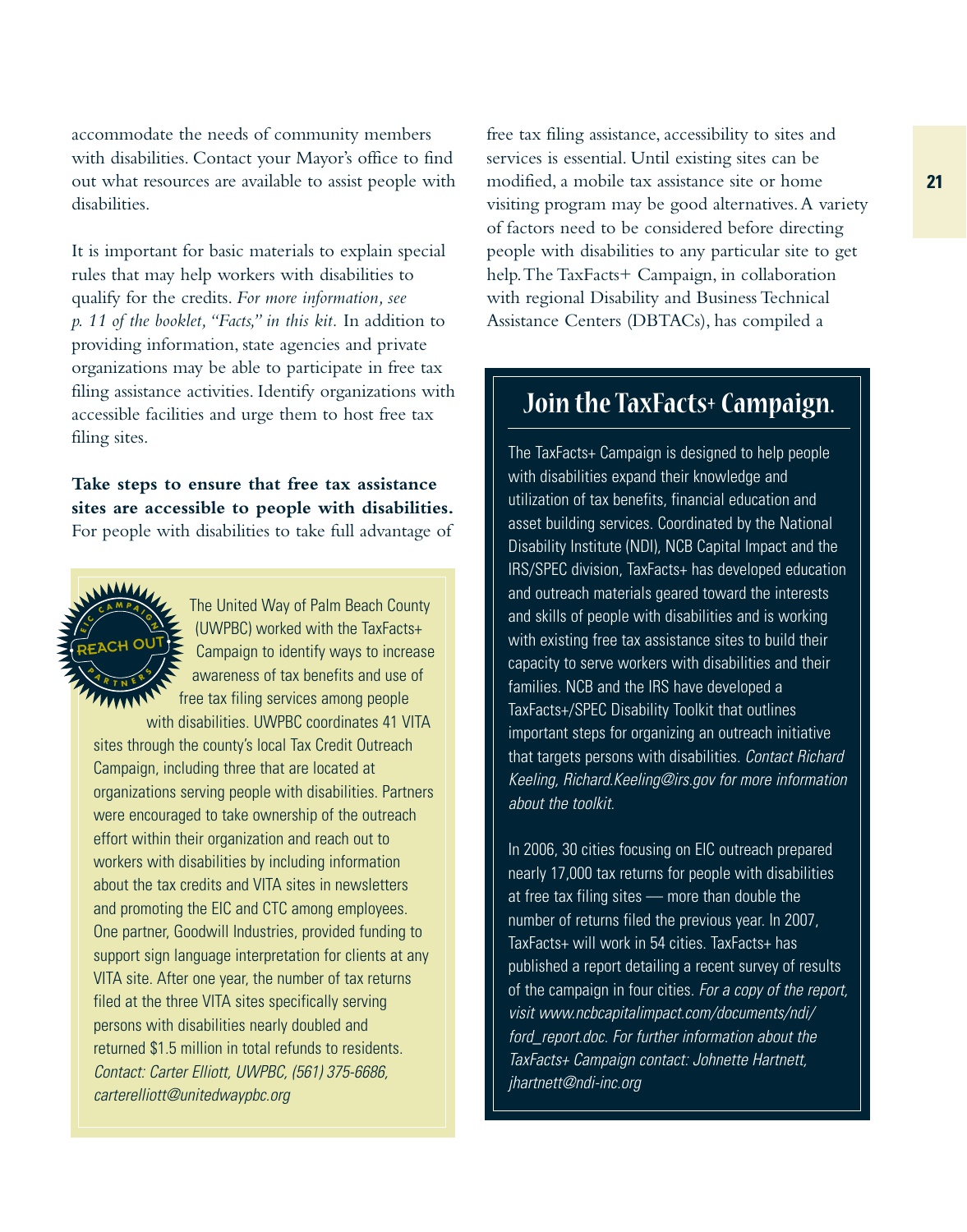detailed checklist of accessibility factors to assess whether tax assistance sites are suitable for use by people with physical, visual, auditory, and cognitive disabilities.

For example: Is carpeting low pile and firmly attached along the edges? Are signs and written materials designed for people with low vision? Are assistive listening devices and a telecommunications device (TDD) phone system available? Are sign language interpreters available? If a VITA site is unable to fulfill these accessibility factors for the entire tax season, consider hosting targeted tax preparation assistance days. For example, a VITA site can host a tax day for the hearing impaired when sign language interpreters are present. *For more information and technical assistance related to the Americans with Disabilities Act and accessible information technology, contact your regional DBTAC, funded by the U.S Department of Education. DBTACs can be reached by calling 1-800-949-4232 (V/TTY) or visit www.adata.org.*

## **7. Target special outreach efforts to workers not living with children.**

### **Why is this important?**

Tax credits can represent a useful income boost for low-wage workers who do not have children living with them. Many of these workers — including non-custodial parents and childless workers may not realize they could qualify for one or both of these credits.Workers whose earnings are particularly low may not be required to file a tax return.Thus, there is the added danger they may miss out on the EIC and CTC, since a tax return must be filed to claim the credits.

While only a small EIC is available to very lowincome workers who do not have children living with them (averaging about \$230), non-custodial parents may be able to claim a more substantial CTC if they are permitted by a divorce or separation agreement to claim a child as a dependent.The CTC can be worth up to \$1,000 per dependent child under age 17 for workers who earned more than \$11,300 in 2006. It is important to bring this news to workers who may know that they do not qualify for the EIC because their children do not live with them, but who may not understand that the divorce or separation agreement may enable them to claim the CTC. *For more information, see p. 8 of the booklet,"Facts," in this kit and p. 24 in this booklet.*

Low-income workers not raising children in their home may be concerned that if they receive a tax credit refund they could lose other benefits such as SSI, Medicaid or food stamps. Clarifying the rules to overcome such fears is another key element of successful outreach. *For more information about this issue, see p. 13 of the booklet,"Facts," in this kit.*

#### **How do you do it?**

Finding low-income workers not raising children in their homes who may be eligible for the EIC or the CTC can be especially challenging. Many of the places that are natural gathering points for families with children — such as schools and child care programs — may not be fruitful outreach settings.Targeted efforts are needed to reach these workers to encourage them to claim the EIC and to be sure they know they may be eligible to claim the CTC for children they are permitted to claim as dependents.

Remember that workers whose earnings are too small to pay federal income taxes do not have to file their tax returns by the April 15 deadline. Outreach to these workers is relevant all year long.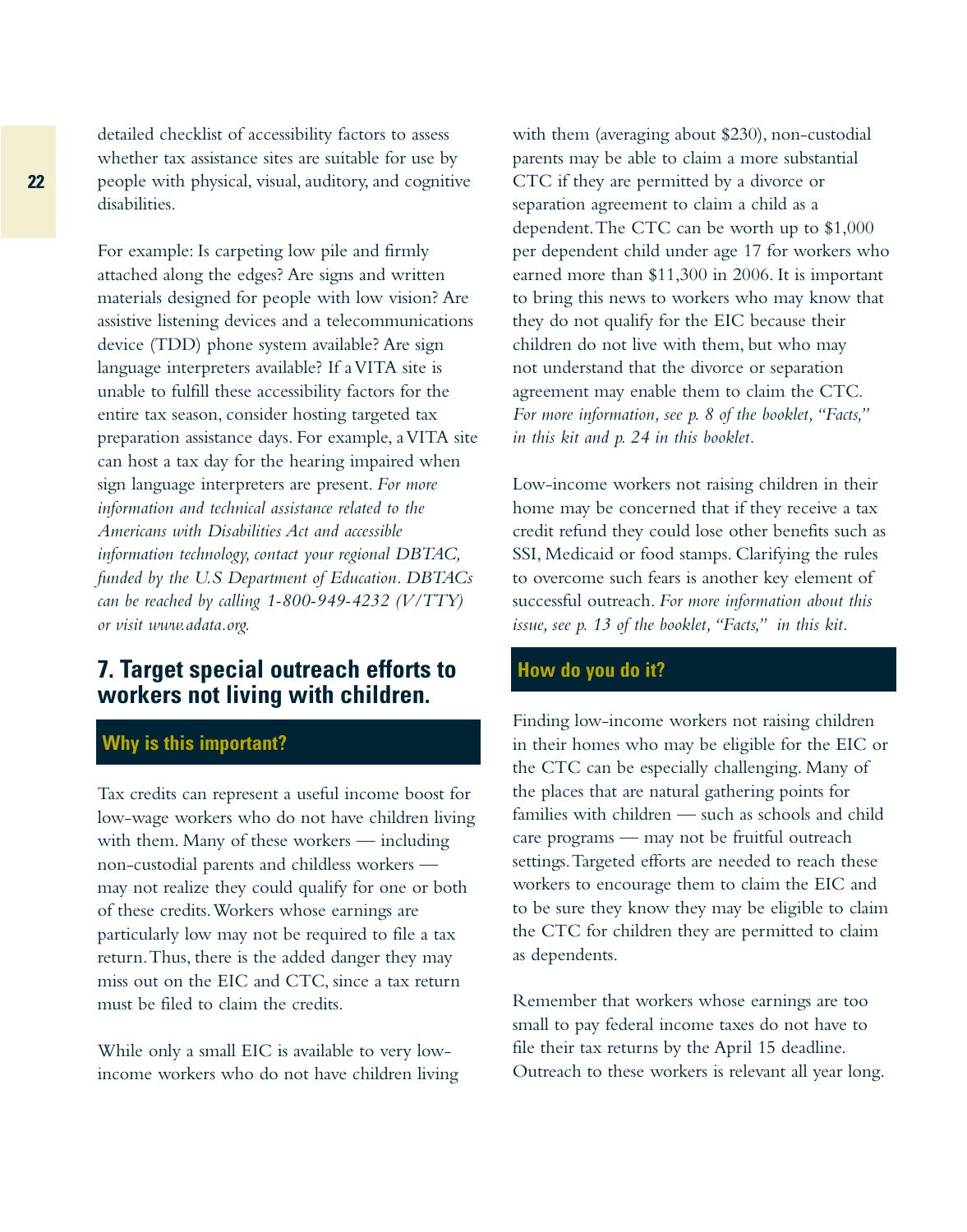#### **Target workers who may be working**

**sporadically.** To have incomes to qualify for the EIC for workers not raising children, workers are likely to have been employed on and off during the year.Try distributing materials at:

- Pick-up and drop-off spots for day labor
- National and regional hotel, motel and other service industry chains that may hire seasonal employees
- Check-cashing outlets and convenience stores
- General Assistance, food stamp or unemployment offices
- Programs serving migrant workers

**Target individuals whose circumstances have impeded their efforts to work.** Some of these workers may have disabilities or may have been in circumstances that have prevented them from holding full-time or higher-paying jobs.Try reaching them through:

- •Veterans Administration hospitals or service centers
- •Transitional housing programs
- Homeless shelters, food banks and soup kitchens
- Probation offices
- Half-way houses or mental health or substance abuse service centers
- Literacy or GED programs
- Programs providing home-based care, such as to workers with serious illnesses

#### **Target workers in school or training programs.** Try distributing materials at:

- Universities with non-traditional students
- Community colleges



In 2006, the Ohio Empowerment Coalition partnered with students from Thomas More College near Cincinnati to coordinate six Tax Days to help people file their tax returns for

free. The students completed tax returns for approximately 30 people, nearly half of which were workers without children. The Coalition worked closely with one of its neighbors, the Drop Inn Center, the city's largest shelter for single adults without children. The shelter posted flyers in its building and announced the Tax Days during staff meetings so staff could inform residents. The Coalition included information in its newsletter and email action alerts and had flyers available for people visiting the office. Since the Coalition is located on a main street, it also displayed information in its windows that was visible from buses. Contact: Lynn Williams, Contact Center, Ohio Empowerment Coalition, (513) 381-4242, lwilliams@zoomtown.com

- English as a Second Language or literacy programs
- •Vocational rehabilitation centers
- Job training programs

**Direct workers to places they can get free tax filing help.** Workers not raising children may not be familiar with how to file a tax return and even though they can use the simpler 1040EZ to get the EIC, the process may still seem daunting. **Note:** Non-custodial parents eligible to claim the CTC may not use the 1040EZ; they must use the 1040 or 1040A and attach Form 8332,"Release of Claim for Child of Divorced or Separated Parents," and Form 8812 to claim the CTC.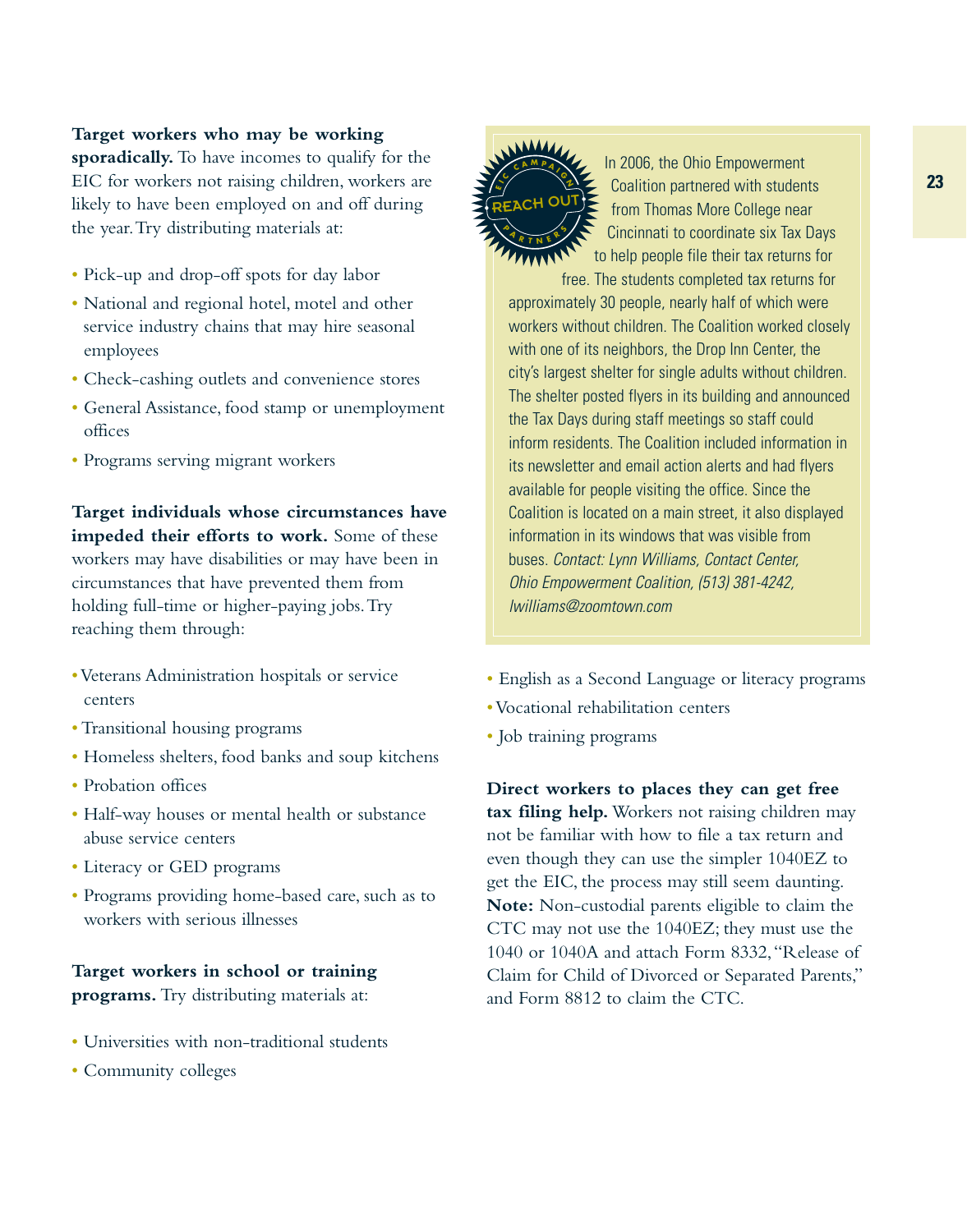# **<sup>24</sup> A Special Message on the Child Tax Credit**

The Child Tax Credit (CTC) presents an important opportunity for some low-income workers whose children do not live with them. A non-custodial parent who earned more than \$11,300 in 2006 may be eligible for a CTC of up to \$1,000 per qualifying child under age 17. Outreach messages that target this group of parents and highlight the CTC are critical.

#### **Why are special outreach efforts needed?**

To claim the CTC, a worker must live in the same home as the qualifying child claimed on his or her tax return. However, there is an exception: when a non-custodial parent is permitted by a divorce or separation agreement to claim a child as a dependent, that parent is entitled to claim the child for the CTC — a tax refund that can relieve some of the financial pressures non-custodial parents face along with so many other struggling families. (In this case, the custodial parent must sign IRS Form 8332, "Release of Claim for Child of Divorced or Separated Parents," and the form must be attached to the tax return of the non-custodial parent.) This exception does not apply to claims for the EIC. Thus, most noncustodial parents are ineligible for the EIC, unless their incomes are low enough to claim the small EIC for workers not raising children.

#### **Outreach Ideas**

**Enlist the Child Support Enforcement Agency.** The state or county Child Support Enforcement agency (also referred to as the IV-D agency) establishes child support orders — typically requiring non-custodial parents to pay a set amount of child support each month — and provides services to enforce these orders. As part of its work, the IV-D agency may have contact with non-custodial parents and can use such opportunities to provide information about how they may qualify for the CTC. Hospitals often provide brochures and other materials issued by the IV-D agency to unmarried parents when a new baby is born. These materials can include information about both the EIC and the CTC.

**Provide tax credit information when child support obligations are being established.** Child support obligations are generally established through either a court or an administrative process. Decisions about which parent claims the child as a dependent for tax purposes are often made at this time. Families should be informed about the CTC and how to claim it before the obligation is established, since the credit may make it easier for parents to reach an amicable agreement on child support. Information about the credit could be provided to both parents at the same time they are notified about the process for establishing child support.

Ask employers to help inform workers about the tax credits. Employers can inform their workers about both the EIC and the CTC by posting materials in employee break rooms and by distributing information in employee paychecks. A special note about the availability of the CTC may be of particular interest to non-custodial parents whose child support payments may be deducted from their paycheck.

**Reach out to Fatherhood Programs.** "Fatherhood Programs" encompass a broad range of community-based human service initiatives aimed at nurturing men in their roles as fathers and caregivers to children. Some groups are geared toward assisting fathers in particular circumstances or life stages, such as teen fatherhood programs; others focus on helping young men develop employment and life skills, as well as parenting skills. These programs may appreciate the opportunity to share information about the availability of the tax credits with participants. To find fatherhood programs, contact local human service agencies, churches, schools, early childhood programs and grassroots community groups.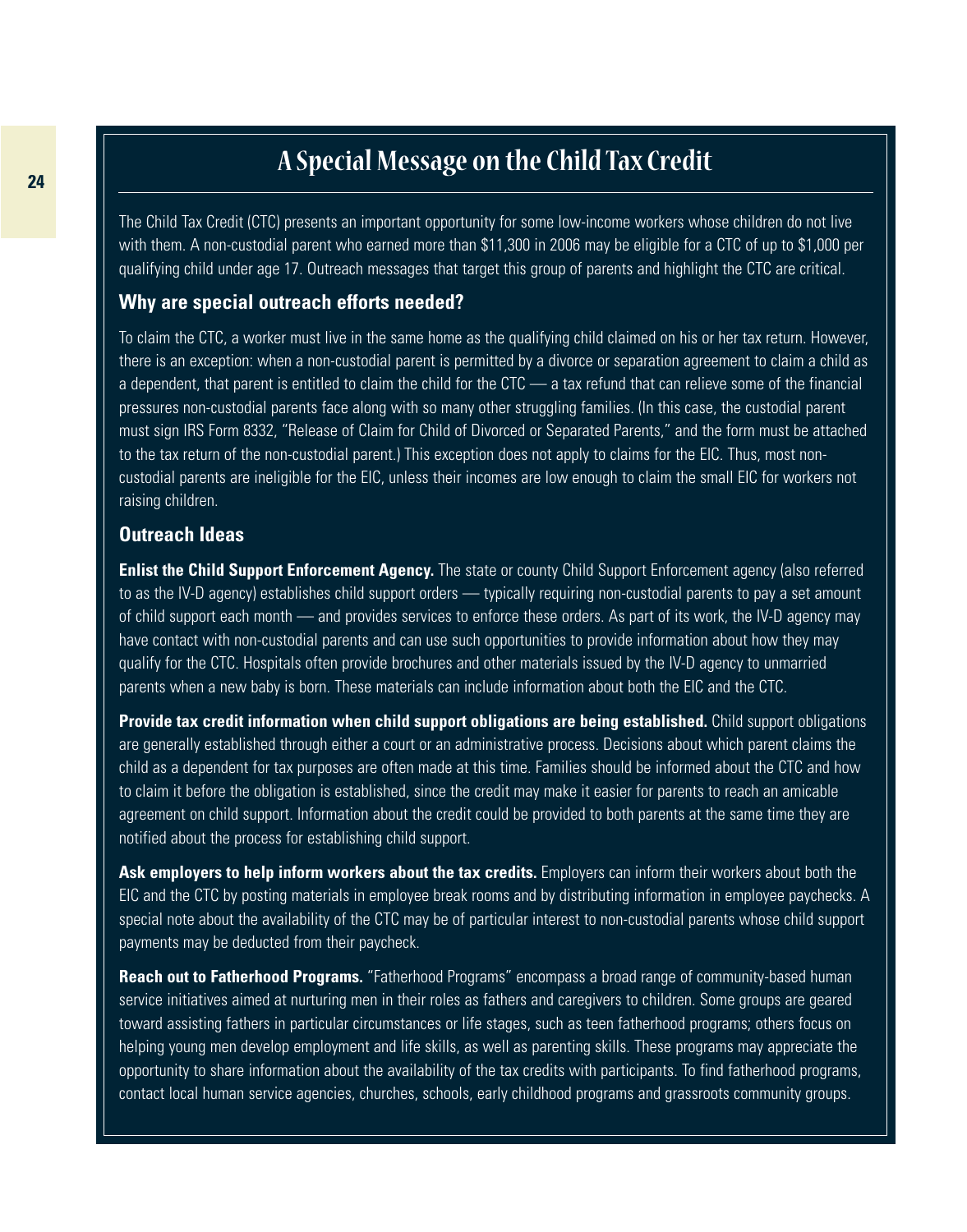### **8. Inform workers who are homeless.**

## **Why is it important?**

According to the National Law Center on Homelessness & Poverty, research suggests 40 percent of families experiencing homelessness have children, and approximately 40 percent of all homeless adults are employed at some time during the year.As with other members of the workforce, workers who are homeless may not realize that they can qualify for the EIC and CTC even if they worked part-time or part of the year. Since parttime low-wage workers may have earned less than the income required to file a tax return, workers could miss out on tax credits for which they qualify.

Homeless workers face additional challenges that may prevent them from claiming the EIC and CTC.When workers move around from place to place, they may not receive mail consistently, making it challenging to ensure they will get their W-2 forms. Even when workers do receive W-2 forms and other tax documents needed to file a tax return and claim tax credits, it can be difficult to keep track of these papers without a permanent place to store them.

### **How do you do it?**

**Help workers find an alternative mailing address at which they can receive tax refunds.** Outreach materials should inform workers that they may be able to file returns and claim tax credits even if they do not have a permanent address. Shelters or other service providers, such as a health care clinic or a drop-in day center, can allow residents or clients to use their address for tax purposes. Organizations that do this should review their facility's mail handling

procedures to confirm there is a process to ensure that refund checks reach workers safely. For example, some organizations require mail to be opened in front of two staff members so that both persons can verify the checks that are received. Workers who are not staying in a shelter can use a relative's or a friend's address.

**Help workers obtain replacement W-2 or 1099 forms.** Inform workers that they can file taxes and claim tax credits even if they misplaced or did not receive their W-2 or 1099 forms. If they cannot get a copy from their employer, Form 4852,"Substitute for a Missing Form W-2 or Form 1099," can be completed and filed with a tax return. Form 4852 requests information about wages earned and taxes withheld, so it is helpful if workers can refer to documentation of their earnings for the year, such as a final pay stub, when completing this form.Workers who do not have a final pay stub may still be able to complete the form by estimating their earnings. Organizations can assist workers in determining if they can file Form 4852 and can find out if a local free tax filing assistance site can help them. *For more information on how to file taxes without Forms W-2 or 1099, contact the Center on Budget and Policy Priorities at (202)408-1080.*

**Reach out to organizations that interact with workers who are homeless.** Organizations such as food banks, soup kitchens, shelters, transitional housing programs and local welfare agencies come in contact with homeless workers and can inform them about the tax credits and the availability of free tax filing assistance. Provide training so staff at these organizations understand the importance of the EIC and CTC, how to claim the credits, where to find free tax filing assistance and how to share information with eligible individuals. Outreach Campaigns can help organizations revise intake forms to help identify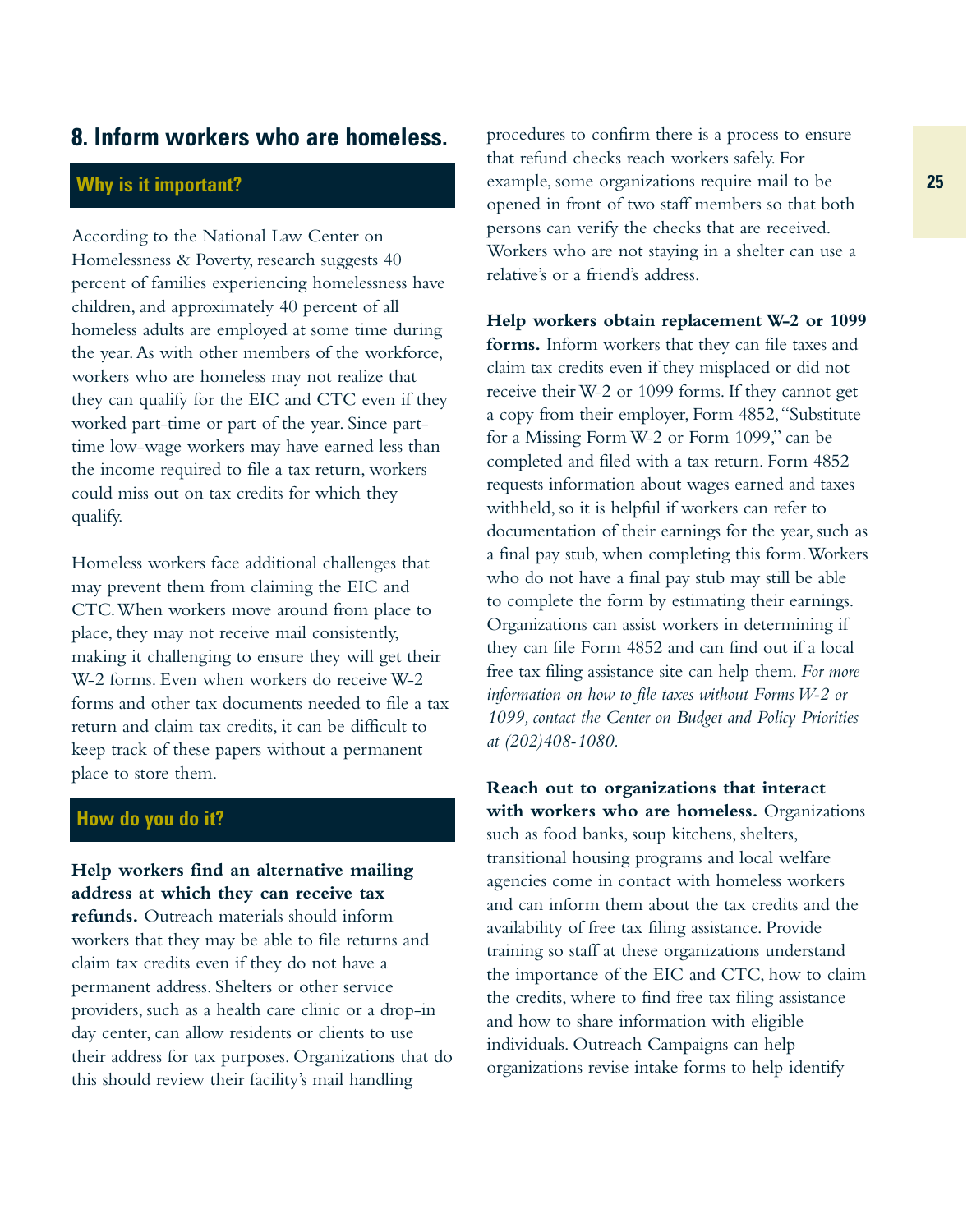people likely to qualify for tax credits. For example, intake forms can include questions about whether a person is currently employed or has worked during the previous year and whether or not he or she filed a tax return. Once a caseworker or service provider meets with the client individually, additional questions can be asked to see whether the person may be eligible for the EIC or CTC.

Organizations running self-help programs or offering job placement assistance for homeless persons can also become involved in tax credit outreach efforts by informing employers with whom they work about the credits and encouraging them to share information with all of their employees.

Contact national organizations that have state or local affiliates to identify local groups providing services for people experiencing homelessness such as: *the National Coalition for the Homeless, (202)462-4822 (www.nationalhomeless.org), the Alliance to End Homelessness, (202)638-1526 (www.endhomelessness.org), the National Law Center on Homelessness & Poverty, (202)638-2535 (www.nlchp.org) and the National Coalition for Homeless Veterans, 1-800-838-4357, (www.nchv.org).*

#### **Work with shelters to establish on-site free**

**tax clinics.** Bringing tax filing assistance to residents of a shelter or clients of organizations serving workers who are homeless can increase the likelihood that they are able to claim tax credits. Organize and train a group of volunteers to prepare taxes at different shelters in your area. *For more information about how to establish a free tax clinic, or to identify pro bono legal assistance for workers who are homeless, contact Laurel Weir, National Law Center on Homelessness & Poverty, (202) 638-2535 x 213 or lweir@nlchp.org.*



For eight years, Chaminade University of Honolulu (CUH) in Hawaii has worked with Volunteer Legal Services Hawaii (VLSH) to provide legal assistance and free tax preparation to

people who are homeless. VLSH developed relationships with homeless shelters to let residents know that VLSH can provide free tax filing assistance to homeless workers, including those who are selfemployed or day laborers and therefore may have complicated filing requirements. Each spring, an accounting professor at CUH coordinates a servicelearning tax class to train students to reach out to homeless persons to encourage them to file their returns. To help prepare students, social workers visit the class to talk about the dynamics of homelessness. On weekends and evenings, students visit transition, emergency and domestic violence shelters to prepare tax returns. In 2006, students filed 61 tax returns that enabled homeless workers to obtain \$61,809 total refunds. Contact: Wayne Tanna, CUH, (808) 739-4606, wtanna@chaminade.edu

#### **Work with "homeless liaisons" in schools.**

Under federal law, every state is required to have a Coordinator for the Education of Homeless Children and Youth. School districts are also required to have a Local Educational Agency (LEA) homeless "liaison" or "coordinator" who identifies homeless children in schools and coordinates their educational services. Many liaisons work with community organizations and provide referrals to programs and services that can help children and their families. Contact your school district's liaison to find out if he or she currently provides information about the EIC and CTC to families. Provide information about local VITA sites as well as a list of items clients need to bring with them. *See the "VITA Site Checklist" in the Outreach Campaign Tools Envelope of this kit.To identify your*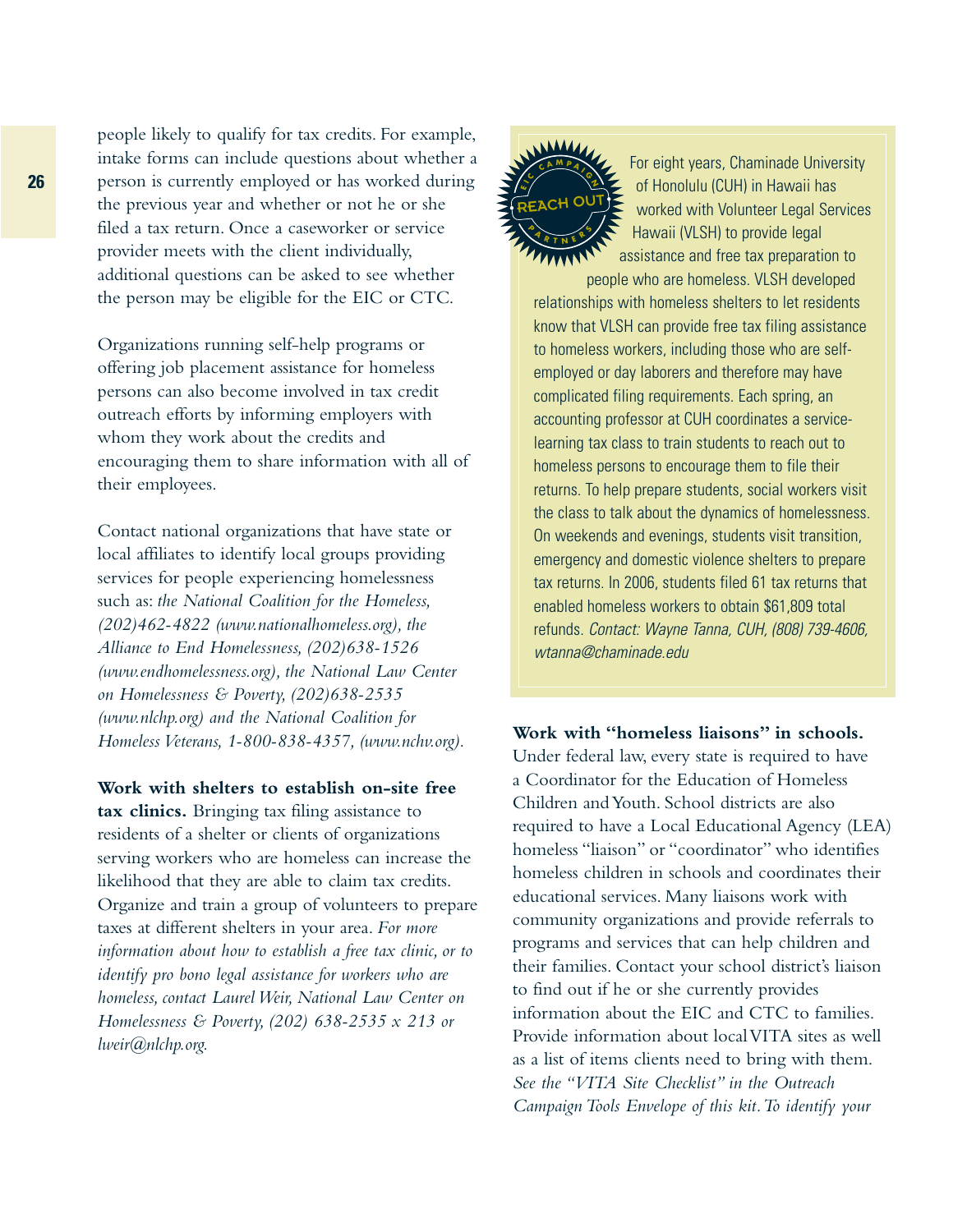*local liaison, contact your state's Coordinator for the Education of Homeless Children and Youth: www.serve.org/nche/downloads/sccontact.pdf.*

**Work with street newspapers.** Street

newspapers increase the public's awareness of issues related to poverty and homelessness.They provide employment opportunities, enabling people experiencing homelessness to sell the newspapers on the street. Homeless and formerly homeless people, advocates and professional writers contribute articles to street newspapers Outreach Campaigns can encourage publishers of street newspapers to inform sellers about the EIC and CTC. Outreach Campaigns can also work with street newspapers to publish stories about the tax credits and how workers, including those who are homeless, can claim them. Place an advertisement to recruit volunteers for free tax filing assistance in the paper and list the locations of free tax filing assistance sites.*To find out if there is a street paper in your area, contact the North American Street Newspaper Association: editor@streetnewsservice.org.*

**Enlist states, cities and counties that have a** "Plan to End Homelessness." In response to the Bush Administration's national goal to end chronic homelessness by 2013, the U.S. Interagency Council on Homelessness, the U.S. Department of Housing and Urban Development, the U.S. Conference of Mayors, the National Association of Counties and the National League of Cities are encouraging local governments across the country to develop plans to end homelessness. Inform the entity leading the initiative in your area about tax credit outreach efforts and how claiming the EIC and CTC can help workers achieve goals such as securing housing. Encourage the agency to become involved in your campaign's outreach activities. *To find out if your state or city has a "Plan to End Homelessness" visit www.ich.gov/library/ 10-year-plan-cities.pdf.View plans for some locations at www.endhomelessness.org/section/tools/communityplans.*

# **9. Reach out to Rural Communities.**

## **Why is this important?**

According to the 2000 Census, the vast majority (96 percent) of the 500 counties with the lowest per capita income are in rural areas.Wages in many rural communities are lower than in larger cities, making it more likely that workers may qualify for the EIC. Eligible workers in rural communities may have difficulty learning about the EIC and CTC if tax credit information is not readily available. IRS offices are often far away. Fewer VITA sites are located in rural areas and commercial tax preparers may be scarce in some places. Social services agencies that usually provide EIC information may be visited less often in rural areas, where people have to travel great distances.Thus, outreach efforts are needed, especially in isolated communities, to provide a channel for tax credit information to reach rural workers.

#### **How do you do it?**

**Learn the community.** Rural areas tend to have fewer existing coalitions conducting outreach efforts. Since rural communities tend to be close knit, identifying trusted leaders and institutions will help get Outreach Campaigns started. For example, in some rural places a local minister might be a key starting point.Work with local organizations to help determine how to target outreach efforts.

**Focus on businesses in the commercial center of the community.** Residents of rural areas are likely to visit the nearest commercial center where they can fulfill multiple needs and patronize businesses such as the post office, laundry mat and grocery store. Conducting outreach and free tax preparation in establishments located in a community's commercial center will help ensure visibility and access. Both customers and employees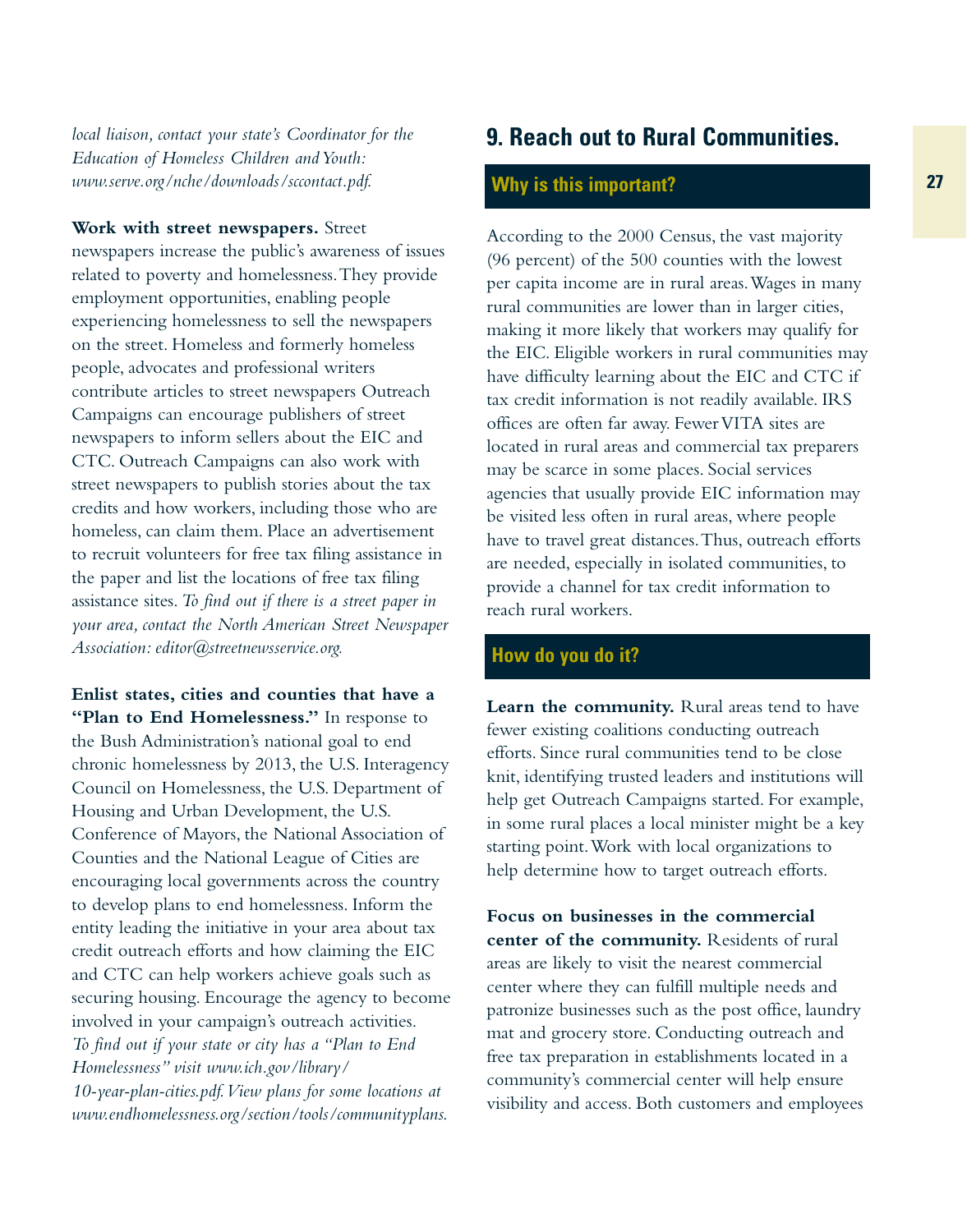may qualify for the EIC and CTC. Inform small business owners about how helping employees claim these tax credits can increase employee productivity. In addition to promoting the tax credits, some small businesses may be willing to serve as free tax preparation sites during or outside of business hours. Larger businesses such as factories and farms can also become engaged in outreach efforts. Rural areas with tourist attractions such as bed and breakfasts, gift shops and restaurants employ workers who may qualify for the EIC and CTC.

**Involve statewide organizations and businesses.** State agencies and statewide organizations in rural areas may be familiar to workers and can help establish trust. If the state Department of Human Services, the United Way or Catholic Charities are engaged in outreach, they may have connections in rural communities and may be able to offer resources to help support and enhance your campaign. Businesses that have established relationships statewide can help augment outreach campaign efforts in rural areas. For example, utility companies can be encouraged to include consumer education materials about the tax credits in utility bills sent statewide.These materials will reach customers in rural areas.

**Collaborate with the Cooperative Extension Service.** There are nearly 3,000 county and regional Cooperative Extension offices based at more than 100 land grant colleges and universities. In addition to addressing rural and agricultural needs, Cooperative Extension offices focus on issues such as family nutrition, financial management and community economic development. Many university extension offices are already involved with tax credit outreach and have contact with families that could be eligible for the tax credits. Extension offices can send information about tax credits to families, offer financial literacy classes,

help set up VITA sites or provide training to volunteers. *To identify offices in your state visit www.csrees.usda.gov/Extension/index.html.*

**Piggyback on an existing event.** Find out when there are community events where people will gather and how to become part of the agenda. This approach may be more effective than trying to arrange a special meeting for people to gather to learn about the tax credits. For example, local sports events, festivals, church picnics, back-to-school nights, PTA meetings or regional conferences can serve as prime opportunities to reach many eligible workers at once.

**Work with schools.** Schools in rural areas can serve as a communication network.Tax credit information can be sent home with students in primary and secondary schools. Community colleges and universities provide an important avenue to reach out to some working parents and low-income students not raising children. Hosting a VITA site at a school is particularly useful since most people in the community will be familiar with the location. *For more information, see p. 12 of this booklet.*

**Reach out to town councils and county commissions.** County commissions and town councils devote a lot of attention to identifying ways to stimulate the local economy. Create support for outreach by informing county commissioners and town council officials about how the EIC and CTC can contribute to an increase in the amount of money entering their communities.These officials often hold other positions in the community as well and can influence a variety of organizations to lend their support to tax credit outreach efforts.

#### **Establish a mobile tax preparation site.**

Outreach Campaigns can help rural workers claim the EIC and CTC by creating a mobile tax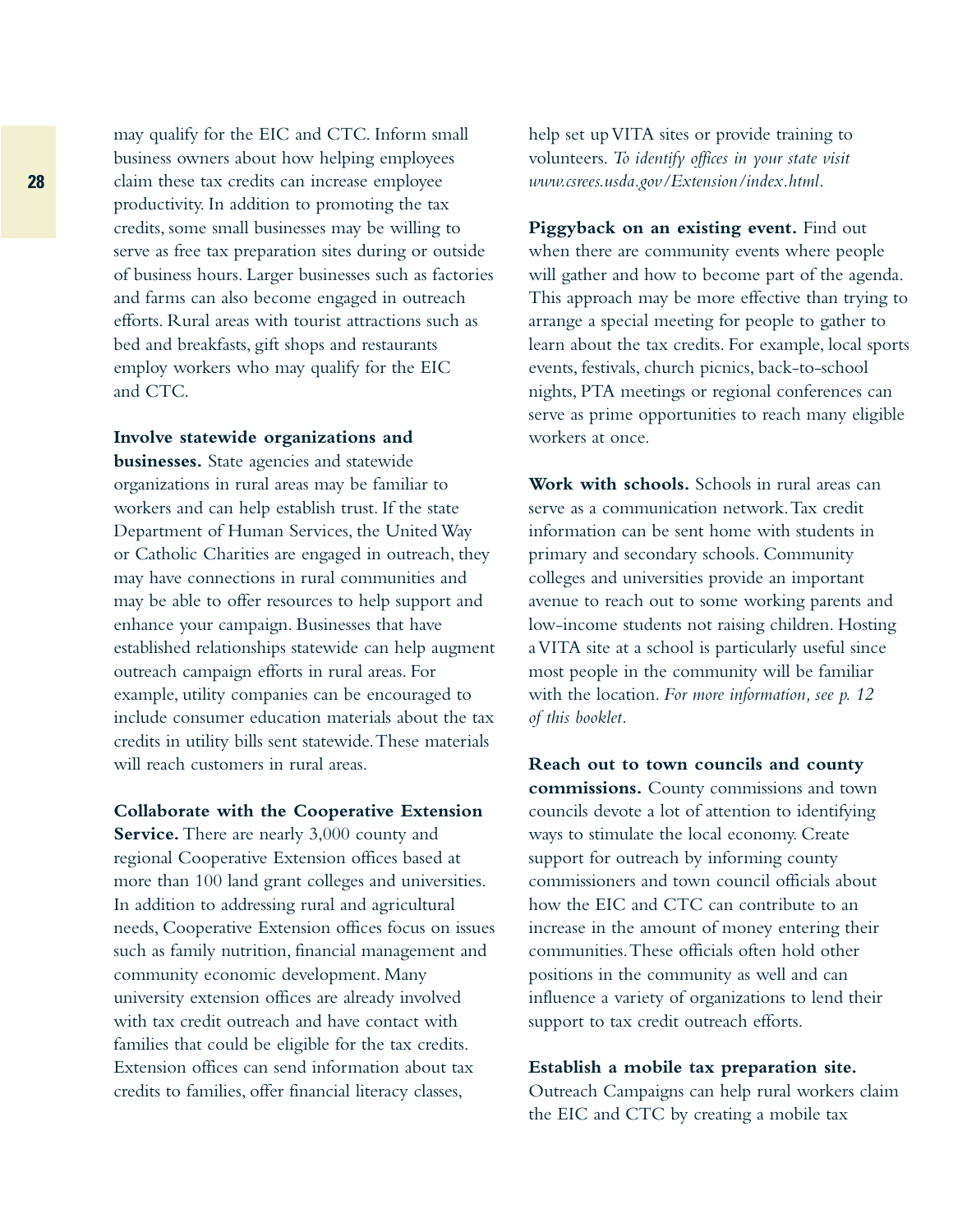preparation site.The "site" could consist of a van in which several staff or volunteers prepare returns or could simply be one person using a car to visit several locations.Tax returns can be filed electronically using laptop computers. Groups that do not have access to laptops can try partnering with a college or university that may be able to provide computers as well as student volunteers. IRS offices can also loan computers to VITA sites if they are available.While mobile tax assistance sites can require additional planning to identify locations, arrange a schedule and coordinate advertising, they are an important way to help connect rural residents with free tax services.



The Northeast Oklahoma Community Action Agency (NEOCAA) in Jay, Oklahoma has been linking residents in three rural counties to tax credits and other public benefits for five years.

To reach out to the many farming and mining towns in the area, NEOCAA established a mobile tax site that schedules appointments five days a week at Head Start centers, offices of the Department of Human Services, city halls and the Indian Housing Authority. In 2006, NEOCAA filed 510 tax returns that brought eligible workers over \$400,000 in EIC refunds. Through a partnership with Arvest Bank, NEOCAA encourages residents to open a checking or savings account so they can receive their tax refunds from the IRS through direct deposit. NEOCAA also provides the option to have a federal tax refund direct-deposited into a temporary account NEOCAA established for taxpayers. When the refund arrives, NEOCAA issues a check to the client that can be cashed free of charge at one of Arvest Bank's local branches. After the tax season, NEOCAA offers a series of financial education classes that feature a different topic each month such as budgeting, understanding credit and home buying. Contact: Candy Watson, NEOCAA, (918) 253-4683, cwatson@neocaa.org

**Use technology.** Since travel distances can be a barrier in some rural communities, it may be challenging to bring together tax credit outreach partners for planning and strategy meetings. Videoconferences or webcasts can be used to conduct meetings or trainings. If your organization doesn't have the necessary equipment, other groups that do have the equipment including health care networks, insurance companies, local universities and community colleges, corporations and businesses, federal courts, state agencies, Cooperative Extension Services offices or Legal Services programs may be willing to host a meeting.Alternatively, some websites offer services to hold "web conferences" or interactive "webinars" that allow people to come together for a training or a meeting. Keep in mind that these web-based tools may not be useful for Outreach Campaigns working in communities where high speed internet connections are not available. *For more information about websites offering services to help coordinate meetings, contact the Center on Budget and Policy Priorities at (202) 408-1080.*

## **10. Notify foster parents, grandparents raising grandchildren and other relative caregivers.**

## **Why is this important?**

Millions of children are currently in foster care or are being cared for by a grandparent or other relative outside the formal child welfare system. These families often do not know that they may be able to claim such children for the EIC or the CTC. In addition, families that were not eligible for the EIC and CTC in the past may now qualify, since recent IRS rule changes make it easier to claim these credits for foster children. *For more information about EIC and CTC rules for foster parents, see p. 19 of the booklet,"Facts," in this kit.*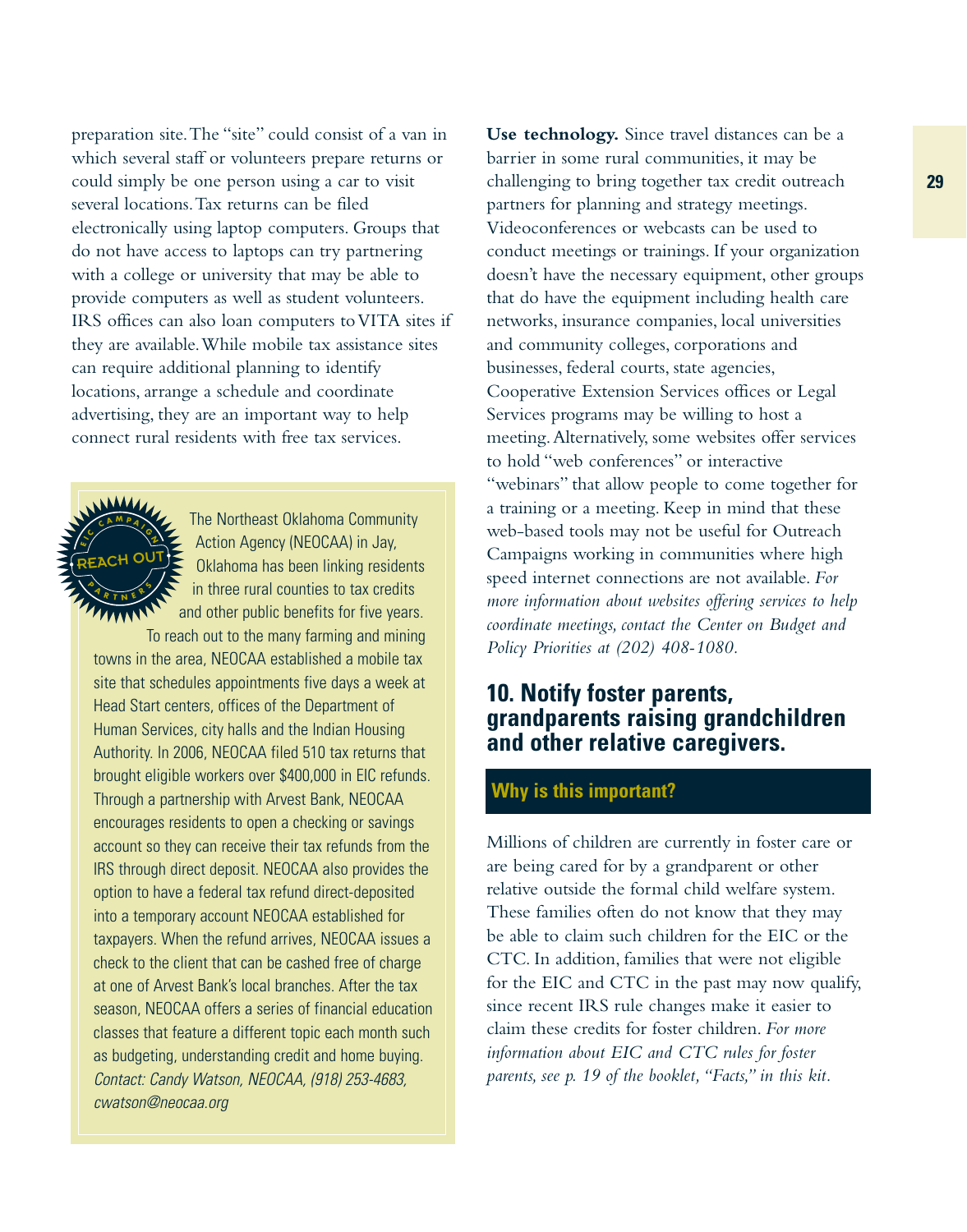It is important to make special efforts to let grandparents raising grandchildren know that they may be eligible to claim the EIC and the CTC. Many such grandparents may earn incomes that allow them to qualify for the EIC and CTC. According to the 2005 American Community Survey, nearly 2.9 million grandparents raising grandchildren were in the labor force.

#### **How do you do it?**

**Develop outreach materials that draw attention to the eligibility of foster parents and relative caregivers.** Campaign materials that refer only to a parent's eligibility will miss many families that may qualify. Don't forget to let families know that, under current IRS rules, children who lived with a foster parent for six months or longer can be claimed for the EIC and CTC. (In the past, foster children had to live with the foster parent for the full 12 months of the year to qualify for these tax credits.)

**Work with public foster care agencies.** A number of state agencies may interact on a regular basis with foster parents and relative caregivers, such as child welfare agencies and agencies that administer TANF programs. Encourage them to incorporate information on claiming the EIC and the CTC in any training they provide for families. Sometimes caregivers who are raising a relative child receive TANF cash assistance to help support the needs of that particular child, even if they are not receiving cash assistance for their whole family. State welfare agencies can send families of these TANF "child-only cases" information about the EIC and the CTC.

Outreach partners can encourage public agencies to send information about the tax credits with foster care payments and cash assistance payments and to talk about the credits during home visits.

Encourage partners to include basic information about the credits, the appropriate tax forms for claiming the EIC and the CTC and links to places families can obtain free tax filing assistance. *For more information on linking families receiving child-only TANF payments with the tax credits, see "Developing Strategies to Address the Child-Only Caseload: Prattville,Alabama" at www.peerta.acf.hhs.gov/pdf/childonly\_prattville.pdf.*

**Reach out to community-based programs that support foster parents.** There are many community-based organizations that provide professional services — such as family counseling and crisis intervention — to foster parents and children in foster homes. Some organizations also offer help with school supplies and clothes. Encourage these organizations to share information about the availability of the EIC and the CTC.

**Involve foster parent associations and support groups.** Many foster parents participate in social and support groups for foster families. Ask your state foster care association to share tax credit information with local groups. Outreach Campaigns can offer to arrange a speaker for local meetings or write an article for association newsletters. *To locate state and local foster care associations in your area, visit the National Foster Parent Association website at www.nfpainc.org.*

**Inform programs serving senior citizens about the tax credits and about Tax Counseling for the Elderly.** Ensure that Area Agencies on Aging, senior employment programs and programs that recruit seniors as volunteers such as the Retired and Senior Volunteer Program (RSVP) — share information about the availability of the EIC and the CTC with seniors who are raising children.Tax Counseling for the Elderly (TCE), sponsored by the IRS, provides seniors and low-income families with free tax filing assistance.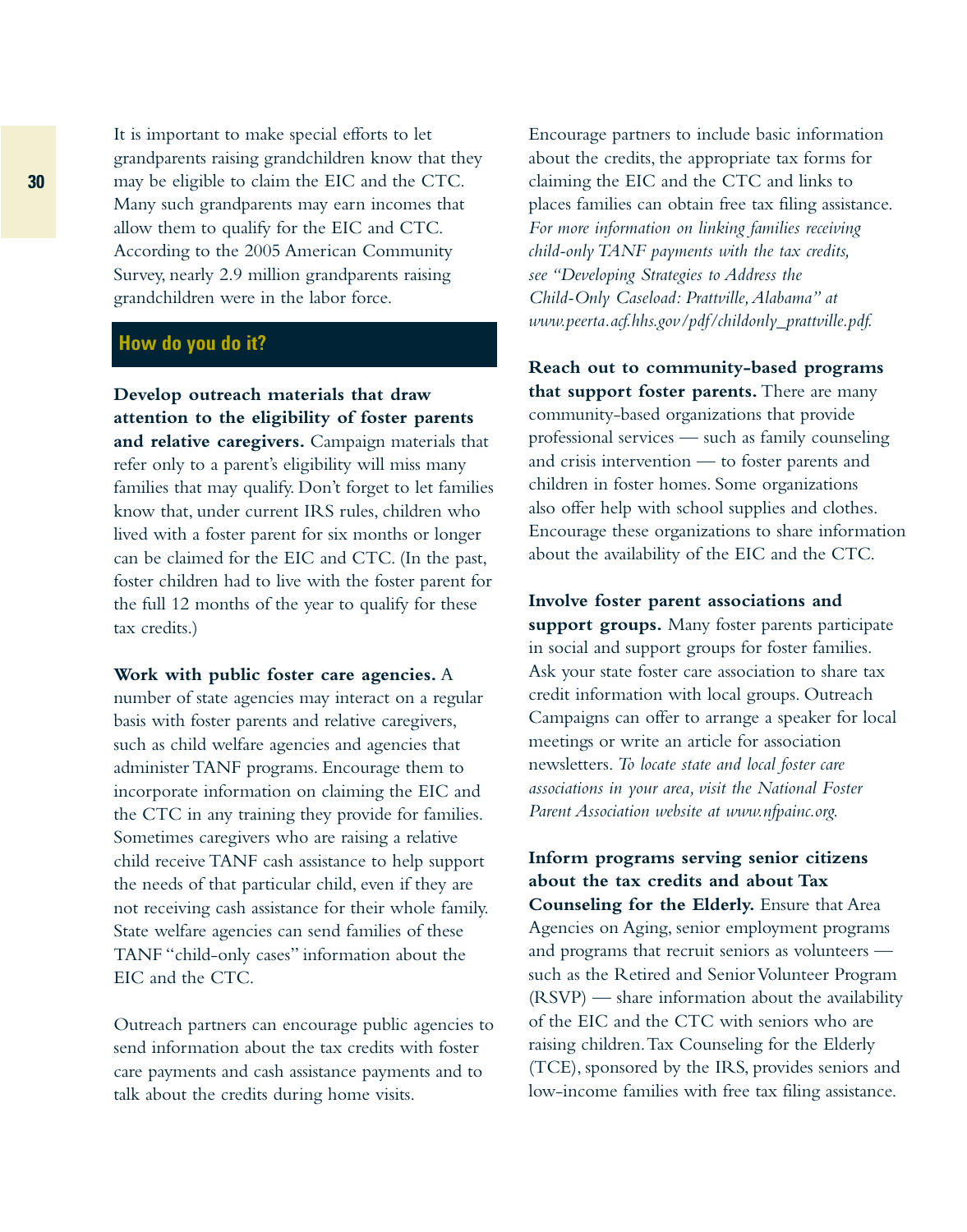**E**ن<br>/ډ **<sup>C</sup> <sup>A</sup> <sup>M</sup> <sup>P</sup> <sup>A</sup> <sup>I</sup> <sup>G</sup> N**  $\sqrt[n]{\frac{A}{R}}$  **T N E**  $\frac{6}{5}$ REACH OUT

Grand Central, Inc. in Philadelphia, Pennsylvania is one of the partners in the city's "Campaign for Working Families." Year-round, Grand Central provides information, referrals, family support, educational seminars, and support

groups for more than 500 grandparents raising grand children and other relative caregivers. During the tax season, free tax filing assistance is offered by two trained staff members who schedule appointments following support group meetings. To help complete tax returns for those who are unable to travel to Grand Central, staff members will also go to caregivers' homes. In 2006, Grand Central completed 50 tax returns totaling \$15,031 in refunds. Contact: Sandra Cross, Grand Central, (215) 557-1554, grandcentralinc@msn.com

AARP is the largest TCE participant, providing services through its Tax-Aide Program.To find the nearest Tax-Aide Program, contact AARP at 1-888-AARP-NOW (1-888-227-7669). During tax time, locations are available on the AARP website at www.aarp.org/taxaide. *For more information on tax credits and other resources for grandparents raising grandchildren, visit www.aarp.org/families/grandparents.*

## **11. Reach out to tribal and Native communities**

## **Why is it important?**

Efforts to improve the economic status of Native Americans — one in four of whom live in families with income below the federal poverty line — are growing.A 2005 study by the Harvard Project on American Indian Economic Development found that even on reservations without gaming the average income for Native Americans increased 30 percent from a decade ago.This increase is significantly higher than for the increase for the

U.S. population overall. Particularly in rural areas, a range of small businesses are emerging and contributing to economic growth. Hotels and casinos are also being developed. However, employees in small businesses generally earn low wages, as do workers in the service and tourism industries.Thus, despite the progress, the average income of Native Americans remains less than \$9,000 per year.

Poverty and other barriers to economic development among tribal communities stem from historical interactions with the federal government. Land trust regulations restricted resources and job opportunities.As a result, Native communities frequently are reluctant and guarded about relations with the federal government or people who are not part of their community.Thus, although many people in tribal communities could be eligible for the EIC and CTC, some may be hesitant to file taxes and claim tax credits.Tax filing can not only be intimidating, but may be perceived as being in conflict with traditional tribal values of self-reliance.

According to a Brookings Institution analysis, when Native families do file taxes, they are more than twice as likely as the general population to use a commercial tax preparation company. Native Americans, like workers who don't speak English as a first language and workers in low-income communities in general, are sometimes targeted by unscrupulous tax preparers.Thus, efforts to provide information about tax credits and free tax filing assistance is critical.

### **How do you do it?**

**Get to know the community.** Native communities are not homogenous.There are 562 federally recognized tribes, bands, nations, pueblos, rancherias, communities and Native villages in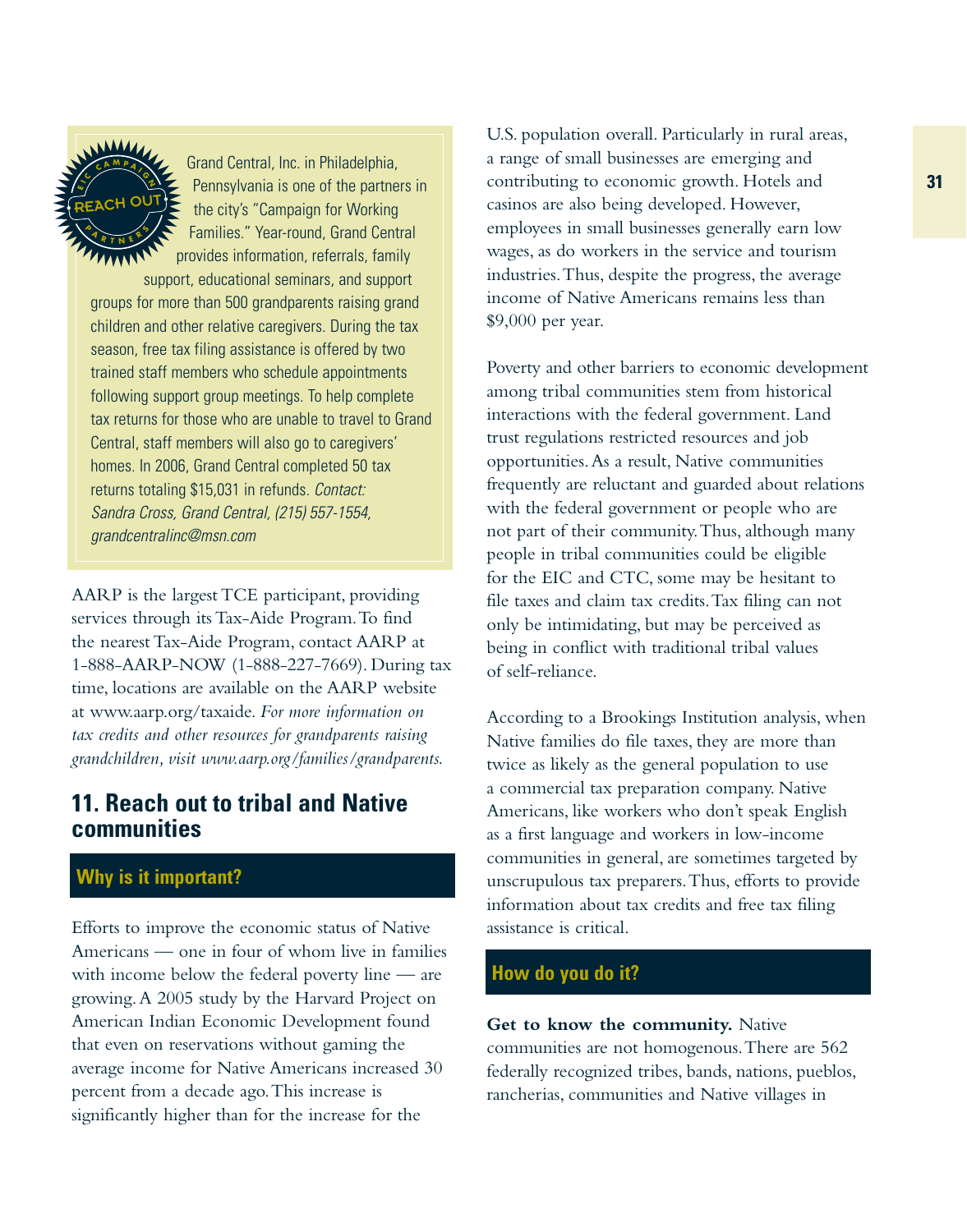addition to many other non-federally recognized groups.Tribes are self-governing and work to protect their independence and the culture of the tribe. It is important for outreach approaches and messages to be consistent with the values and beliefs of the tribe. Outreach Campaigns should also be mindful of community priorities and expectations. Limited resources among Native communities means people are inundated with numerous responsibilities and often work multiple jobs.Therefore, it may be difficult for people to commit to becoming involved with tax credit outreach, even if they are supportive of the outreach goals.

#### **Reach out to urban Native Americans.**

More than 65 percent of the four million Native Americans nationwide live in urban communities. The following ten cities have the largest American Indian and Alaska Native populations: New York, Los Angeles, Phoenix,Anchorage,Tulsa, Oklahoma City,Albuquerque,Tucson, Chicago and San Antonio. Urban Tax Credit Outreach Campaigns can work to expand their existing programs to serve Native Americans in urban areas.

**Work with a local organization.** Working with a trusted organization that is known in the community is especially important. Organizations serving tribal populations that may be interested in promoting the tax credits include health agencies, urban Indian centers and tribal councils. Some tribal governments administer Head Start, housing, and TANF programs. Establishing relationships takes time and it is critical not to rush this important process.Work through tribal organizations to develop the most effective outreach strategy. *For more suggestions see "Tribal and Native Community Resources" on the Center on Budget and Policy Priorities website www.cbpp.org/eic2007.*



The Navajo Partnership for Housing (NPH) in Gallup, New Mexico, which strives to connect Navajo families to homeownership opportunities,

established a VITA site in 2006 to help families save money for their future homes.

NPH promoted the site through advertisements in two local newspapers and by working with area employers to provide flyers and envelope stuffers for distribution to their employees. NPH also operates an IDA program for homeownership that provides a 3 to 1 match. At the IDA program sessions, the importance of claiming the tax credits and how they can help workers meet their homeownership goal was also explored. The VITA site was also promoted. In its first year NPH helped low-income families file 276 tax returns that provided average refunds of \$1,120. In 2007, NPH plans to partner with Tax Help New Mexico, a statewide coalition, to create five new VITA sites across the Navajo Nation. Contact: Lavera Thompson, NPH, (505) 722-0551, laverat@qwest.net

**Engage community members in planning an Outreach Campaign.** It is extremely important to be flexible and present opportunities for community members to share their thoughts and take ownership of the need for an outreach effort, especially in early stages of relationship building and planning. Some tribes have elder councils that function to maintain the tribal government's involvement in culturally appropriate activities. Native elders and community leaders play a pivotal role in influencing the priorities of the community. Community members will know the most effective ways to work with tribal elders and other leaders.

**Contact tribal governments.** Tribal governments may be able to provide administrative and financial resources or in-kind support. If individual tribal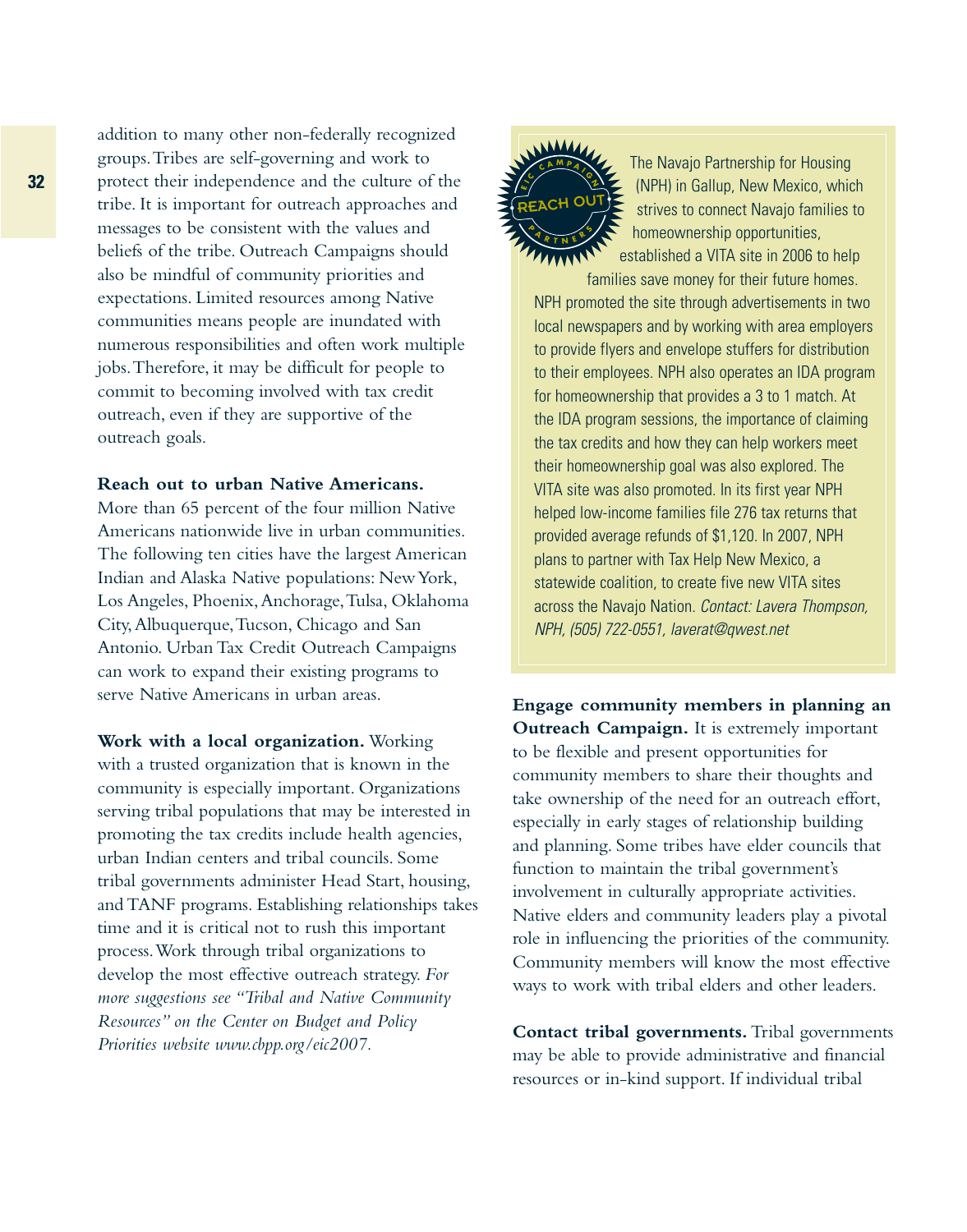members are interested in tax credit outreach, they may need council approval to conduct an Outreach Campaign and organize free tax filing assistance. This could be a challenging process depending on the established priorities of the tribal council. Community members or organizations can give advice on who to approach. *To identify the tribal leaders in your area, visit the Tribal Leaders Directory and view tribal leaders by region at www.doi.gov/leaders.pdf or visit www.ncai.org.*

**Reach out to Native-owned businesses.** There are over 206,000 Native-owned businesses in the country. Businesses can promote the tax credits by sharing information with customers as well as employees. Native-owned businesses are also potential outreach partners and can contribute to developing the outreach strategy. Businesses that are located on or near reservations can help identify concerns and issues that are important to the community which can influence outreach messages. *For a directory of Native-owned businesses visit www.sba.gov/naa/business.html.*

**Work with tribal community colleges and universities.** Beyond their role as institutions of higher learning, the more than 30 tribal community colleges and universities across the country also serve as community centers, libraries, career centers, economic development centers, public meeting places and child care centers.They may be able to provide computers, volunteers and a space for free tax preparation assistance.Tribal colleges also can inform students about the EIC and CTC and encourage them to tell family members and neighbors about the tax credits. *The American Indian Higher Education Consortium provides contact information for all tribal colleges and universities in the U.S. at www.aihec.org.*

#### **Utilize Native radio and Native newspapers.**

Native media not only provide coverage of Native issues, but can also deliver information in the language or dialect of a particular community. Some radio stations are dedicated solely to covering Native issues, while others have Native programs that air at specific times.Tribal Outreach Campaigns can conduct an interview on a talk radio program or air a PSA. In addition to publishing stories about how claiming the EIC and CTC can benefit families and communities, Native newspapers can advertise the tax credits and free tax filing assistance. Non-Native media may also be influential in Native communities.Work with local organizations and partners to identify media that would be interested in covering a Tax Credit Outreach Campaign. *See p. 35 of this booklet to learn more about how to use the media.*

Building Native Communities: A Tribal Leader's Guide to Launching an Earned Income Tax Credit (EITC) Campaign, produced by the Native Financial Education Coalition (NFEC), is a useful resource for helping tribal leaders conduct tax credit outreach. Since 2000, NFEC, facilitated by First Nations Oweesta Corporation, has worked to increase financial education in Native communities and build the capacity of tribes and tribal organizations to provide financial skills and training. It also published Building Native Communities: Financial Skills for Families, a curriculum for financial education providers in Native communities that includes a chapter on the EIC. To find out where these guides are being used and to order free copies contact First Nations Oweesta Corporation, (605) 342-3770 or info@oweesta.org. To learn more about NFEC visit www.nfec.info.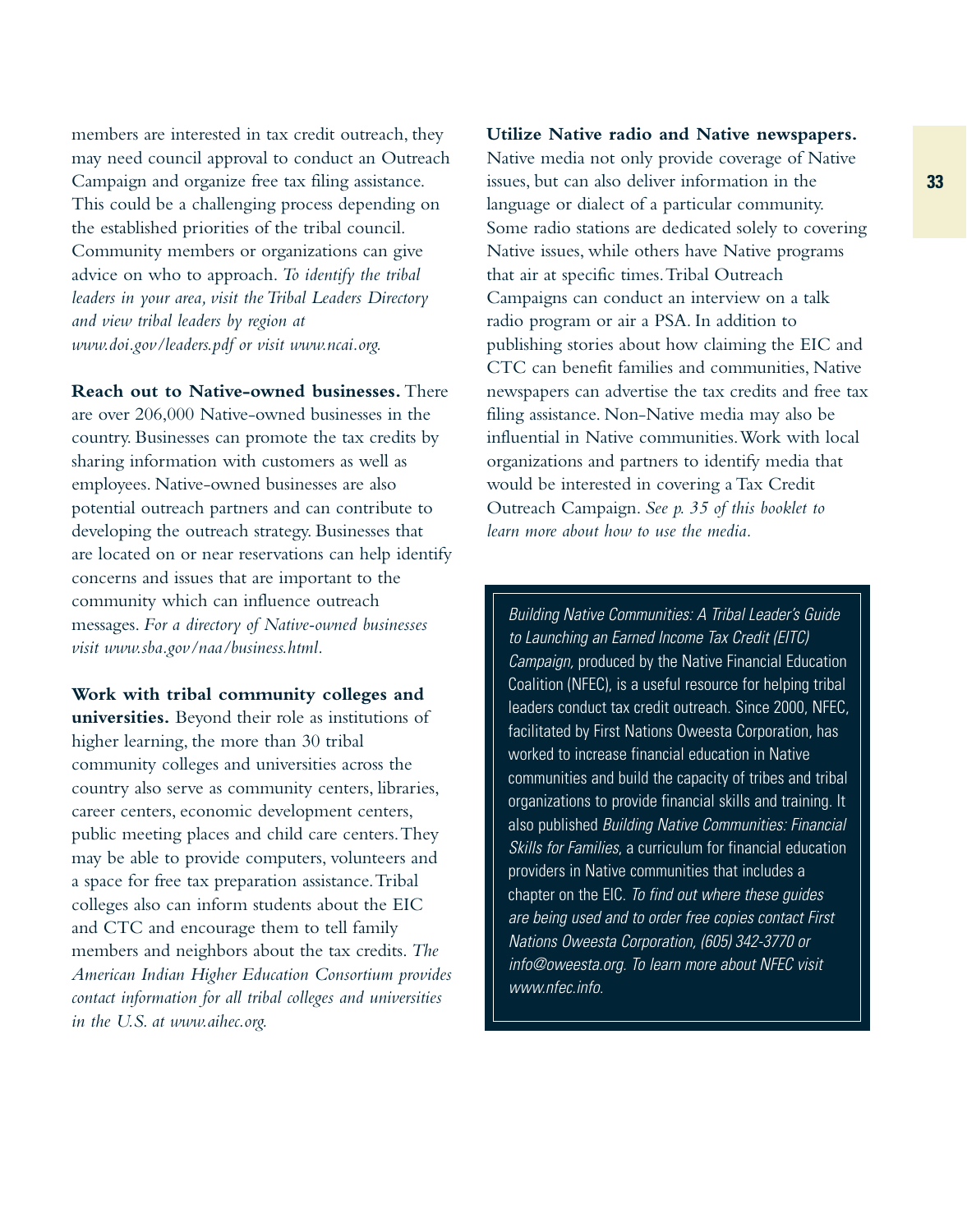## **12. Notify members of the military and their families.**

#### **Why is this important?**

Many enlisted members of the military earn less than \$30,000 and are raising children. In addition, many National Guard members and Reservists have been activated for duty, which in some cases can result in a significant reduction in a family's income. Military families may qualify for tax benefits such as the EIC or CTC, but may not realize they are eligible.

To address the needs of these families, the Office of the Secretary of Defense, in partnership with the IRS, operates a military Volunteer Income Tax Assistance (VITA) program.VITA sites are established at 300 U.S. military installations and are publicized through articles in military installation newsletters. Military VITA sites file over 500,000 federal returns each year.

While such assistance and outreach is important, it may not reach some members of the military or their families. Spouses or family members who handle their family's tax returns and do not live near a military post may not receive the tax information and assistance provided there. Some members of the military (such as those newly entering the service) may be accustomed to having their tax returns done by friends or by commercial preparers. Preparers who seldom assist persons in the military with tax returns may not be wellversed in the special rules regarding their eligibility for the EIC and CTC.

For example, there have been recent changes in the rules regarding the treatment of combat pay in determining eligibility for the EIC and CTC. Members of the military who were not previously

eligible for the EIC or the CTC may now qualify and not realize it. Military personnel are protected against losing eligibility for the EIC or CTC due to deployment into a combat zone. *For more information on eligibility rules for military personnel and their families, see p. 20 of the booklet,"Facts," in this kit.*

#### **How do you do it?**

**Develop outreach materials for members of the military and their families, especially families that do not have access to military installations.** Outreach Campaigns located in areas where National Guard or Reserve units have been activated can augment their general materials promoting tax credits to address such issues as changes in the treatment of combat pay for EIC and CTC eligibility determination, EIC eligibility for military members assigned overseas, and special extensions of tax filing deadlines for military personnel serving in a combat zone.

**Reach out to organizations that provide support for military families in your community.** Contact the Family Assistance Center for the military unit in your area to ensure it is aware of the EIC, CTC and any free tax filing assistance programs in the community.The National Military Family Association provides links at its website to Family Assistance Centers for the National Guard and Reserves.The American Red Cross and the Boys and Girls Clubs of America are other organizations that provide support to families of units called up for active duty.Their local chapters may also be good points of contact for efforts to reach military families. *Contact the Government Relations Department, National Military Family Association, at 1-800-260-0218 or at families@nmfa.org for suggestions on who to contact or visit the website: www.nmfa.org/site/PageServer? pagename=links#FamilyAssistance.*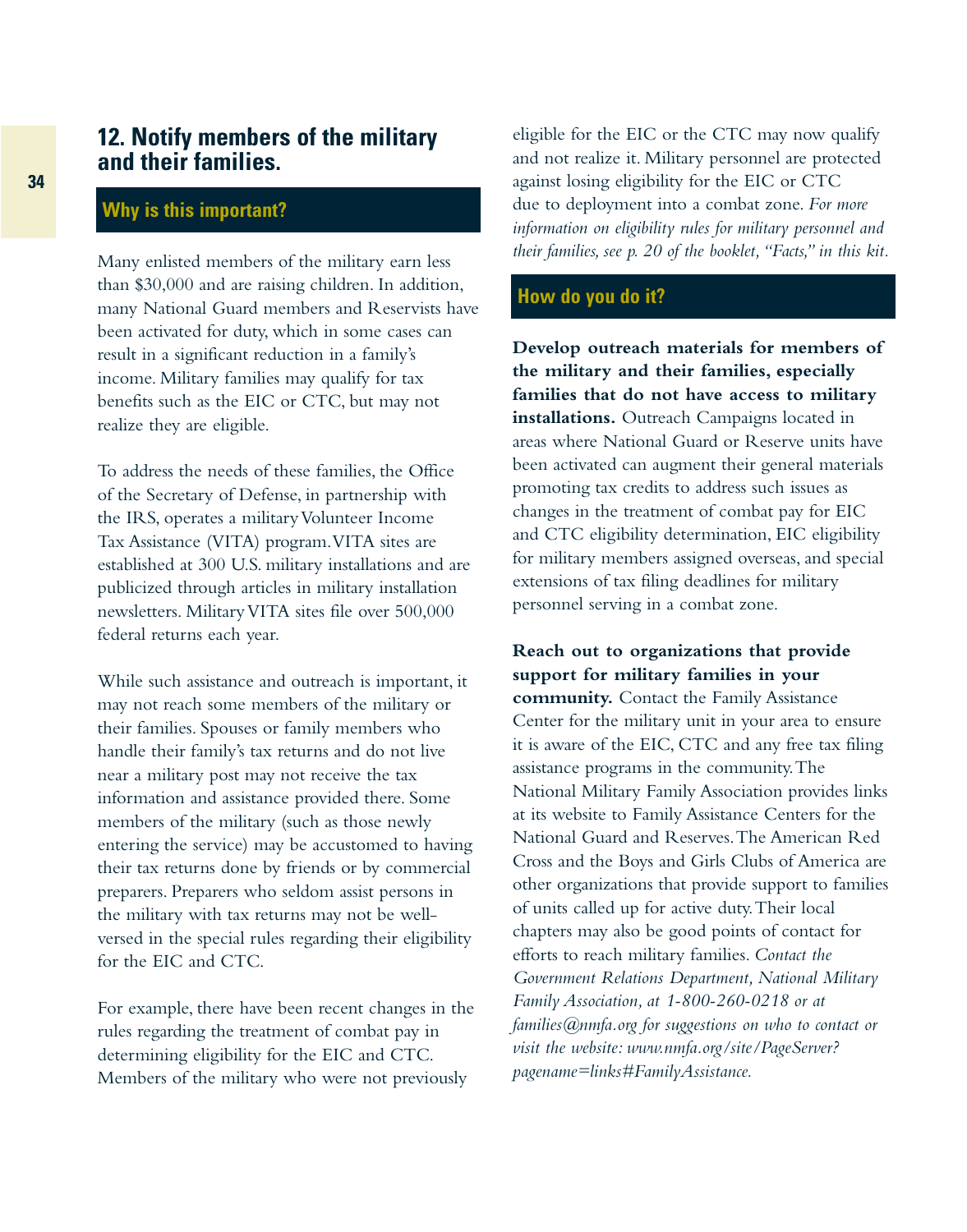

The Vance Child Development Center (VCDC), in Oklahoma promotes the EIC, CTC and free tax help to parents by displaying posters and distributing brochures and envelope stuffers. VCDC

primarily cares for children in military families and directs parents to the free tax filing assistance site run by Vance Air Force Base (VAFB), which is staffed mostly by military volunteers. VAFB helps advertise its VITA site by placing notices in its weekly bulletin and the Vance Newspaper. In 2006, the VAFB VITA site completed 486 federal tax returns totaling \$677,530 in refunds. Contact: Carmella Gonzalez, VCDC, (580) 213-7310, carmella.gonzalez.ctr@vance.af.mil or Sergeant Christopher Stein, VAFB, (580) 213-7404, christopher.stein@vance.af.mil

If you are near a military installation, contact your IRS Territory Manager to discuss how to best refer members of the military living off-post to the VITA services offered at the post or base. *Contact information for IRS Territory Managers is on p. 30 of the booklet,"Free Tax Help and Asset Development," in this kit.*

## **13. Use the media to bring your campaign together.**

### **Why is this important?**

Strategic use of the media can widen the reach of your campaign.While there is no substitute for one-on-one outreach to low-wage workers, reading about the EIC and the CTC in the newspaper or hearing about it on the radio can reinforce information workers may have received from an employer, a child's school or a community agency.

Media coverage of your campaign activities also can attract new partners and help recruit volunteers. Stories that feature working families that have been helped by tax credits for low-wage workers also can foster public support for assisting working families and individuals.

## **How do you do it?**

#### **Educate the media about tax credits for low-wage workers and your campaign efforts.**

• **Create a media packet.** A media packet should include a fact sheet explaining why the EIC and the CTC are important and why outreach is needed, who is eligible, and how workers claim their credits. It also should include a list of VITA sites, local participation data and a list of campaign partners.

Try to provide brief stories illustrating how local families were helped by the tax credits. It is especially helpful to find families willing to talk to reporters about their experiences.Always get permission before sharing anyone's name and phone number with a reporter.

• **Compile a media contact list.** Identify the people at local newspapers, radio stations and television stations most likely to be interested in covering a tax credit story, including reporters assigned to human services, feature writers, financial or business editors, or personal finance columnists.There may be more than one good contact at larger news organizations. For smaller ones, the city editor or the assignment editor often will be your best contact. If you want to reach media statewide, include the state Associated Press.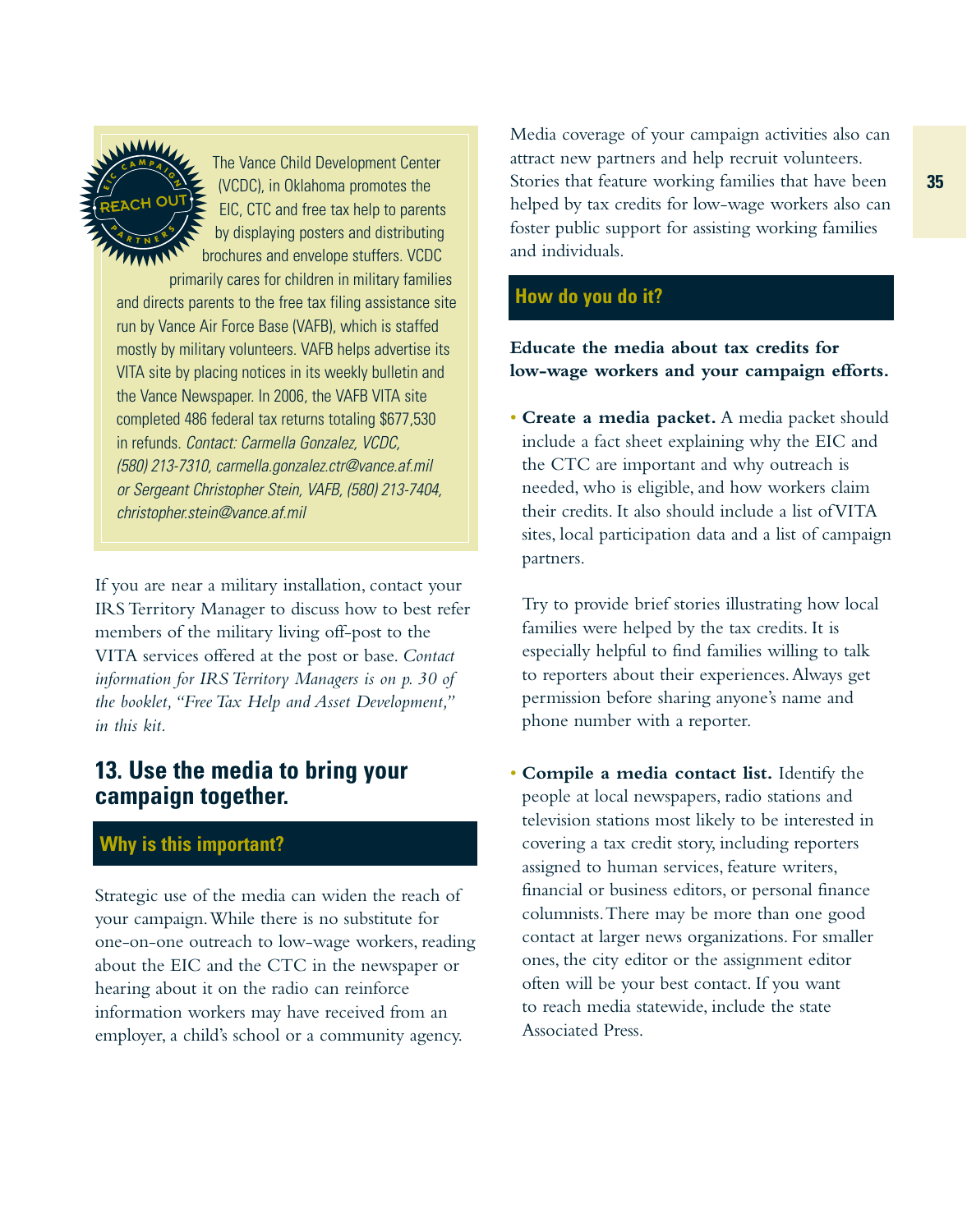- **Pitch the story from an angle the reporter or writer would find most compelling.**
- For example, a personal finance editor might be interested in how VITA can save money for lowincome taxpayers or how the tax credits helped a working family put together the money to buy a car needed to get to work.A real estate editor might be interested in how a local family was able to reach its goal to become a homeowner by using the tax credits toward a down payment.
- **Make special efforts to reach out to the non-English language media.** Families that primarily speak languages other than English often rely heavily on their own community media. Radio can be a particularly powerful tool. Work with community organizations that represent the audience you are trying to reach. Ask for their help in preparing news releases and identifying community leaders to be spokespersons.Tailor the news release to address issues of special interest to the target audience. For example, explaining that immigrants who are legally authorized to work can get the EIC may be the most important message for some communities.
- **Plan a media event to publicize the Outreach Campaign.** A special event can help kick off your campaign, draw attention to new VITA sites or advertise a new hotline number. Getting a high-profile public official or community leader to participate can help draw reporters to cover the event.The setting for your event should help illustrate the purpose of the EIC and the CTC, as well as the goals of your campaign. For example, to emphasize that the EIC helps working families keep their jobs, hold the event at a local child care center and ask a parent to give a brief statement about how the EIC helped her cover the costs of child care.To promote the role of employers, conduct the event

at a worksite where low-wage workers are employed.Ask the employer to talk about why it is in the best interest of businesses to promote the EIC and CTC. Develop a set of "talking points" so that campaign spokespersons are well-prepared for interviews with reporters.

• **Provide material for talk shows and the op-ed page.** Pitch the tax credits as a great topic for radio or television talk shows, especially those that cover public affairs or consumer affairs topics. Large businesses, such as utility companies, often sponsor consumer affairs shows on public access television. Meet with the editorial board of the local newspaper to make the case for including an editorial about the value of the credits for lowwage workers. Or, submit an op-ed piece or opinion column.Write a letter to the editor to increase awareness about the EIC and the CTC.

#### **Use the media to advertise tax credits and free tax filing assistance.**

- **Advertise in print.** Weekly or small community newspapers may be willing to print your flyer as an advertisement. Be sure the flyer includes a local phone number for more information and provides the locations of neighborhood VITA sites. Shoppers Guides and circulars that advertise in-store sales also are good places to run messages about tax credits for low-wage workers.
- **Advertise on the air.** Radio stations and local television stations may be willing to run public service announcements (PSAs) about the EIC and the CTC. Some stations may want you to record your own PSA, but may be willing to help you produce the spot; others may prefer that you provide a script for the station's announcer to read.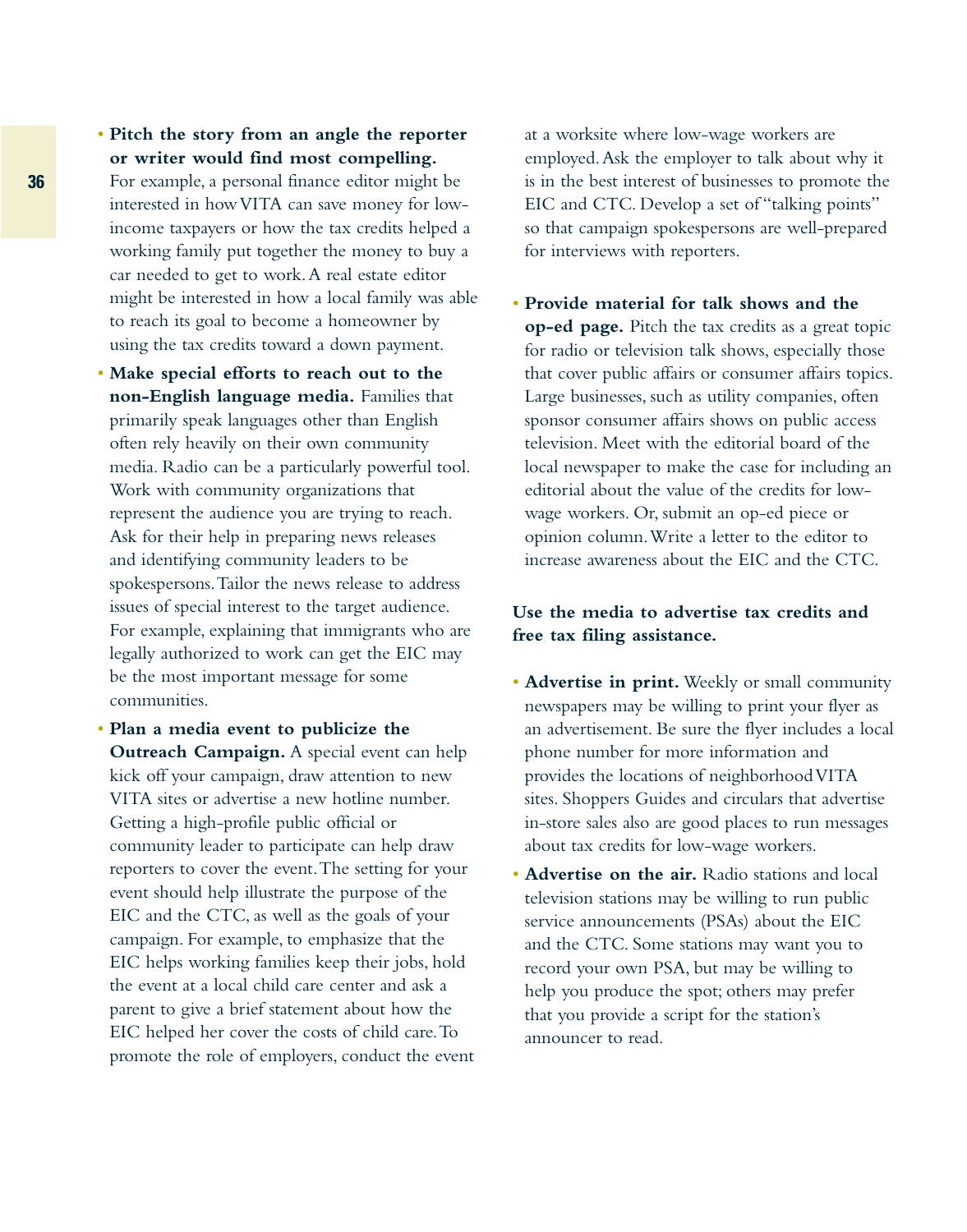

To appeal to people who put off filing their taxes until the last minute, the United Way of Escambia County in Pensacola, Florida, coordinated a live radio broadcast from the Post Office on

April 17, 2006. Every 15 minutes during the four-hour broadcast, announcements were made to let listeners know that it wasn't too late to get free help to file a tax return before the deadline. Announcements also alerted relocated hurricane Katrina survivors that assistance with hurricane specific tax issues and requesting an extension to file a tax return were also available. United Way staff and three tax preparation volunteers set up at the Post Office. They received over 100 calls, completed 56 tax returns and assisted more than 50 individuals who filed for extensions. A local credit union was also present to open accounts. Contact: Susan Senkarik, United Way of Escambia County, (850) 434-3157, susan@unitedwayescambia.org

• **Involve campaign partners to help negotiate best broadcast times.** Although PSAs run for free, stations seldom broadcast them at the most favorable times of day. Purchasing air time can be very expensive, but some Outreach Campaigns have been able buy a limited amount of time and convince the radio or television station to match the purchase with additional time or a better time slot. In one community, a utility company had access to the television spot that ran right after the state lottery numbers were announced each evening.The company agreed to use the spot for an EIC message directed to all the viewers not lucky enough to have picked the winning numbers that night!

• **Use other high-visibility advertising methods.** Billboard advertising should be eyecatching and messages should be very brief. Billboard space can be donated by local advertising agencies.Ads on public transportation, such as bus shelters, busses and trains, also are useful and transit authorities may be willing to donate the space. *For information on how the poster in this kit can be modified for public transportation displays, contact the Center on Budget and Policy Priorities at (202) 408-1080 or via email at eickit@cbpp.org.* In some movie theaters, slides with local ads are projected on the screen before the film. Check with the theater manager to find out how a tax credit ad can be included.

Teleduction, an independent production company based in Wilmington, Delaware, can customize a package of four 30-second PSAs about free tax preparation and the EIC (two for television and two for radio in English and Spanish) for Outreach Campaigns anywhere across the country. These announcements have been used by several outreach campaigns, including the Delaware EIC Outreach Campaign. To view samples of the PSAs and to place an order visit www.teleduction.com/tax.htm or call (302) 429-0303. For more information about how the Delaware Outreach Campaign used the commercials contact: Mary Dupont, the Nehemiah Gateway Community Development Corporation, (302) 655-0803 or mary@marydupont.com.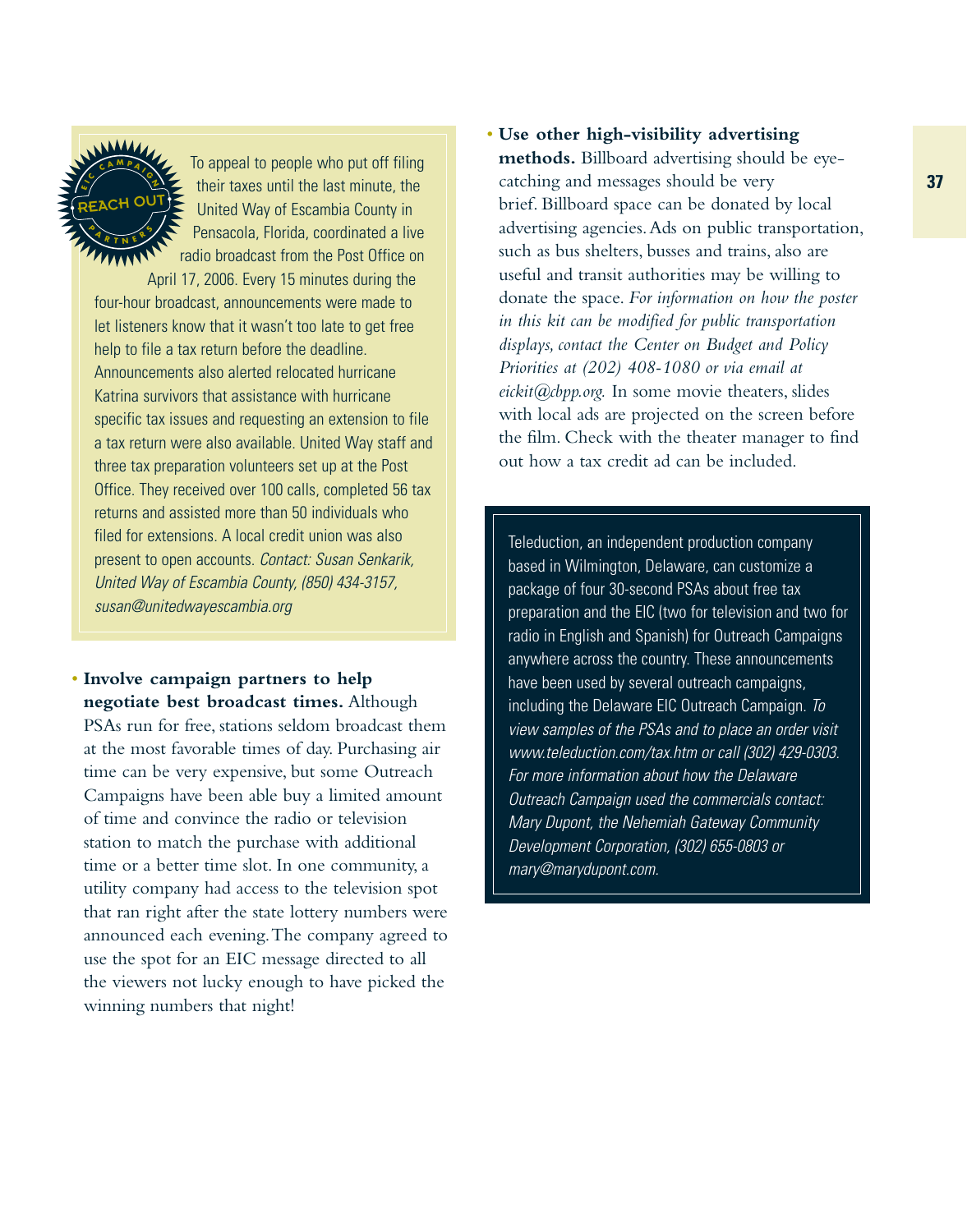# **Additional Resources to Help Tax Credit Outreach Campaigns**

#### **Reports and Resources**

*A Hand Up: How State Earned Income Credits Help Working Families Escape Poverty in 2006,* **Center on Budget and Policy Priorities.** This report describes key design features of an effective state EIC and the cost implications of implementing a state credit. It also features case studies from states that have implemented their own EICs. *Visit the Center's website at www.cbpp.org and click on the EIC Areas of Research to obtain this report. For more help with state EICs, call the Center's State Fiscal Project at (202) 408-1080.*

*Exploring United Way Engagement in EITC Campaigns:* **A Report to the Field, United Way of America.** This report details the contributions of local United Ways that promote and advance the EIC. It explains why United Ways participate in EIC campaigns, discusses the link between the EIC and asset building initiatives, and describes the various levels of engagement by United Ways.The report concludes with suggestions for United Ways interested in participating in a local EIC campaign. *Look for this publication at national.unitedway.org/files/pdf/eitc/UWA\_EITC\_Report\_to\_the\_Field.pdf.*

*Hispanic Families and the Earned Income Tax Credit,* **National Council of La Raza.** This report calls the EIC "the most effective and efficient anti-poverty program for Hispanic Americans."The report outlines the importance of the EIC to Hispanics and offers suggestions for improving the credit for Hispanics and other low-wage workers. *Contact Magdalena Lezama at (202) 785-1670 for additional information or visit www.nclr.org/content/publications/detail/1397/ and register at the NCLR web site to download a copy of the article for free.*

*Screening Tools to Help Working Families Access Public Benefits,* **National League of Cities' Institute for Youth, Education, and Families.** This guide provides an overview of the advantages and disadvantages of different multi-benefit screening tools, and factors to consider when selecting one for national or local use.*View this publication at www.nlc.org/content/Files/IYEF%20Screening%20Tools.pdf.*

*Who Knows About the Earned Income Tax Credit?* **The Urban Institute.** This report presents the findings of a survey of low-income families' knowledge about the EIC.A major finding was that low-income Hispanic parents are much less likely than low-income non-Hispanic parents to know about the EIC. In addition, former TANF participants are much more likely to know about the EIC than current TANF participants.These knowledge differences are related to differences in the rates of receiving the credit. *Contact: Katherine Ross Phillips at (202) 261-5709 for additional information or visit www.urban.org/UploadedPDF/anf\_b27.pdf.*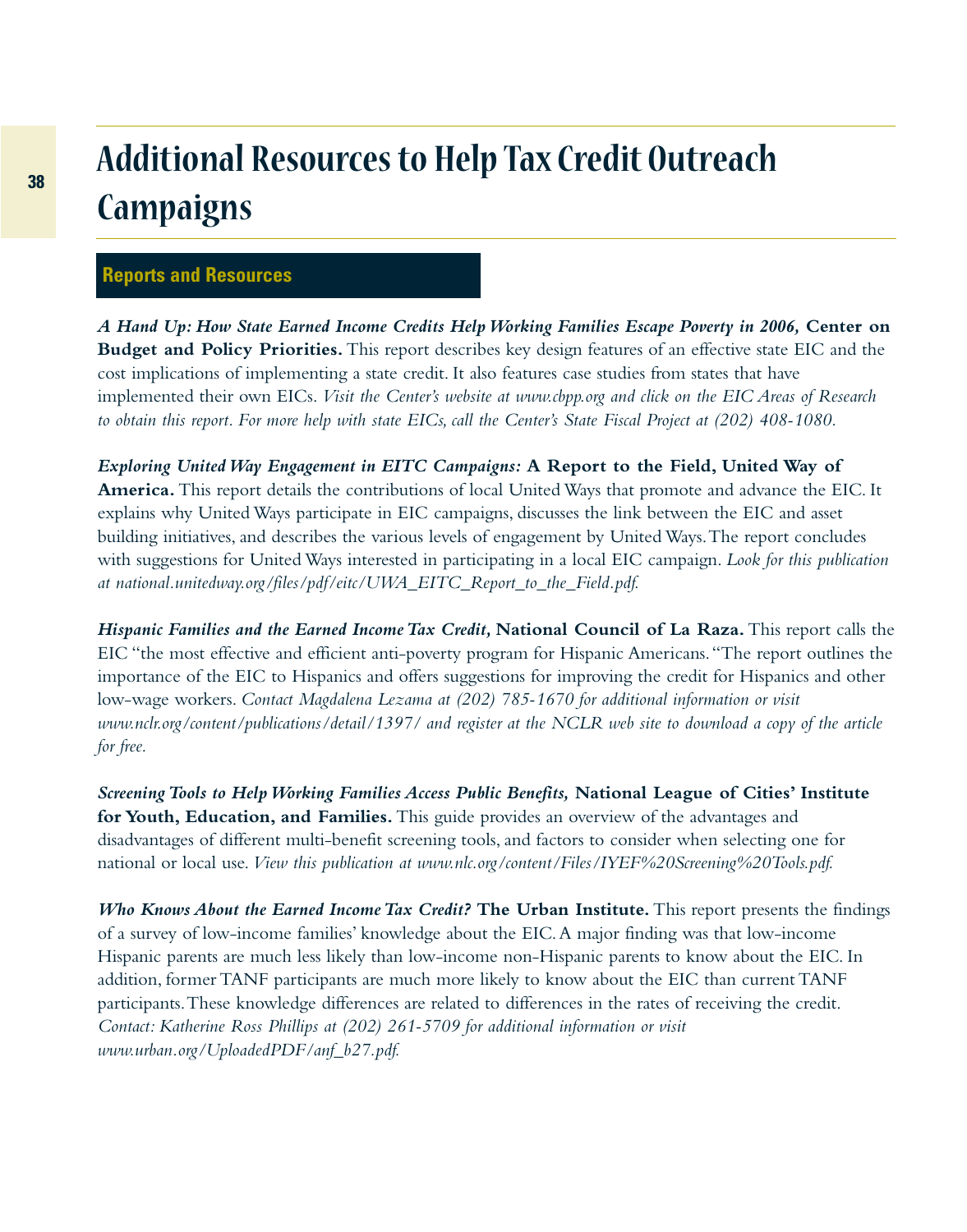**The Brookings Institution** has released several reports that can be found at *www.brookings.edu/es/urban/eitc/index.htm:*

- *Step in the Right Direction: Recent Declines in Refund Loan Usage Among Low-Income Taxpayers,* examines trends in the usage of Refund Anticipation Loans (RALs) among taxpayers who receive the EITC.While RAL usage remains high, especially in the south, this study found that fewer EITC recipients used RALs in tax year 2002 than 2001.
- *The Price of Paying Taxes: How Tax Preparation and Refund Loan Fees Erode the Benefits of the EITC,* provides an analysis of the impact of commercial tax preparation fees on EIC claimants and suggests ways that Outreach Campaigns can respond.
- *Rewarding Work Through the Tax Code:The Power and Potential of the Earned Income Tax Credit in 27 Cities and Rural Areas,* is a series of 27 regional analyses that provides data on the number of EIC claimants in specific communities.
- *¿Tienes EITC? A Study of the Earned Income Tax Credit in Immigrant Communities,* presents an analysis of 2000 ZIP code-level data from the IRS and Census to compare the EIC claim rate, usage of commercial tax preparers and purchases of RALs among high-immigrant and low-immigrant communities.
- *The "State" of Low-Wage Workers: How the EITC Benefits Urban and Rural Communities in the 50 States,* is an analysis of 2001 IRS tax data from 50 states, which describes the geographic distribution of low-income working families who claim the Earned Income Tax Credit.

**The Brookings Institution** website also provides data on EIC and CTC claims by zip code, for tax years 1997 through 2003 at *www.brookings.edu/urban/eitc.*

## **Coalitions and Partnerships**

**The National Community Tax Coalition** (NCTC) is a project of the Center for Economic Progress in Chicago, Illinois. NCTC was formed to bring together the expertise of community-based free tax preparation and low-income tax credit outreach groups from around the country.The NCTC website features a Technical Assistance Resource Library providing materials on creating and operating free tax preparation programs, outreach and marketing, and financial literacy and asset-building programs. *For more information contact Jackie Lynn Coleman, Coordinator, NCTC, (312) 630-0261, jlcoleman@centerforprogress.org or visit www.tax-coalition.org.*

**National EITC Outreach Partnership.** The Center, the National Community Tax Coalition, National League of Cities,The Annie E. Casey Foundation and the IRS convened the National EITC Outreach Partnership to connect national EITC outreach partner organizations with the growing network of local EITC outreach organizations, free tax preparation programs and asset development efforts.This Partnership explores the best ways to involve a larger number of national organizations to engage their local partners in EITC Outreach Campaigns.The Partnership's website contains descriptions of efforts by over 20 national